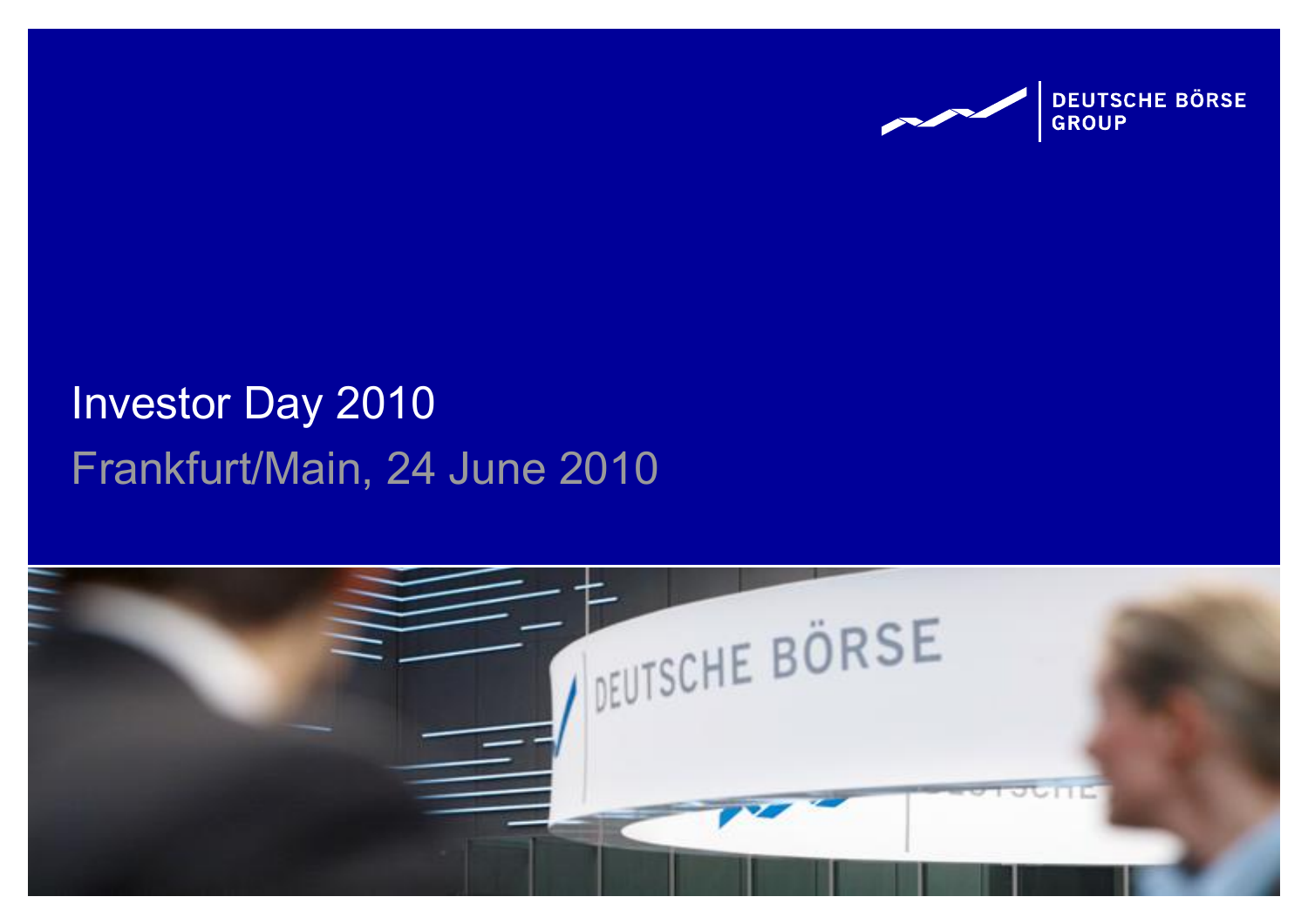### Agenda

- **Opening** Eric Müller Head of Investor Relations & Treasury **10.00**
- **Group Strategy**  Reto Francioni Chief Executive Officer **10.05**
- **Group Financials**  Gregor Pottmeyer Chief Financial Officer **10.30**
- **Cash Market – Xetra 10.50** Frank Gerstenschläger Member of the Executive Board
- **Derivatives Market – Eurex 11.10 Market Data & Analytics**

Andreas Preuss Member of the Executive Board

| 12.00 | <b>Lunch Break</b>                                                                  |
|-------|-------------------------------------------------------------------------------------|
| 13.00 | Post Trade - Clearstream<br><b>Jeffrey Tessler</b><br>Member of the Executive Board |
| 13.30 | <b>Information Technology</b><br>Michael Kuhn<br>Member of the Executive Board      |
| 13.50 | <b>Q&amp;A Session</b>                                                              |
| 15.00 | <b>End of Event</b>                                                                 |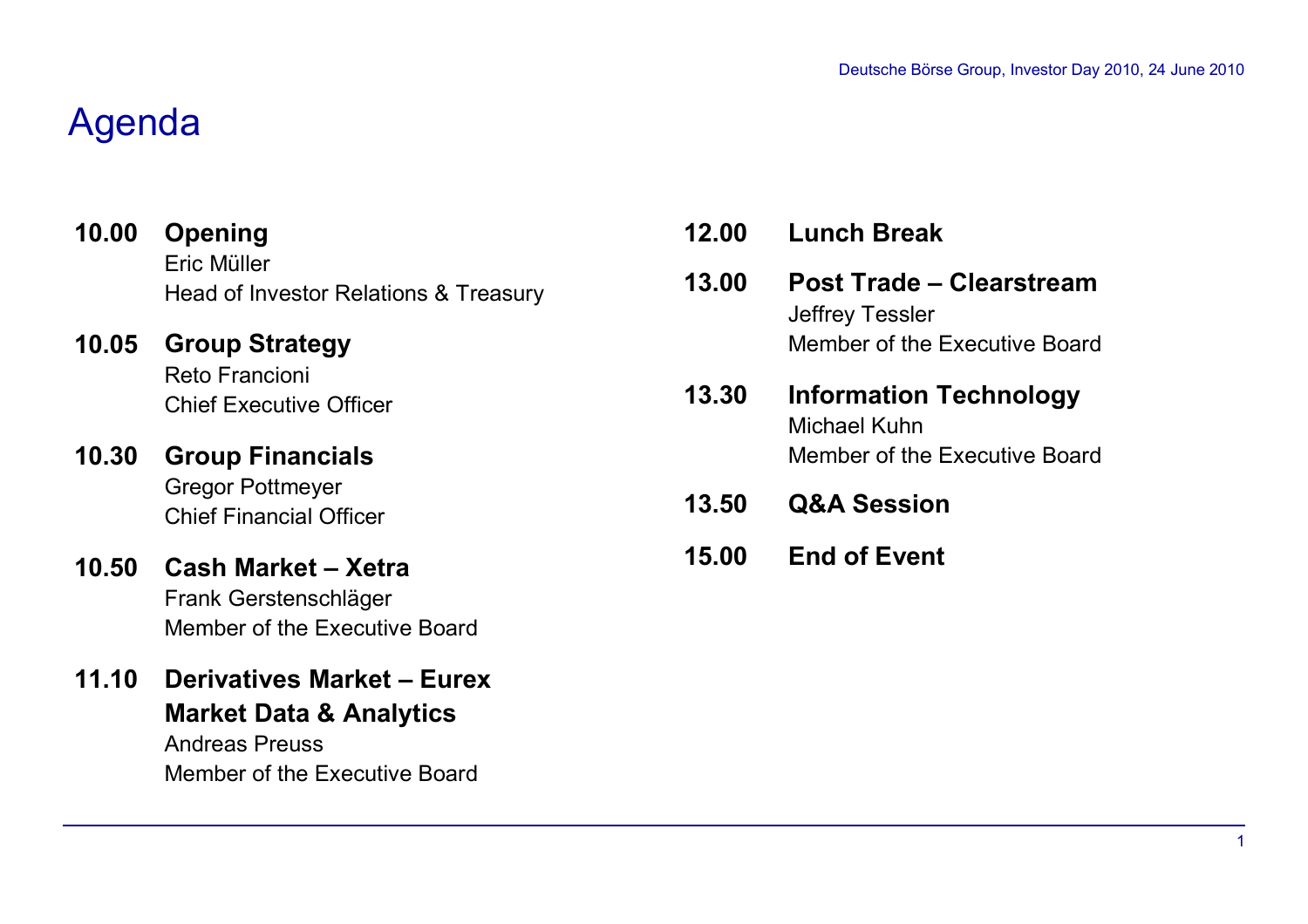Group Financials

Cash Market – Xetra

Derivatives Market – Eurex

Market Data & Analytics

Post Trade – Clearstream

Information Technology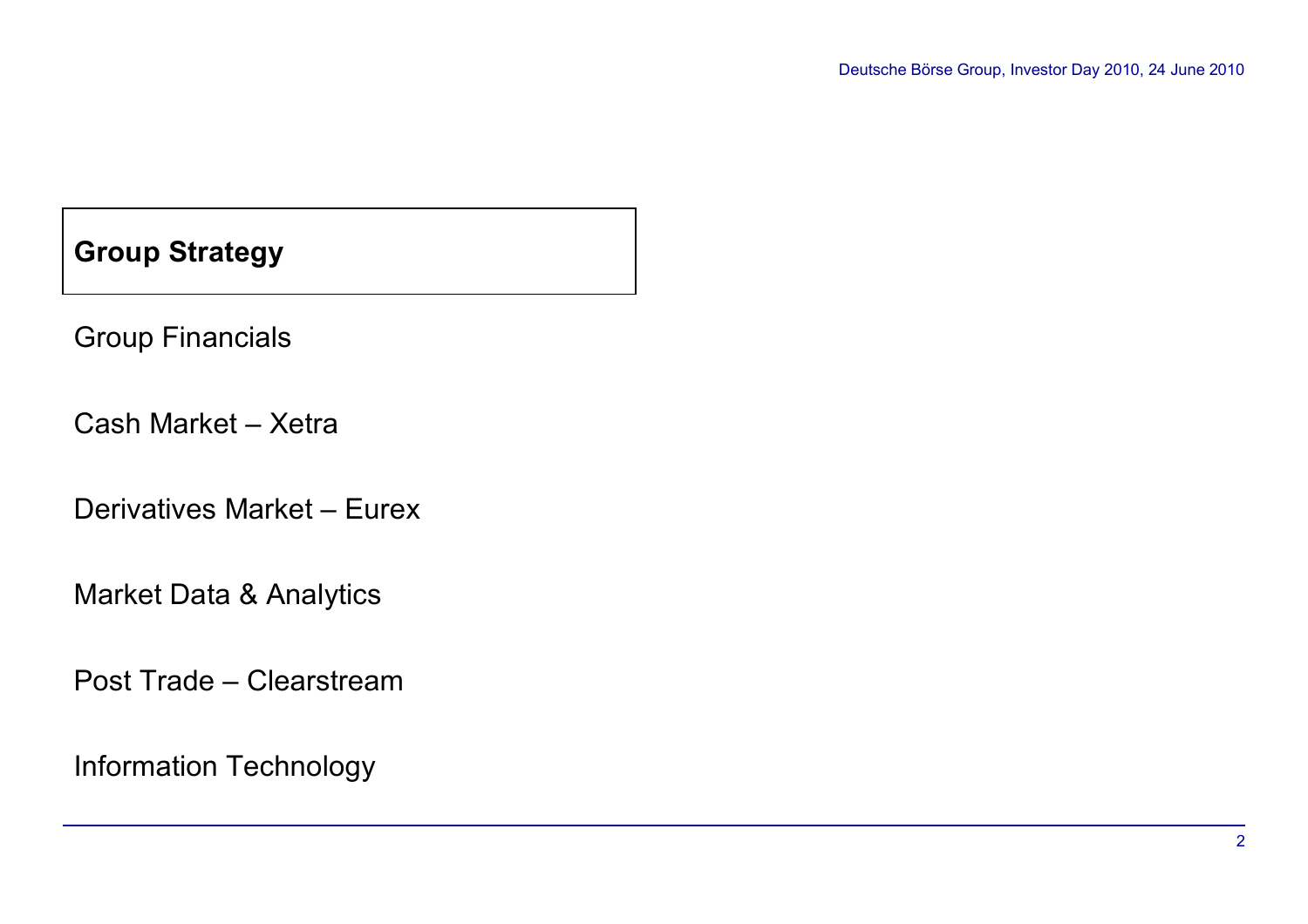### Milestones In The Development Of Deutsche Börse Group

- **Launch of fully electronic German derivatives market (DTB)**
- **Deutsche Börse AG is established**
- **Launch of fully electronic cash market (Xetra)**
- **Merger of DTB and Soffex to form Eurex**
- **Merger of domestic post trade business with Cedel to form Clearstream International (50/50 JV)**
- **IPO of Deutsche Börse AG (€3.4bn market cap)**
- **Full acquisition of Clearstream (€1.6bn transaction) Deutsche Börse included in the DAX index**
- **2003 Introduction of equity clearing (CCP)**
- **Deutsche Börse and SIX form Scoach**
- **Deutsche Börse included in the Euro STOXX 50 index**
- **Consolidation of International Securities Exchange**
- **Increase of stake in STOXX Ltd. to 50 percent + one**

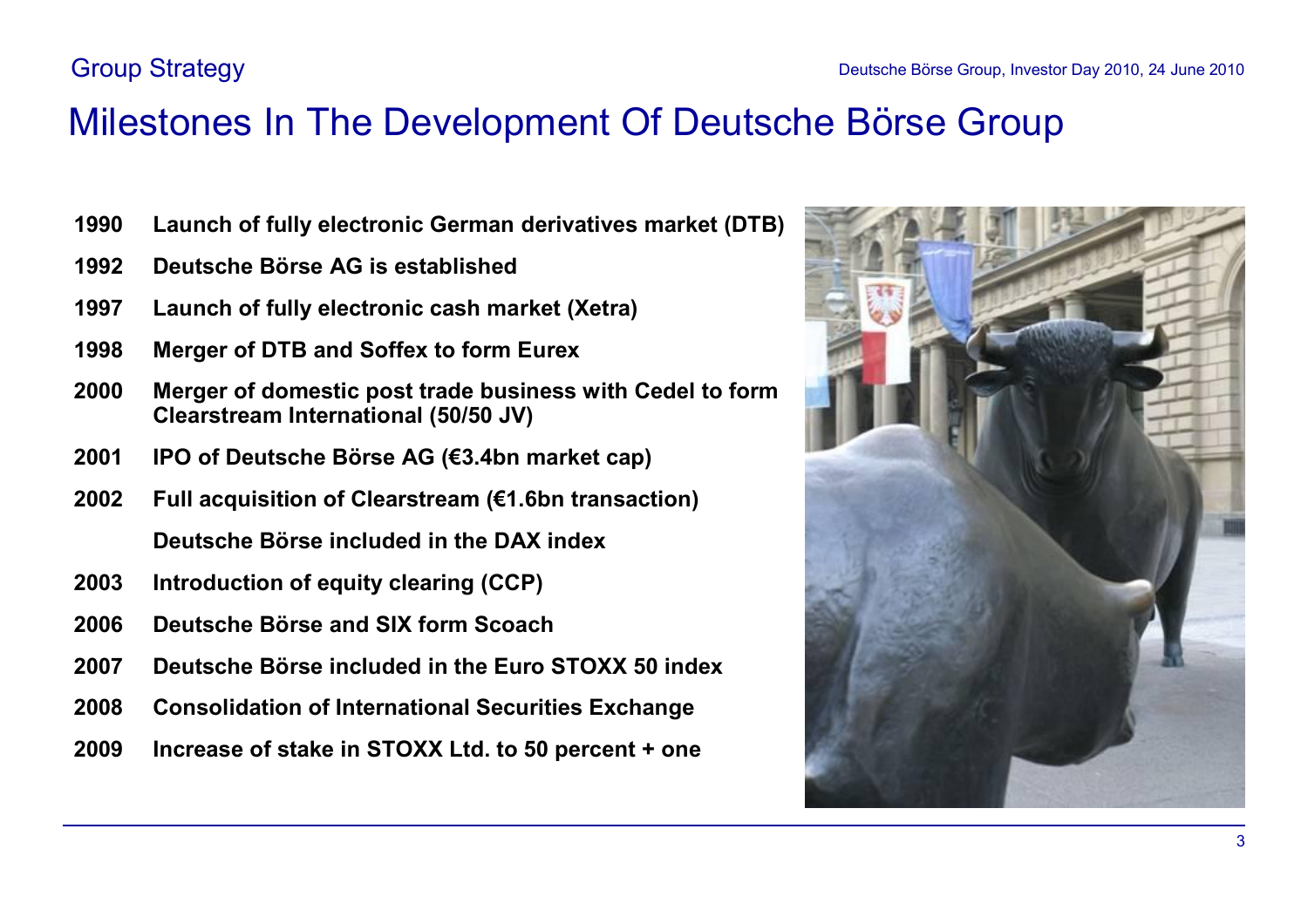### Overview Of Deutsche Börse Group

| Shareholders <sup>1</sup>                                    |             |                |  |  |
|--------------------------------------------------------------|-------------|----------------|--|--|
| <b>32% US</b>                                                | 19% Germany | <b>29% ROW</b> |  |  |
|                                                              |             |                |  |  |
| <b>Supervisory Board Chairman: Dr. Manfred Gentz</b>         |             |                |  |  |
| 12 shareholder representatives<br>6 employee representatives |             |                |  |  |

| <b>Executive Board</b>                                                       |                                       |                                              |                                          |
|------------------------------------------------------------------------------|---------------------------------------|----------------------------------------------|------------------------------------------|
| <b>CEO</b><br><b>CFO</b><br><b>Reto Francioni</b><br><b>Gregor Pottmeyer</b> |                                       |                                              |                                          |
| <b>Xetra</b><br><b>Frank Gerstenschläger</b>                                 | <b>Eurex</b><br><b>Andreas Preuss</b> | <b>Clearstream</b><br><b>Jeffrey Tessler</b> | <b>MD&amp;A</b><br><b>Andreas Preuss</b> |
| Q1/2010 EBIT<br>$12\%^2$                                                     | Q1/2010 EBIT<br>$46\%^2$              | $31\%^2$<br>Q1/2010 EBIT                     | Q1/2010 EBIT<br>$11\%^2$                 |
| <b>Information Technology</b><br><b>Michael Kuhn</b>                         |                                       |                                              |                                          |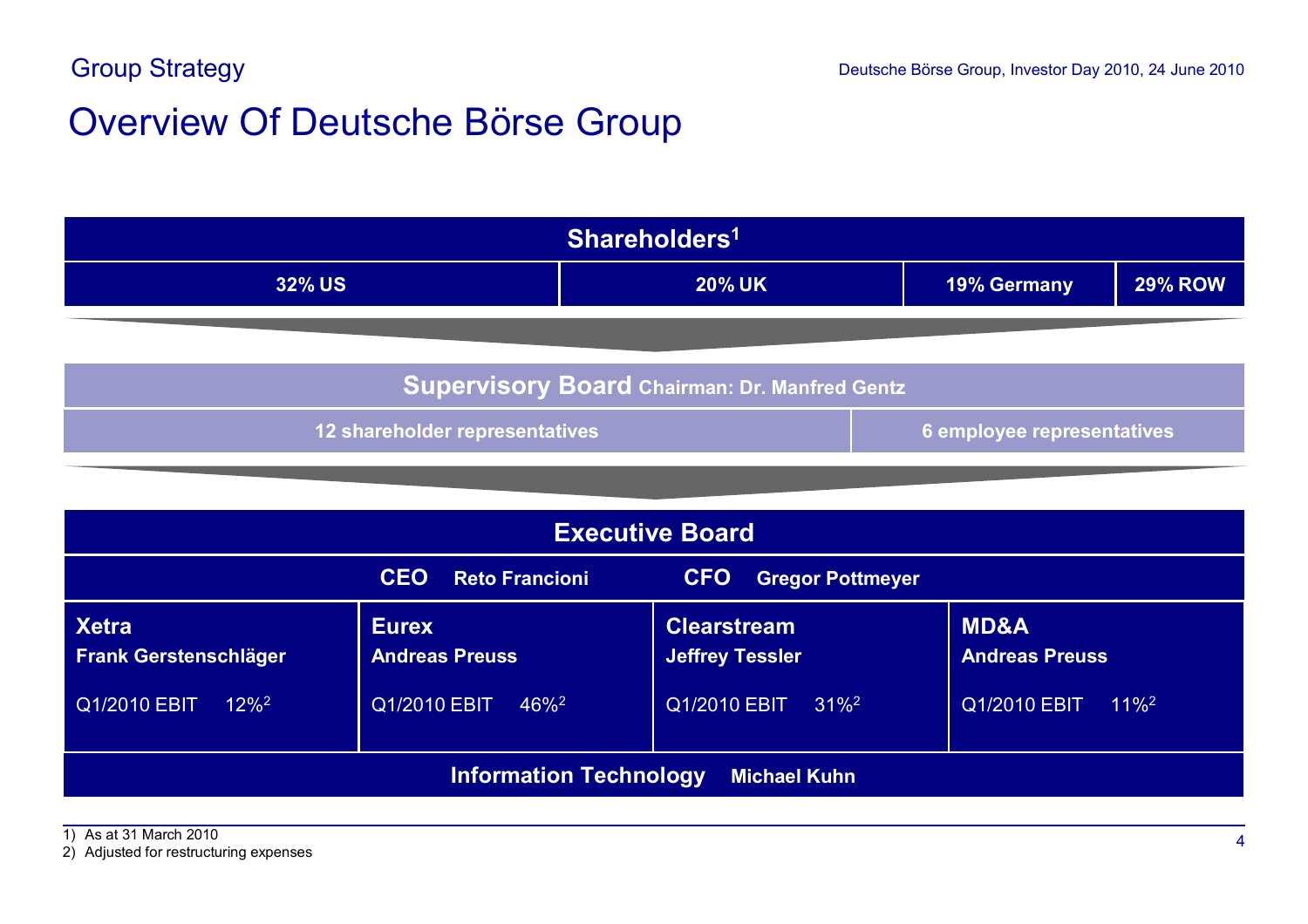### Deutsche Börse Group Well Positioned In The Global Exchange Sector

#### **Market capitalization (€bn)<sup>6</sup> 6 <b>Market Capitalization (€bn) S** 6 **all 12009 CM**





#### 1) Source: Companies; Reuters; exchange rate: EURUSD 1.4092, EURGBP 0.8859, EURHKD 10.8061, EURBRL 2.7698

- 2) Sales revenue and net interest income; EBIT adjusted for ISE impairment
- 3) Revenue exclude activity assessment fees, liquidity payments, routing/clearing charges
- 4) Revenue exclude liquidity rebates, brokerage, clearance and exchange fees
- 5) Financial year ends 31 March; EBIT adjusted for acquisition impairment and amortization, and exceptional items
- 6) Source: Reuters as at 22 June 2010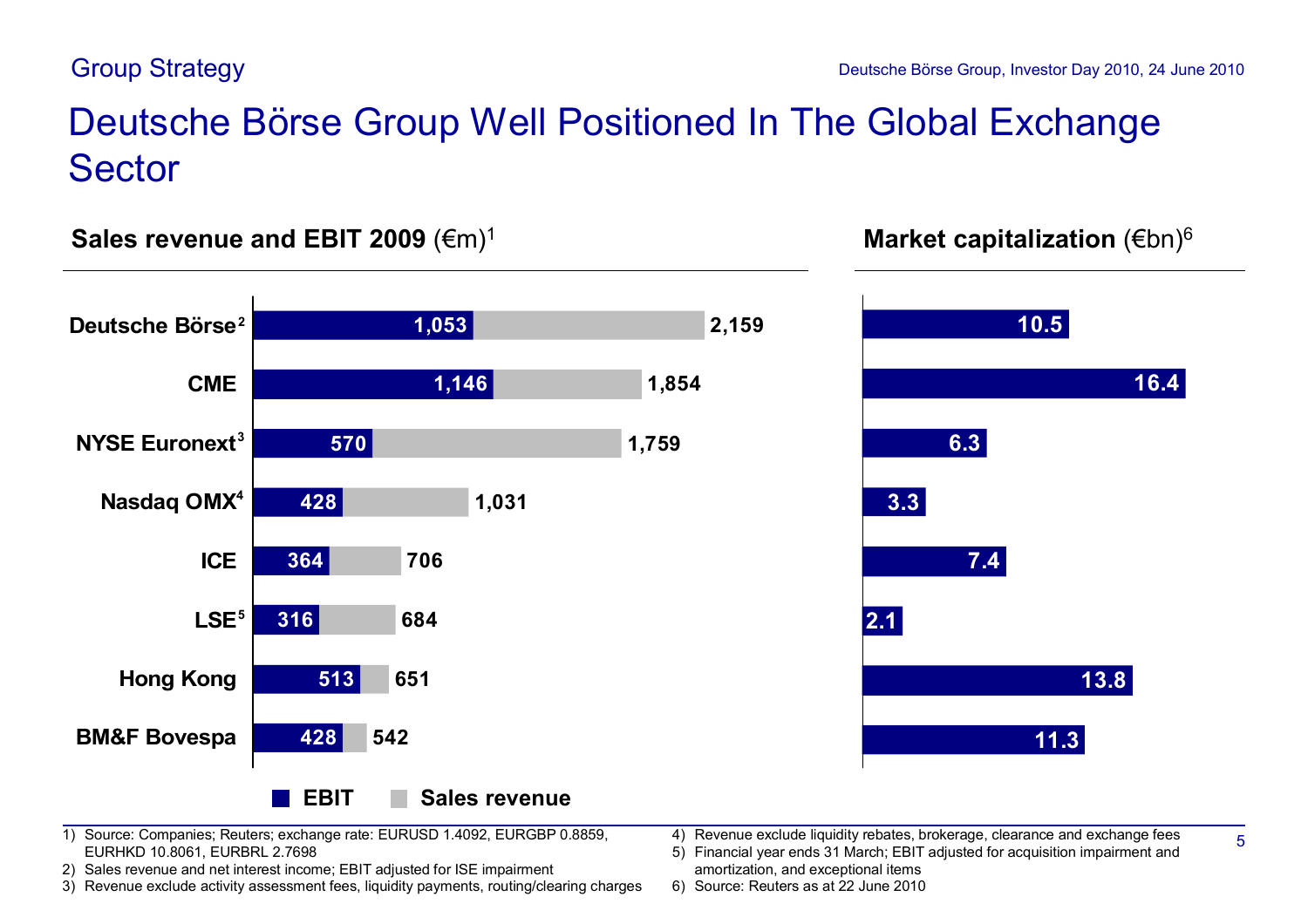## Scalable Business Model Positions Deutsche Börse Well For Growth In Capital Markets Activity



1) Sales revenue including net interest income from banking business

2) Costs 2004 to 2009 restated according to changes of financial reporting structure introduced in Q1/2010

3) Adjusted for ISE impairment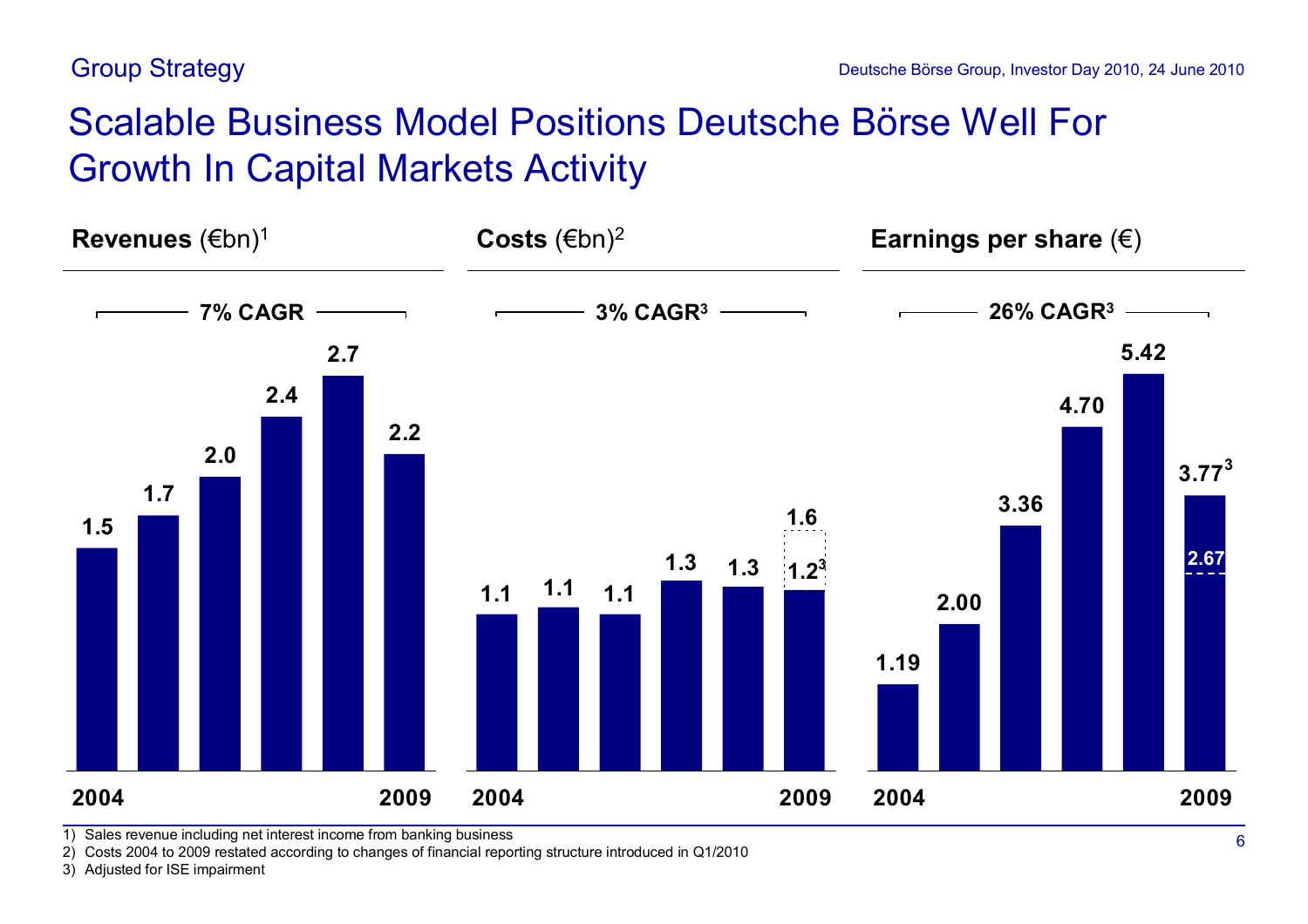### Deutsche Börse's Response To Developments In The Context Of The Financial Crisis

| <b>Market structure</b> | Lehman failure tested the stability/<br>functioning of clearing houses<br>Trend towards collateralized money market transactions<br>US "flash crash" in May 2010                                                                                                                                                                                                                                                                                                                                                                                                       | ■ Near-/real-time risk monitoring proved robust and<br>successful (winding down of positions without loss for<br>clearing house members and Deutsche Börse)<br>Expand Deutsche Börse's integrated model via further<br>collateral, liquidity and risk management functionalities<br>Circuit breakers on individual products exist for years                                                                                                          |
|-------------------------|------------------------------------------------------------------------------------------------------------------------------------------------------------------------------------------------------------------------------------------------------------------------------------------------------------------------------------------------------------------------------------------------------------------------------------------------------------------------------------------------------------------------------------------------------------------------|------------------------------------------------------------------------------------------------------------------------------------------------------------------------------------------------------------------------------------------------------------------------------------------------------------------------------------------------------------------------------------------------------------------------------------------------------|
| <b>Regulation</b>       | ■ Banks likely to face higher capital requirements and<br>restrictions on OTC trading in certain asset classes although<br>concrete regulation has not been passed<br>Transparent, regulated markets, including clearing, likely to<br>$\blacksquare$<br>be favored for wider array of asset classes, although<br>execution alternatives to further increase (e.g. new entrants<br>in cash and clearing markets)<br>• Overhaul of regulatory framework (i.e. MiFID review, short<br>selling, financial transaction tax, European Market<br>Infrastructure Legislation) | ■ Continue to work with customers on formats that<br>achieve an alignment of interest where possible in<br>particular in OTC<br>Extend coverage of existing asset classes (e.g. OTC<br>clearing) and respond to offerings of new entrants<br>(e.g. Xetra International Market - XIM)<br>• Provide input to regulators on shape of future market<br>framework based on the core aims of "transparency<br>and integrity" (e.g. Derivatives Whitepaper) |
| <b>Financials</b>       | Significant volume declines in cash/derivatives trading in<br>2009 as customers were affected by the financial crisis<br>Deutsche Börse with continued high cash flow generation<br>$\blacksquare$<br>despite negative effects of the financial crisis<br>Most customers and certain market infrastructure providers<br>$\blacksquare$<br>faced with rating pressure                                                                                                                                                                                                   | ■ Support structural growth drivers (IT investments)<br>and increase sales contribution from new products<br>(expenses for growth initiatives increased)<br>■ Future EPS growth supported by wide efficiency<br>measures<br>• Clear focus on maintaining strong financial position and<br>credit rating profile of Deutsche Börse Group                                                                                                              |

### **Developments Deutsche Börse's response**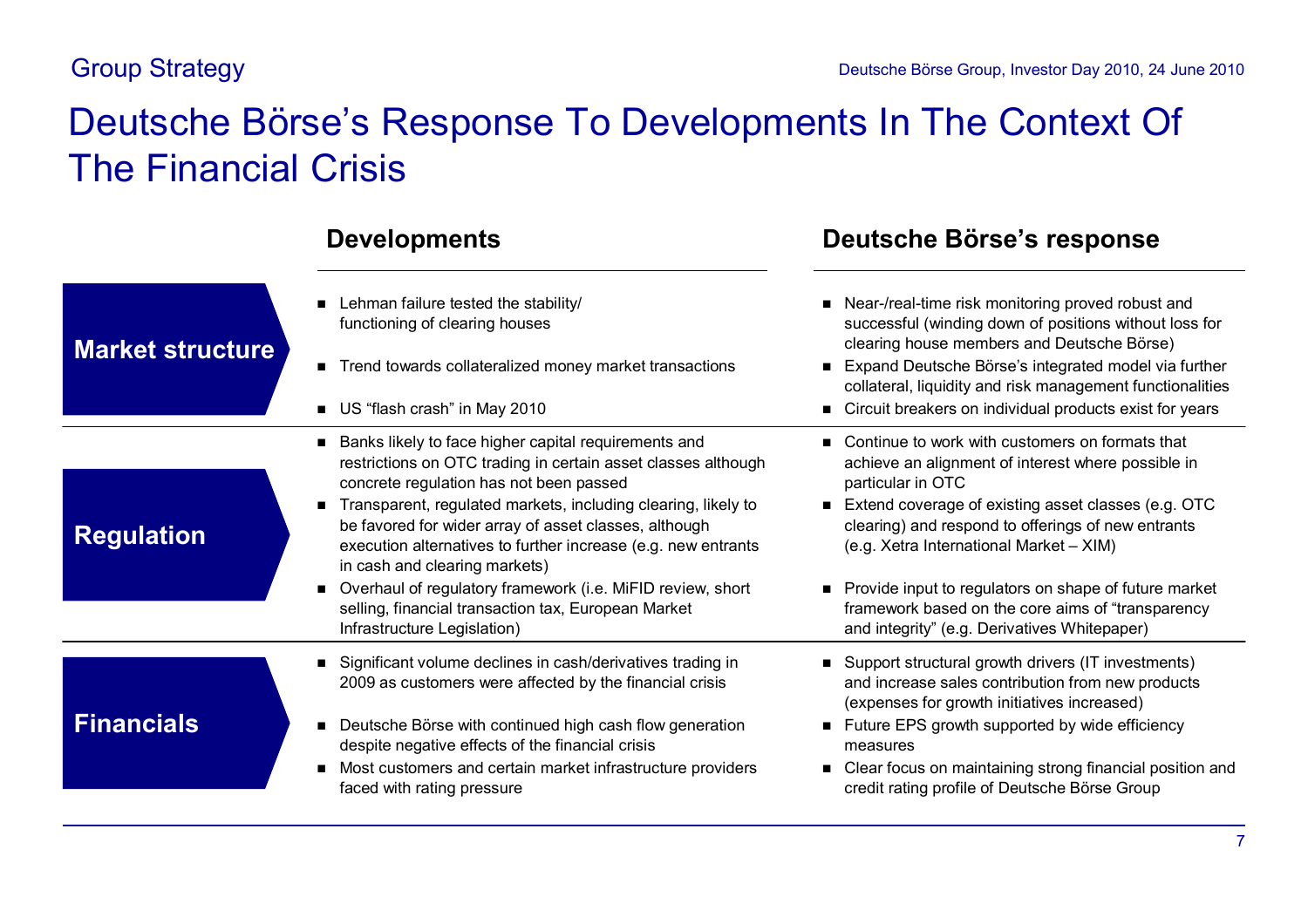# Structural Growth Drivers Remain Intact And Will Continue To Support Volume Development In All Segments



- Economic development influences cash market activity and levels
- **Equity market volatility**

### **Cyclical factors Structural growth drivers**

 $\blacksquare$  Trading volume that originates from algorithmic and electronic trading strategies

- **2002 2003 2004 2005 2006 2007 2008 2009 2010 Eurex Contracts<sup>1</sup>**
- **Clearstream Custody assets<sup>1</sup>**



- Changes in expectation regarding inflation and interest rate development
- Volatility and cash equity volumes

international market

of Central Banks

- Usage of derivatives by traditional funds supported by UCITS III
- OTC to on-exchange/clearing migration
- Growing demand for European derivatives by non-European investors
- $\blacksquare$  Trading volume that originates from algorithmic and electronic trading strategies
- **n** Preference to issue Eurobonds over domestic bonds  $\blacksquare$  Issuance activity in particular in the
- $\blacksquare$  Trend to hold domestic securities in the international market ■ Lending rates and monetary policies
	- Growing usage of collateralized lending and borrowing of cash and securities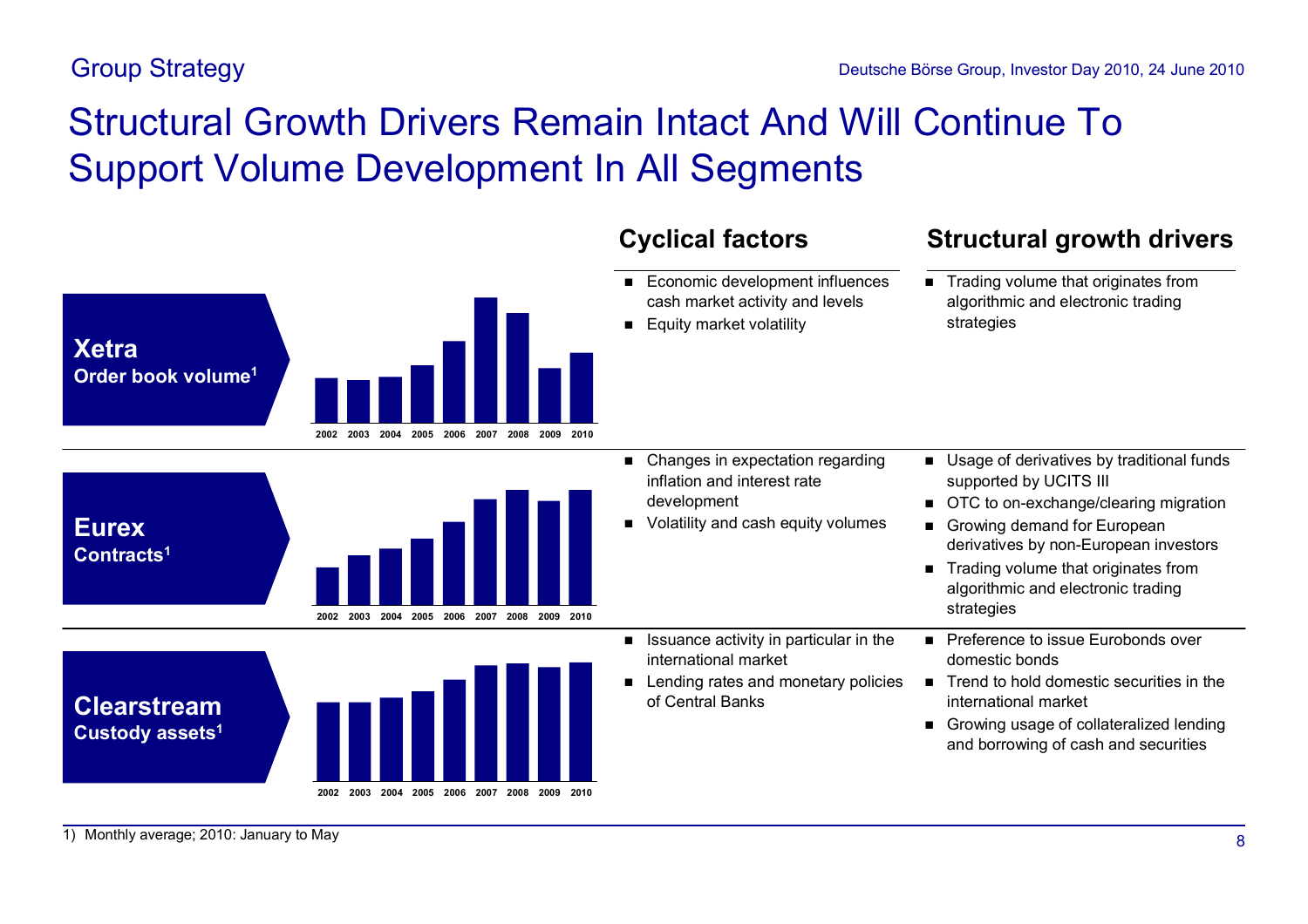# Continued Focus On Growth Initiatives And Operating Efficiency While Maintaining Strong Financial Position

| <b>Growth</b>                  | ■ Deutsche Börse increases the annual expenses for growth initiatives and advancements of<br>technology by more than 50% to around €100 million in 2010<br>■ Focus is on expanding the product/service offering and regional coverage in Eurex, Clearstream<br>and Xetra as well as the implementation of the new trading infrastructure for the Group<br>• Complementary external growth opportunities constantly evaluated                                                                                                                                                                                       |
|--------------------------------|--------------------------------------------------------------------------------------------------------------------------------------------------------------------------------------------------------------------------------------------------------------------------------------------------------------------------------------------------------------------------------------------------------------------------------------------------------------------------------------------------------------------------------------------------------------------------------------------------------------------|
| <b>Operating</b><br>efficiency | ■ For 2010 Deutsche Börse plans with a maximum of $€945$ million operating costs, excluding<br>implementation costs for efficiency measures of up to $\epsilon$ 240 million <sup>1</sup><br>As part of these measured, the company expects to reduce its total costs by $\epsilon$ 150 million per<br>annum from 2013 onwards<br>Anticipated effective Group tax rate of slightly below 27% in 2010, depending on the exact timing<br>of the move into the new building in Eschborn; 2011 Group tax rate expected to be around 26%                                                                                 |
| <b>Capital</b><br>management   | ■ Focus is on maintaining the Group's strong financial position and excellent credit and rating profile<br>("AA" Standard & Poor's, "AA" Fitch <sup>2</sup> ); this includes achieving interest coverage of at least 16x<br>■ Deutsche Börse considers its capital position as sound and does not expect a significant increase<br>of capital requirements due to its transaction based business model<br>■ Dividend of $€2.10$ per share paid on 28 May 2010 for FY2009 (2008: $€2.10$ ), which translates into<br>a payout ratio of 56% <sup>3</sup> ; Deutsche Börse does not currently envisage share buybacks |

<sup>1)</sup> Of which €27.8m were booked in Q1/2010

<sup>2)</sup> Standard & Poor's rates Deutsche Börse AG and Clearstream Banking S.A., Fitch rates Clearstream Banking S.A.

<sup>3)</sup> Adjusted for the ISE impairment; 79% without adjustment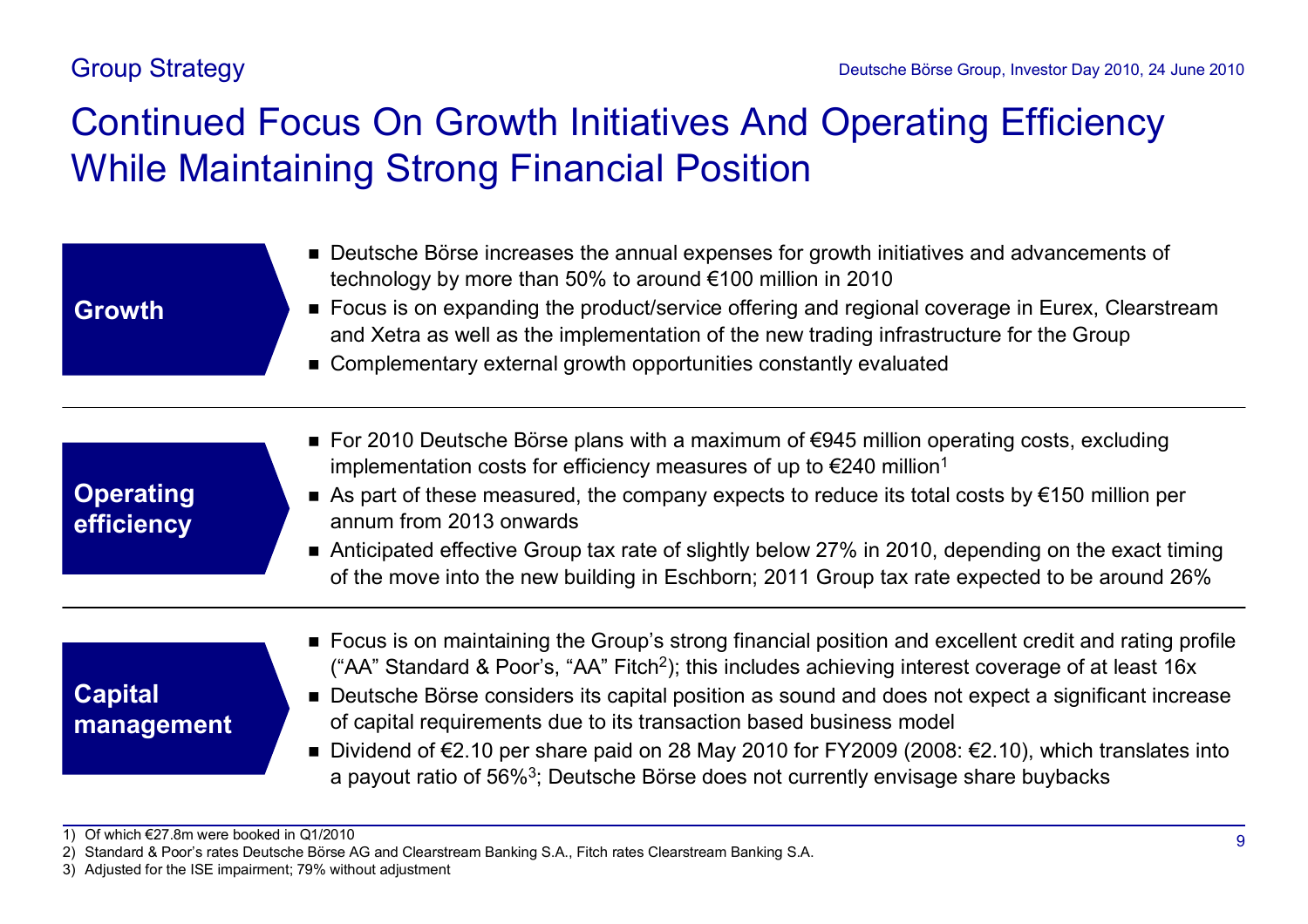# Investment Program Is Geared To Support Structural Growth Drivers And Build On The Company's Strength In Technology

| <b>Investment program 2010</b>                  |                         | <b>Segment</b>     | <b>Main initiatives</b>                                                                                                                                                                                                                                                                                                                                           |  |
|-------------------------------------------------|-------------------------|--------------------|-------------------------------------------------------------------------------------------------------------------------------------------------------------------------------------------------------------------------------------------------------------------------------------------------------------------------------------------------------------------|--|
| $\sim$ £100 million<br><b>MD&amp;A</b><br>$-5%$ | <b>Xetra</b>            | <b>Xetra</b>       | New trading segment for European blue-chips launched in November<br>2009 (Xetra International Market)<br>Expansion of trading service offering for active retail investors<br>(Tradegate Exchange)<br>Continuous expansion of ETF product offering in order to increase the<br>variety of tradable products                                                       |  |
| Clear-<br>stream<br>$~10\%$                     | ~15%                    | <b>Eurex</b>       | Expansion of the global distribution network with a focus on Asia and<br>Central/Eastern Europe<br>Continuous extension of product portfolio (new asset classes/products)<br>Clearing solutions for OTC derivatives business to reduce systemic risks<br>and increase integrity of financial markets<br>Creation of a common technological trading infrastructure |  |
|                                                 |                         | <b>Clearstream</b> | Growing usage of collateralized lending and borrowing of cash and<br>securities<br>Shift of value proposition from settlement to custody & value-added<br>services to become central access point to T2S and global markets<br>Further expansion into the Asian time zone by setting up an operations<br>hub in Singapore                                         |  |
|                                                 | <b>Eurex</b><br>$~10\%$ | <b>MD&amp;A</b>    | Enrich trading signals offering with machine-readable, market-moving<br>signals<br>Provide exclusive data products and services for electronic trading<br>Expand beyond Europe to explore new or underrepresented market<br>areas with existing and customized products                                                                                           |  |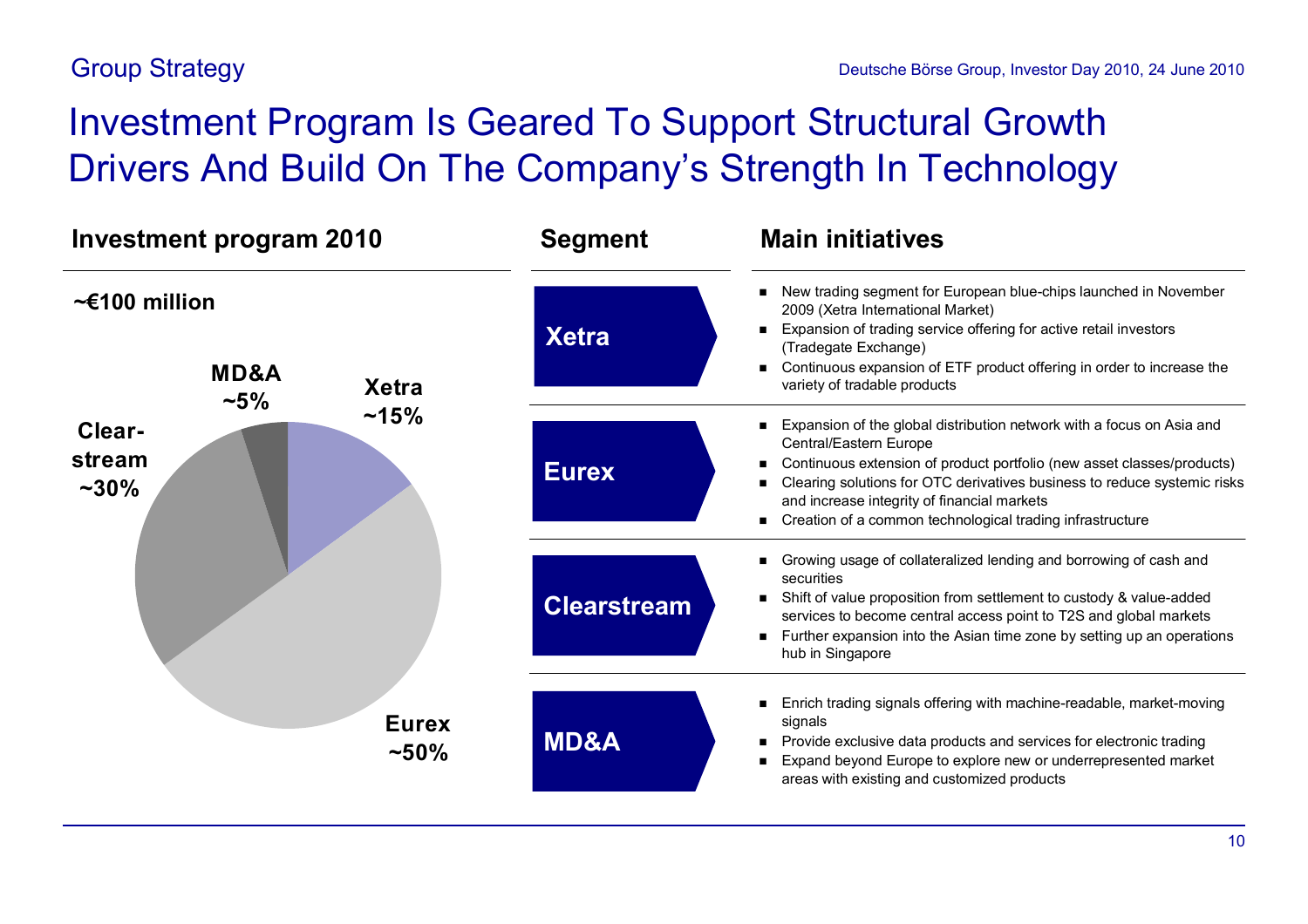## Business Development – Strong Sequential Growth In Q2/2010



**Cash Market** (daily average in €bn)<sup>1</sup>

**Derivatives** (daily average in m contracts)<sup>1</sup>

**10.6 12.5 10.5 10.5**





1) Daily average; Cash Market: Xetra and Floor excl. Scoach; Derivatives: Eurex & ISE (2007: pro-forma); Q2/2010: April to May 2010

2) Average for the given period; Q2/2010: April to May 2010

3) Monthly average; Q2/2010: April to May 2010

4) Daily average; Q2/2010: April to May 2010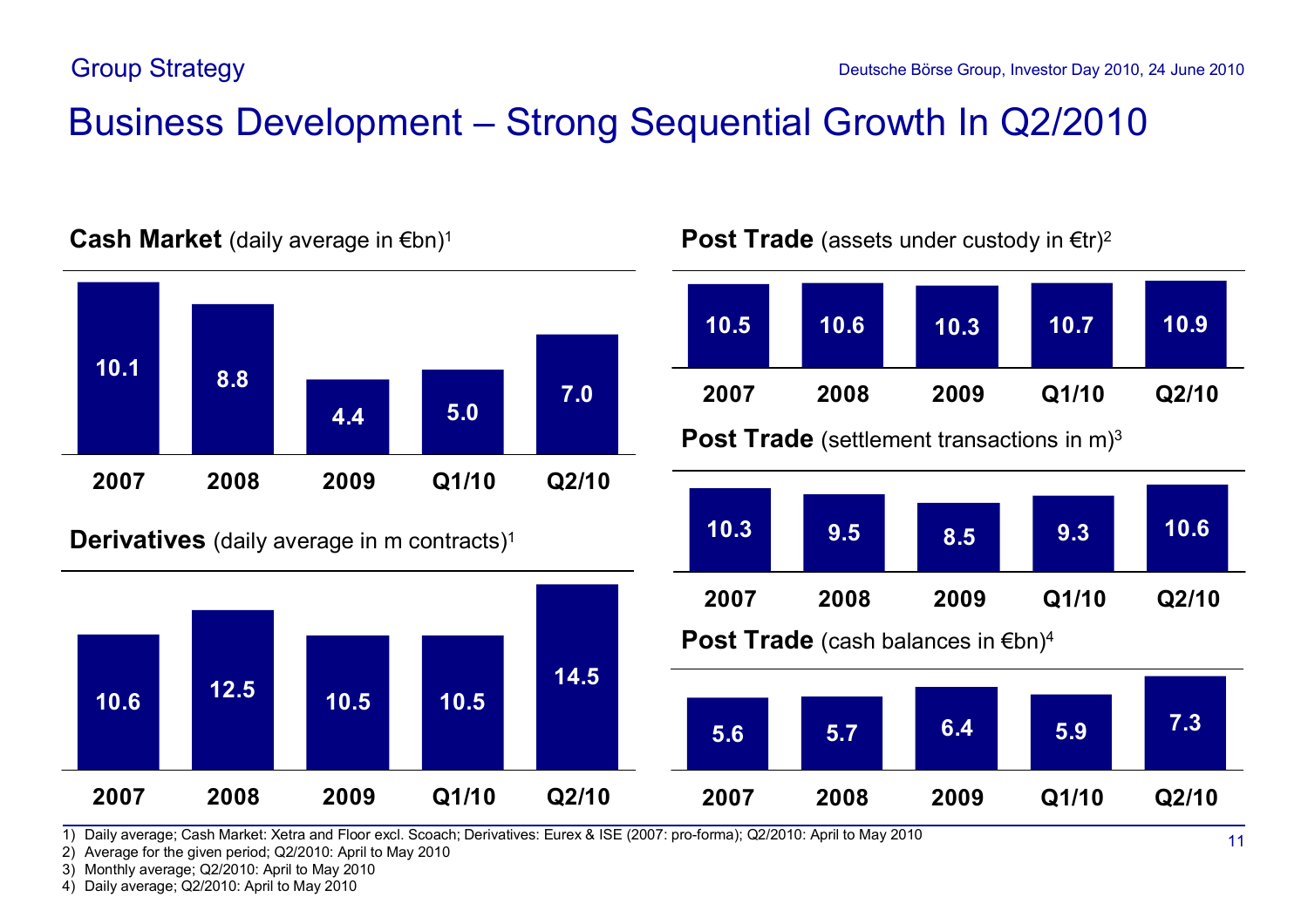**Group Financials**

Cash Market – Xetra

Derivatives Market – Eurex

Market Data & Analytics

Post Trade – Clearstream

Information Technology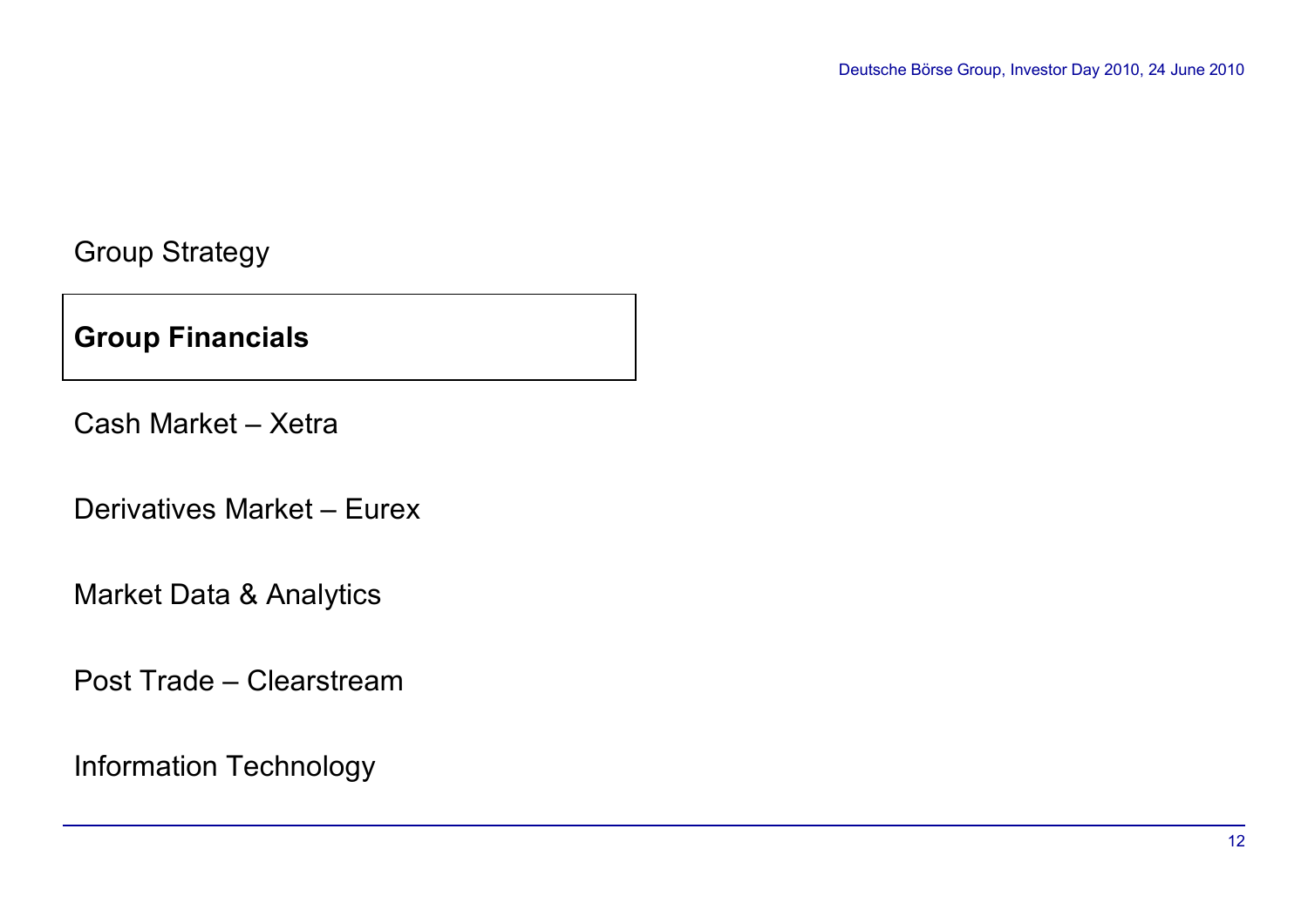## Q1/2010 – Sequential Increase Of Sales Revenue And Earnings Before Restructuring Expenses

**Sales revenue (€m) Sales revenue (€m) Total costs (€m)<sup>1</sup> <b>Earnings per share (€)** 



1) Costs Q1 – Q4/2009 restated according to changes of financial reporting structure introduced in Q1/2010

2) Adjusted for the ISE impairment

3) Adjusted for restructuring expenses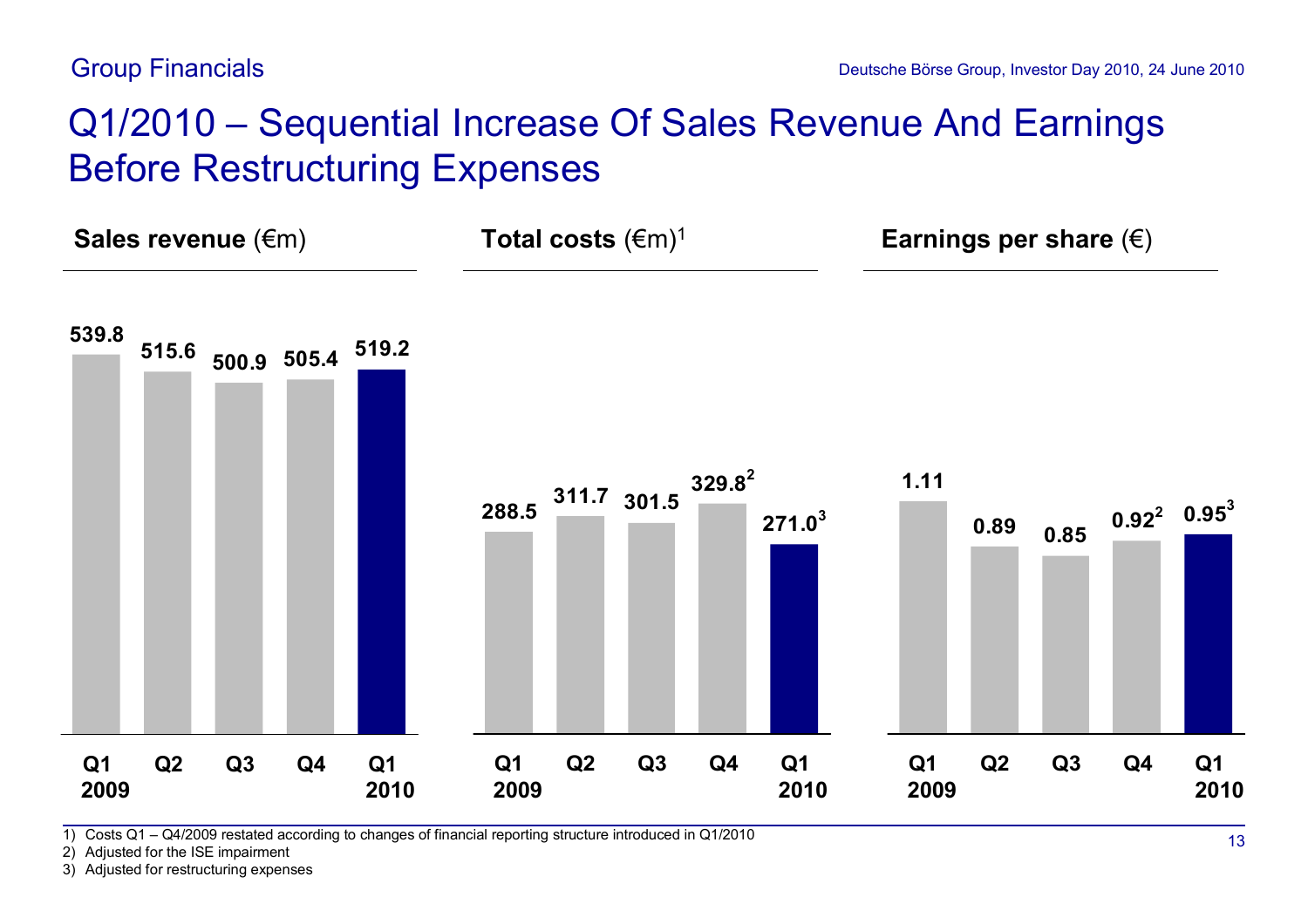### Changes To The Financial Reporting Structure In Q1/2010

|    | 1. New segment<br><b>structure</b>                            | • The segment structure has been simplified by merging the IT and Corporate Services<br>segments into the Xetra, Eurex, Clearstream and Market Data & Analytics segments<br>External IT sales revenue are allocated to Xetra $(\sim 1/2)$ , Eurex $(\sim 1/4)$ and Clearstream<br>(~1/4); IT and Corporate Services costs are allocated according to actual usage                                                         |
|----|---------------------------------------------------------------|---------------------------------------------------------------------------------------------------------------------------------------------------------------------------------------------------------------------------------------------------------------------------------------------------------------------------------------------------------------------------------------------------------------------------|
| 2. | <b>Netting of own</b><br>expenses capitalized                 | • The "own expenses capitalized" line item was in the past used to offset expenses relating<br>to internal software development in case this software was capitalized<br>• The netting results in a decrease of total revenues and accordingly also costs by around<br>€40 million in 2010<br>• The change is neutral to earnings                                                                                         |
|    | 3. Introduction of<br>volume related<br>costs/operating costs | In order to further increase the transparency of expenses, costs have been split into:<br>a) volume related costs and b) operating costs<br>• Volume related costs are comprised of "fee and commission expenses from the banking<br>business" and other volume related costs previously booked in "other operating expenses"                                                                                             |
|    | 4. Scoach<br>deconsolidation /<br><b>STOXX consolidation</b>  | ■ The Scoach subgroup has been deconsolidated because of a change to the JV agreement;<br>as a result, Scoach is not contributing sales or costs to the Xetra segment anymore, but the<br>Scoach result attributable to Deutsche Börse is shown in the "at equity result"<br>■ STOXX Ltd. is for the first time in Q1/2010 consolidated and as a result STOXX sales<br>revenue and costs are included in the MD&A segment |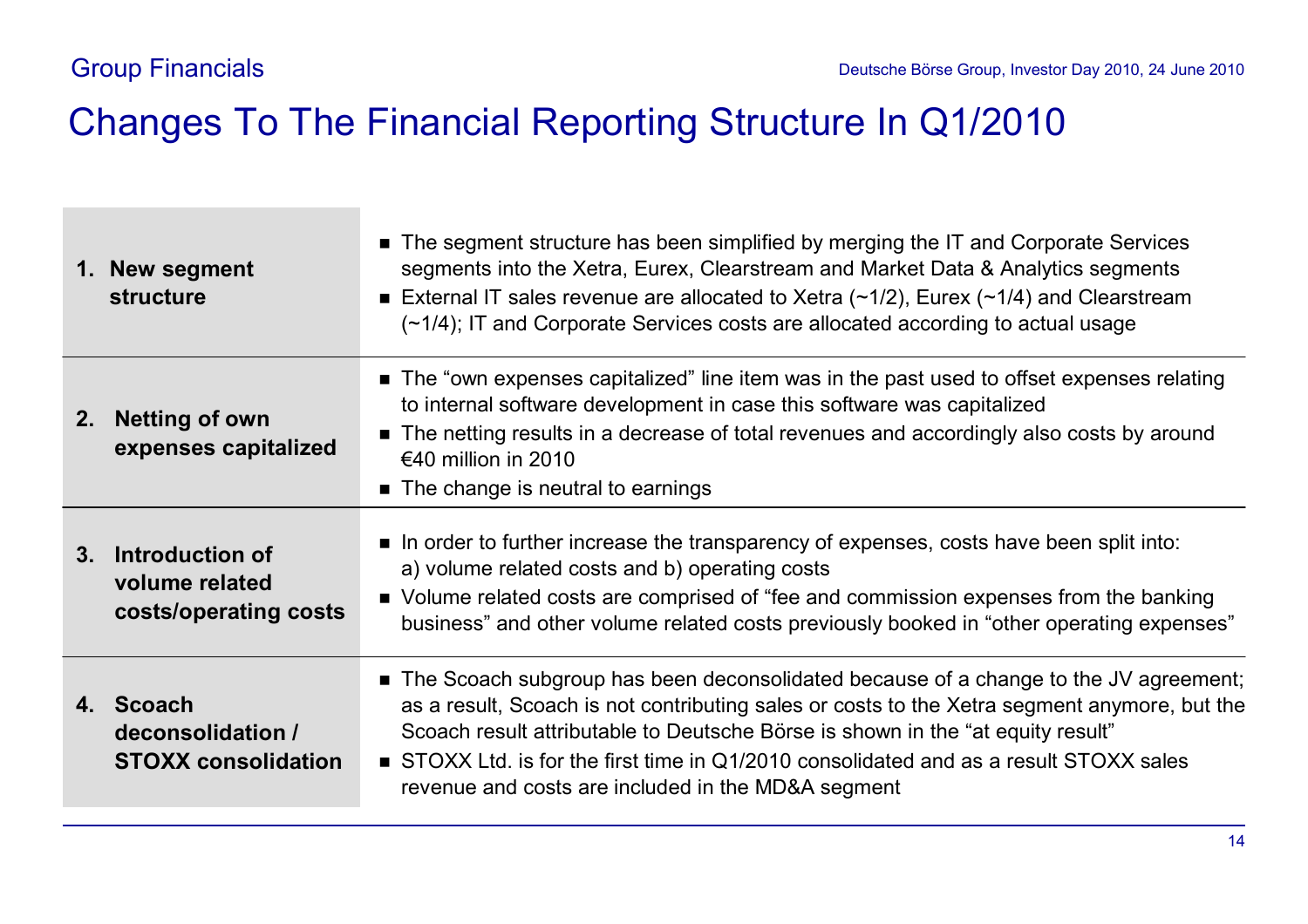# Operating Efficiency – Deutsche Börse With A Strong Track Record For Cost Management Over The Last Years

**Development of revenues<sup>1</sup> and costs<sup>2</sup>** (€bn)



- Despite the market's expectation for 6% average annual revenue growth in the period 2004 to 2010, costs – adjusted for the ISE acquisition in 2007 – have essentially remained flat over the last years; this was achieved through strict cost discipline: 2007-2010: Restructuring and efficiency program on track to achieve savings run rate of €100 million 2009: €70 million reduction of discretionary fixed costs
- Measures to further improve operating efficiency: 2010-2012: €150 million cost savings by 2013 through optimization of operational process and costs as well as streamlining of management structure (measures announced in Q1/2010)
- 2010 total cost guidance at a max. of €1,210 million (thereof operating costs €945 million), before provisions for restructuring charges of below €240 million

1) Sales revenue and net interest income from banking business

2) Costs 2004 – 2009 restated according to changes of financial reporting structure introduced in Q1/2010

3) Analyst estimates April/May 2010

4) Company guidance

5) ISE impairment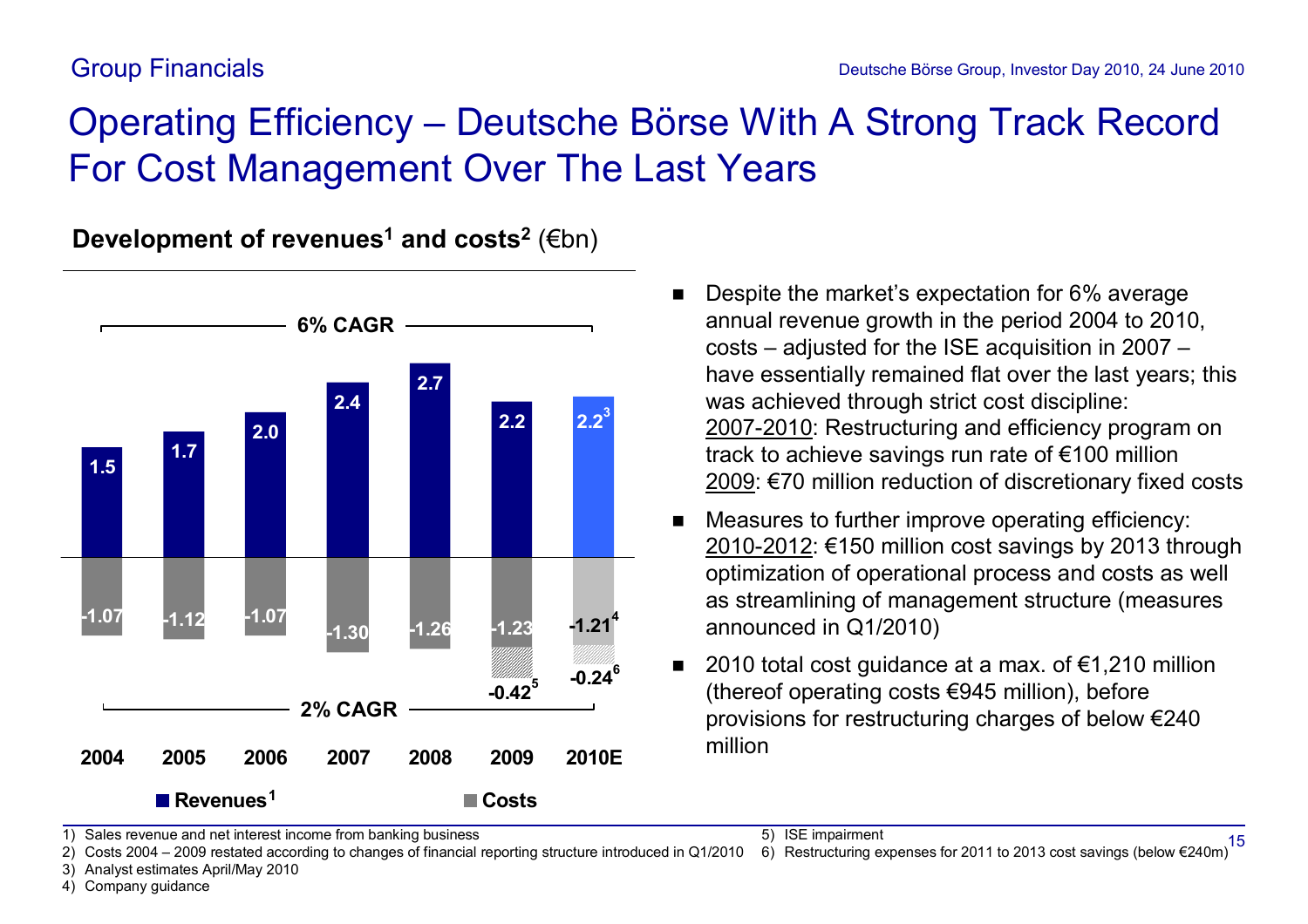# Operating Efficiency – Program To Optimize Processes And Costs On Track To Deliver Expected Savings

**Ramp-up cost measures** (€m) **Breakdown cost savings**

| <b>Cost savings</b>                                                                                             |       |                                | ~150  | <b>Type</b>                                                                                                                | $%$ of<br>total | <b>Main components</b>                                                                                                              |
|-----------------------------------------------------------------------------------------------------------------|-------|--------------------------------|-------|----------------------------------------------------------------------------------------------------------------------------|-----------------|-------------------------------------------------------------------------------------------------------------------------------------|
|                                                                                                                 | ~185  | ~115                           |       | 1. Process<br>optimization                                                                                                 | ~50             | Staff measures in all segments<br>Reduction of non-personnel costs<br>Demand/supply management in IT & Corporate<br><b>Services</b> |
| 2010E                                                                                                           | 2011E | 2012E                          | 2013E | 2. New location<br>concept                                                                                                 | ~20             | ■ Nearshoring of operational functions                                                                                              |
|                                                                                                                 |       |                                |       | 3. Further<br>harmonization of<br><b>IT infrastructure</b>                                                                 | ~10             | ■ Harmonization of trading systems<br>■ Alignment of ISE IT activities<br>■ Accelerated migration to Linux                          |
| < 240                                                                                                           |       |                                |       | 4. Reduction of<br>management staff                                                                                        | ~10             | ■ Management staff measures in all segments                                                                                         |
| <b>Restructuring expenses</b><br>Below $\epsilon$ 240 million restructuring<br>expenses, largely booked in 2010 |       | 5. Focus on core<br>activities | ~10   | ■ Discontinuation of non-core services<br>Increased focus in product development process<br>Product portfolio optimization |                 |                                                                                                                                     |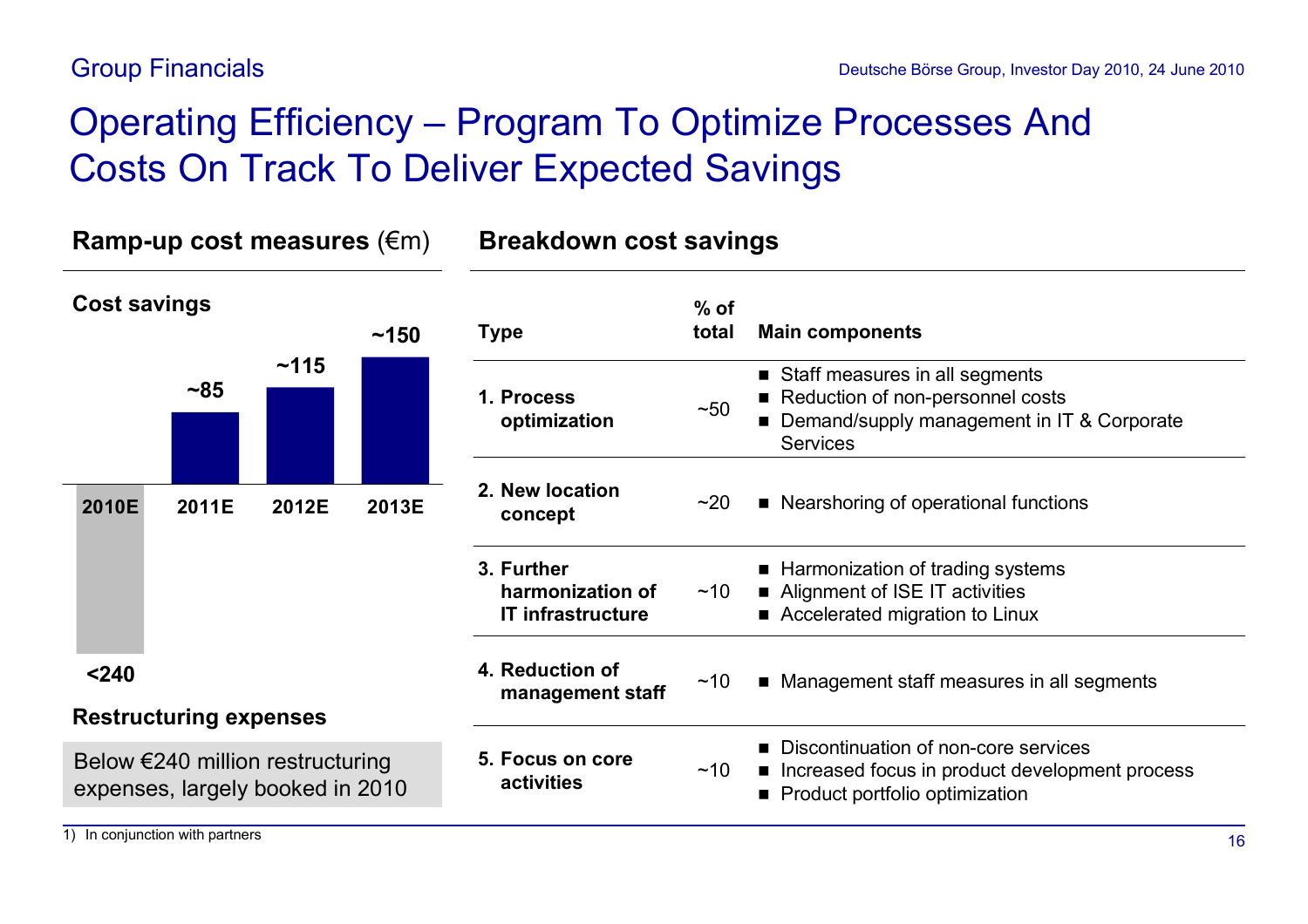# Operating Efficiency – Effective Group Tax Rate Reduced By Some 10 Percentage Points Within 5 Years

**Tax guidance** (effective Group tax rate)



1) Adjusted for non-taxable book gain from sale of Clearstream headquarters (€120 million)

2) Exact tax level depends on timing of relocation

- 2007 Effective Group tax rate 35.6%<sup>1</sup>
- 2008 Effective Group tax rate 28.5% (guidance <30%) includes the following effects:
	- German tax reform
	- ISE acquisition
	- Relocation of ~50% of Frankfurt based staff to Eschborn in June 2008
- 2009 Effective group tax rate 26.9% (guidance ~27%) due to ~50% of Frankfurt-based staff located in Eschborn for the entire year 2009
- 2010 Tax guidance of <27%<sup>2</sup> , depending on the relocation of all Frankfurt-based staff to new building in Eschborn in H2/2010
- 2011 Tax guidance of around 26%, reflecting all Frankfurt-based staff located in Eschborn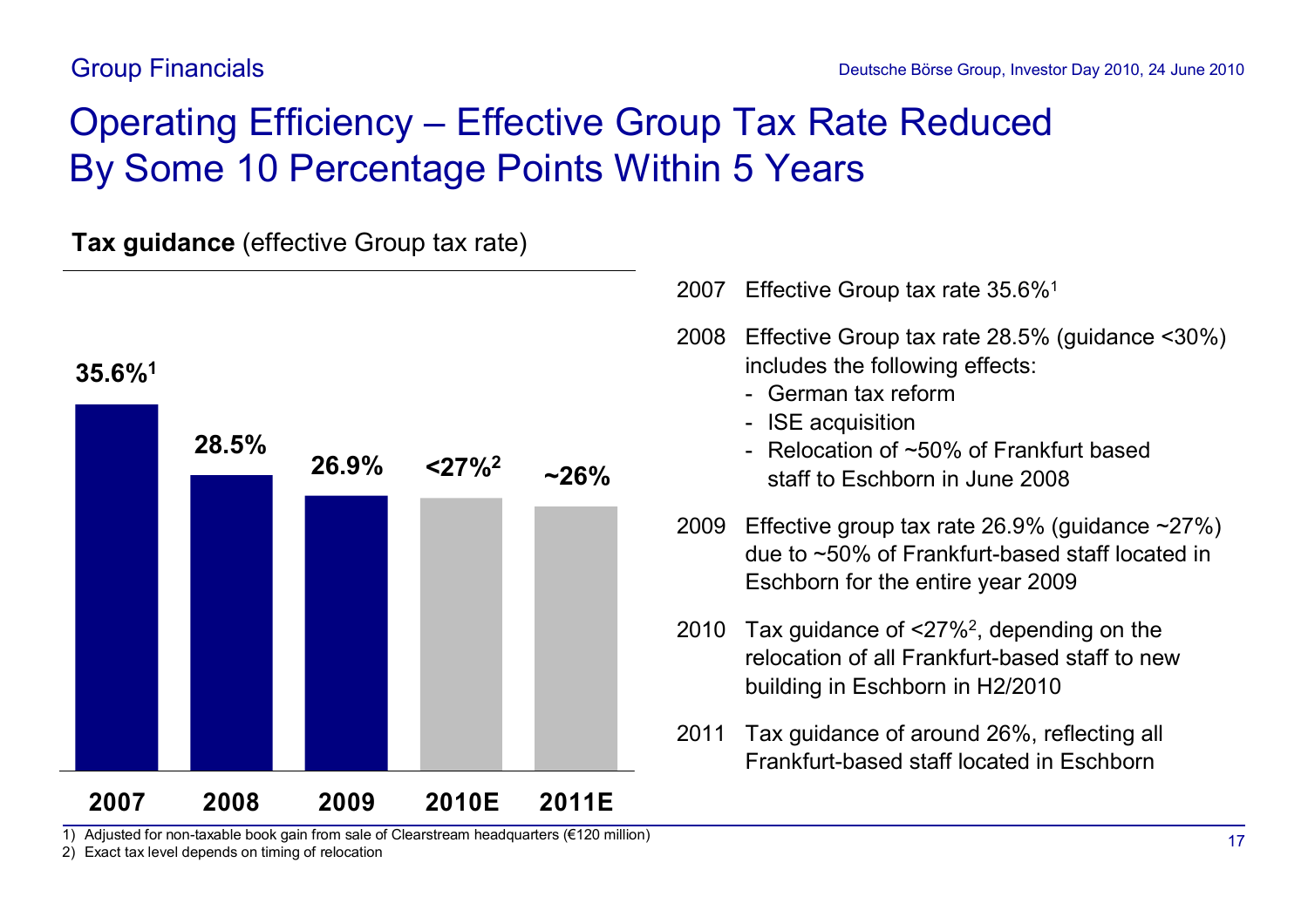# Capital Management – Deutsche Börse Group Is Focused On Maintaining Its Strong Credit And Rating Profile

**Capital management policy**

- n Continuing past practice, Deutsche Börse AG distributes funds not required for the Group's operating business and further development to its shareholders
- n The capital management policy foresees a dividend payout ratio of 40 to 60 percent complemented by share buy-backs
- n Both distribution components are subject to capital requirements, investment needs and general liquidity considerations
- Due to its considerable clearing and post-trading business activity, Deutsche Börse Group is focused on maintaining a strong credit and rating profile, including Clearstream Banking S.A.'s strong "AA" credit rating
- n To further enhance the Group's strong credit profile, Deutsche Börse implemented a holding structure for the Clearstream subgroup<sup>1</sup> in 2009

18 1) 51 percent of Deutsche Börse's shares in Clearstream International S.A. were transferred to Clearstream Holding AG at book value; Clearstream Holding AG is a 100 percent subsidiary of Deutsche Börse AG; a profit and loss agreement exists between the two entities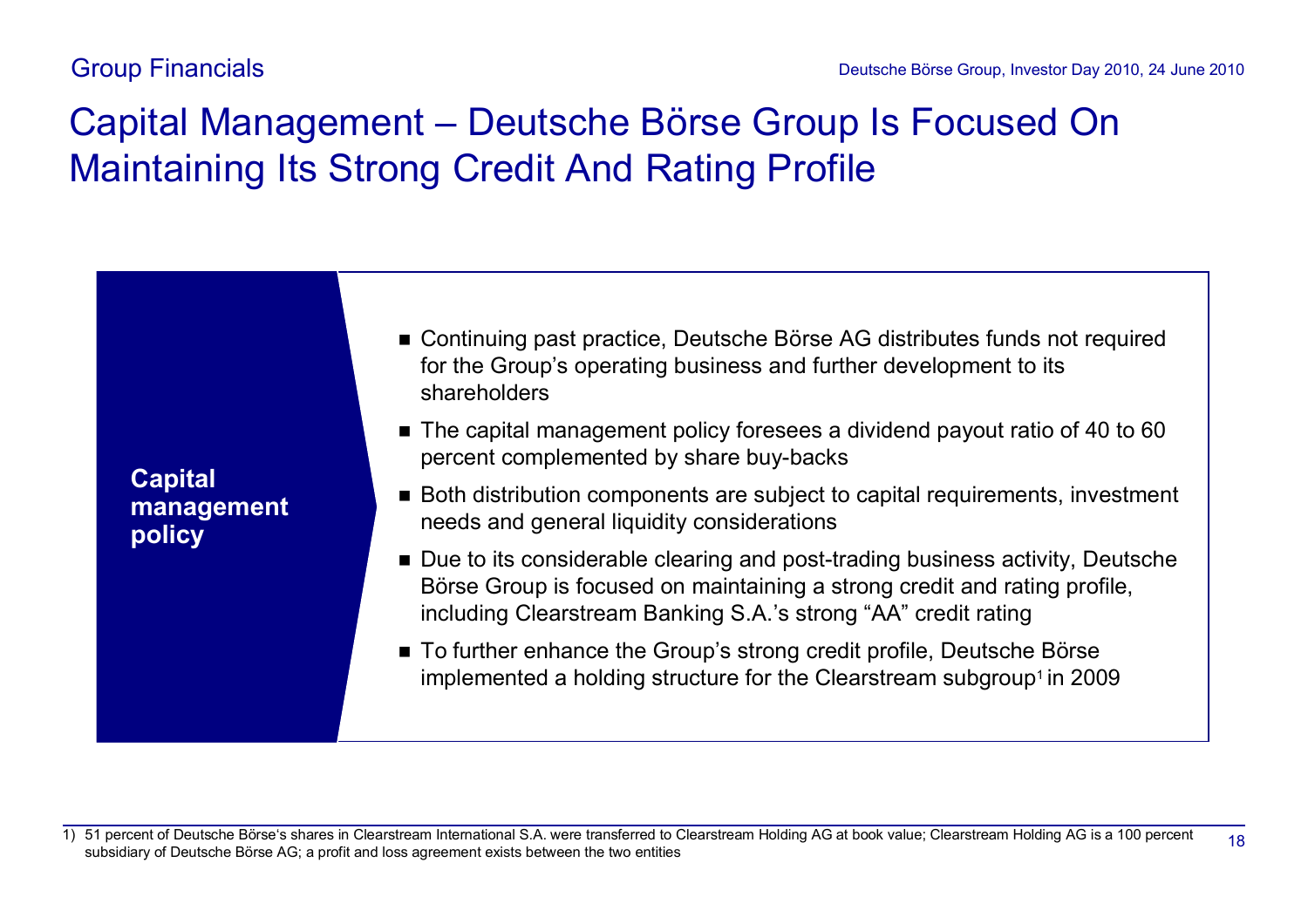### Capital Management – Overview Key Metrics

| Capital management metrics                                                                                      |                                                             | <b>Minimum requirements</b> | Actuals (31 December 2009)            |
|-----------------------------------------------------------------------------------------------------------------|-------------------------------------------------------------|-----------------------------|---------------------------------------|
| Interest coverage (Group level)<br><b>EBITDA to interest expenses</b><br>from financing activities <sup>1</sup> |                                                             | 16.0x                       | $15.8x^2$                             |
| <b>Tangible equity</b>                                                                                          |                                                             |                             |                                       |
| Clearstream International S.A.                                                                                  |                                                             | €700m                       | €798m                                 |
| Clearstream Banking S.A.                                                                                        |                                                             | <b>€250m</b>                | €489m                                 |
| <b>Subordinated participation rights</b>                                                                        |                                                             | €150m                       | €150m                                 |
| Issued by Clearstream Banking S.A. to<br>Deutsche Börse AG                                                      |                                                             |                             |                                       |
| <b>Solvency ratio</b>                                                                                           |                                                             |                             |                                       |
| Clearstream subgroup                                                                                            |                                                             | 8.0%                        | 18.1%                                 |
| <b>Eurex Clearing AG</b>                                                                                        |                                                             | 8.0%                        | 50.6%                                 |
| <b>Ratings</b>                                                                                                  | <b>Deutsche Börse AG</b><br><b>Clearstream Banking S.A.</b> | "AA" Standard & Poor's      | "AA" Standard & Poor's, Fitch Ratings |

1) For calculation of interest coverage ratio only 50 percent of the interest expenses for the hybrid bond are applicable

2) FY2009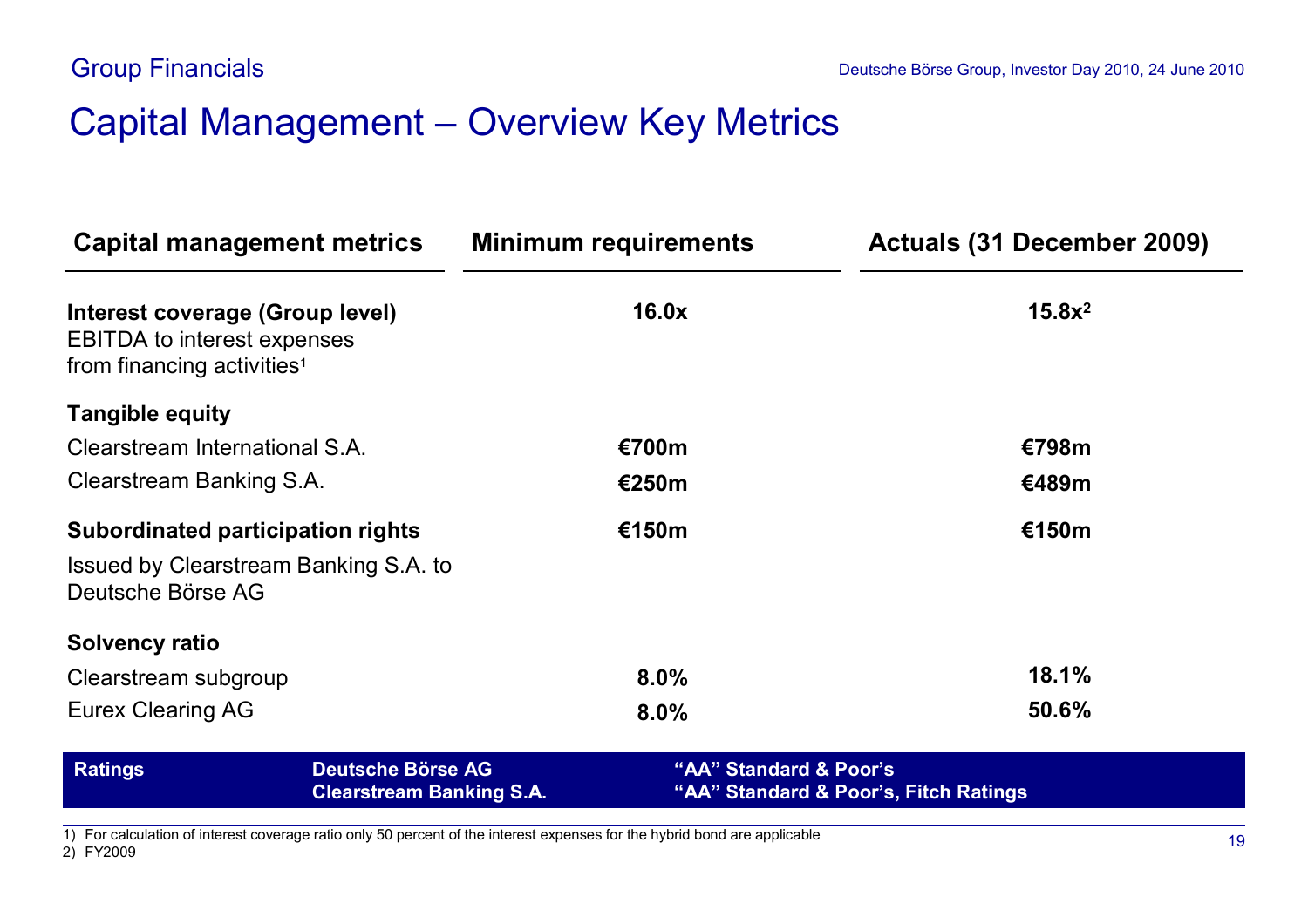# Capital Management – The Interest Coverage Ratio Excluding Restructuring Expenses Stood At 16.6x In Q1/2010



1) To strengthen the interest coverage ratio, Deutsche Börse made use of opportunities on the market to repurchase some €86 million (nominal amount) in Q2/2010; €460 million outstanding as per 31 May 2010

<sup>2)</sup> Only 50 percent of the interest expense on the hybrid bond is accounted for in the interest coverage calculation reflecting the assumed equity component of the hybrid bond; the total interest expense for the hybrid bond amounted to €10.2 million in Q1/2010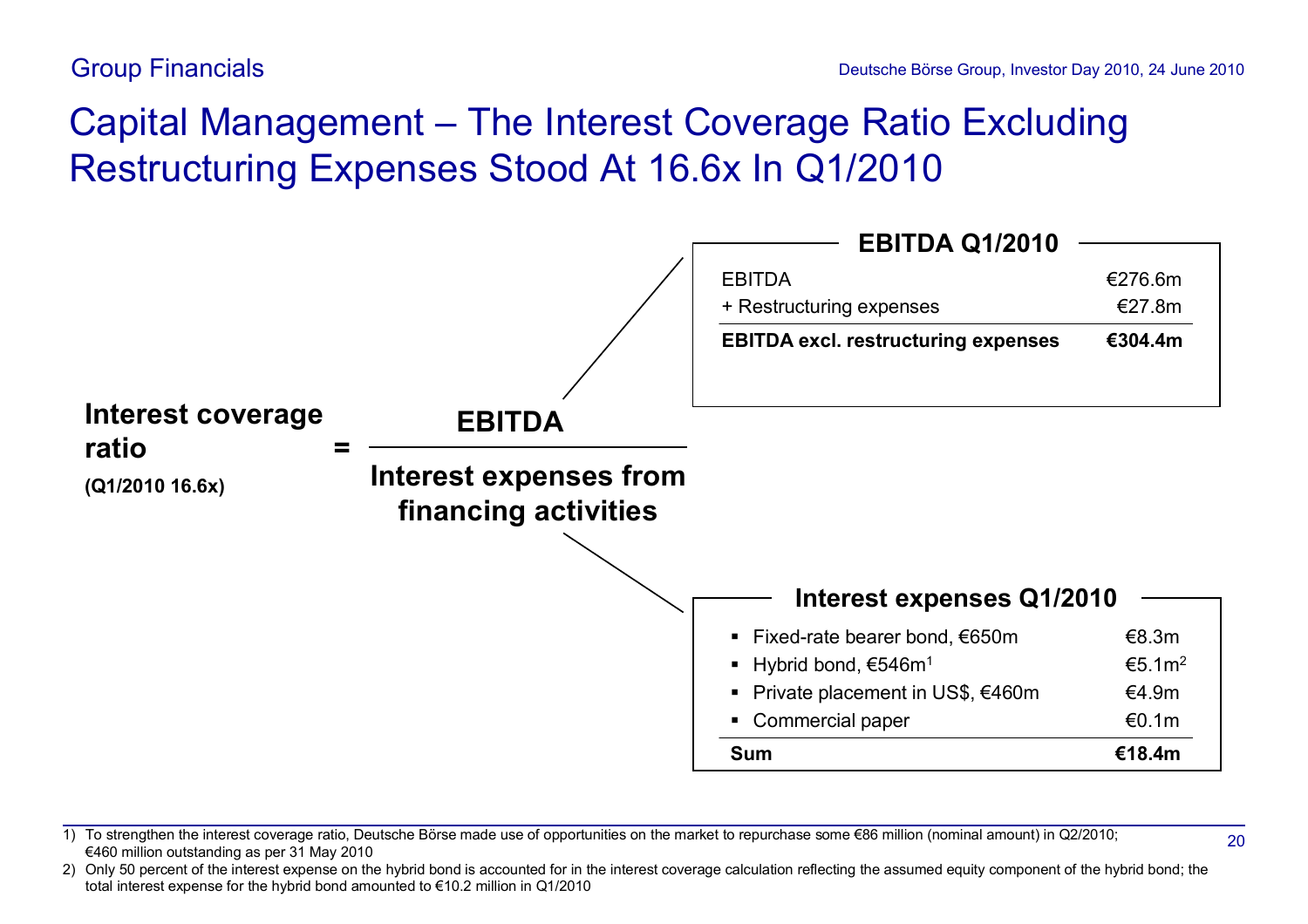### Group Financials

# Capital Management – Clearstream International's Capital Requirements Are Well Below The Company's Regulatory Equity



<sup>1)</sup> Solvency ratio = (Regulatory equity /Capital requirements) \* 0.08 = 18.1%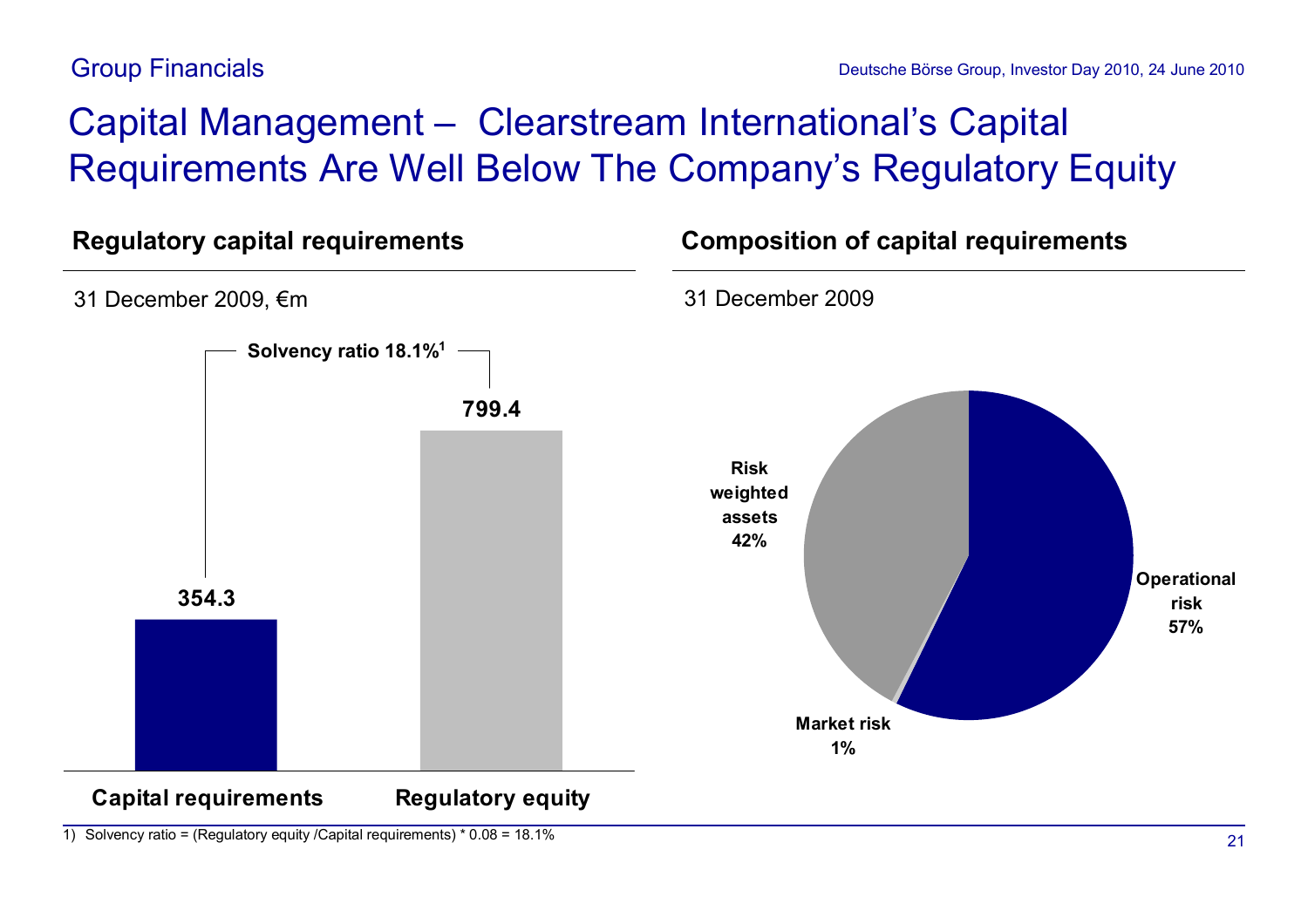#### Group Financials

# Capital Management – Stable Dividend Of €2.10 For 2009 Paid In May 2010

### **Dividend payout ratio and dividend**

**Dividend payout ratio**

**51%<sup>1</sup> 38% 56%<sup>2</sup> 18% 21% 25% 28% 49% 50%**

#### **Total dividend payout** (€m)



- Capital management policy foresees dividend payout ratio of 40% to 60%
- The company paid a dividend of  $€2.10$  per share on 28 May 2010 for 2009 (2008: €2.10), a payout ratio of 56%<sup>2</sup>
- $\blacksquare$  In a market environment, which continues to be challenging, Deutsche Börse does not currently envisage share buybacks

1) Net income adjusted for non-taxable book gain from sale of Clearstream office buildings (€120m)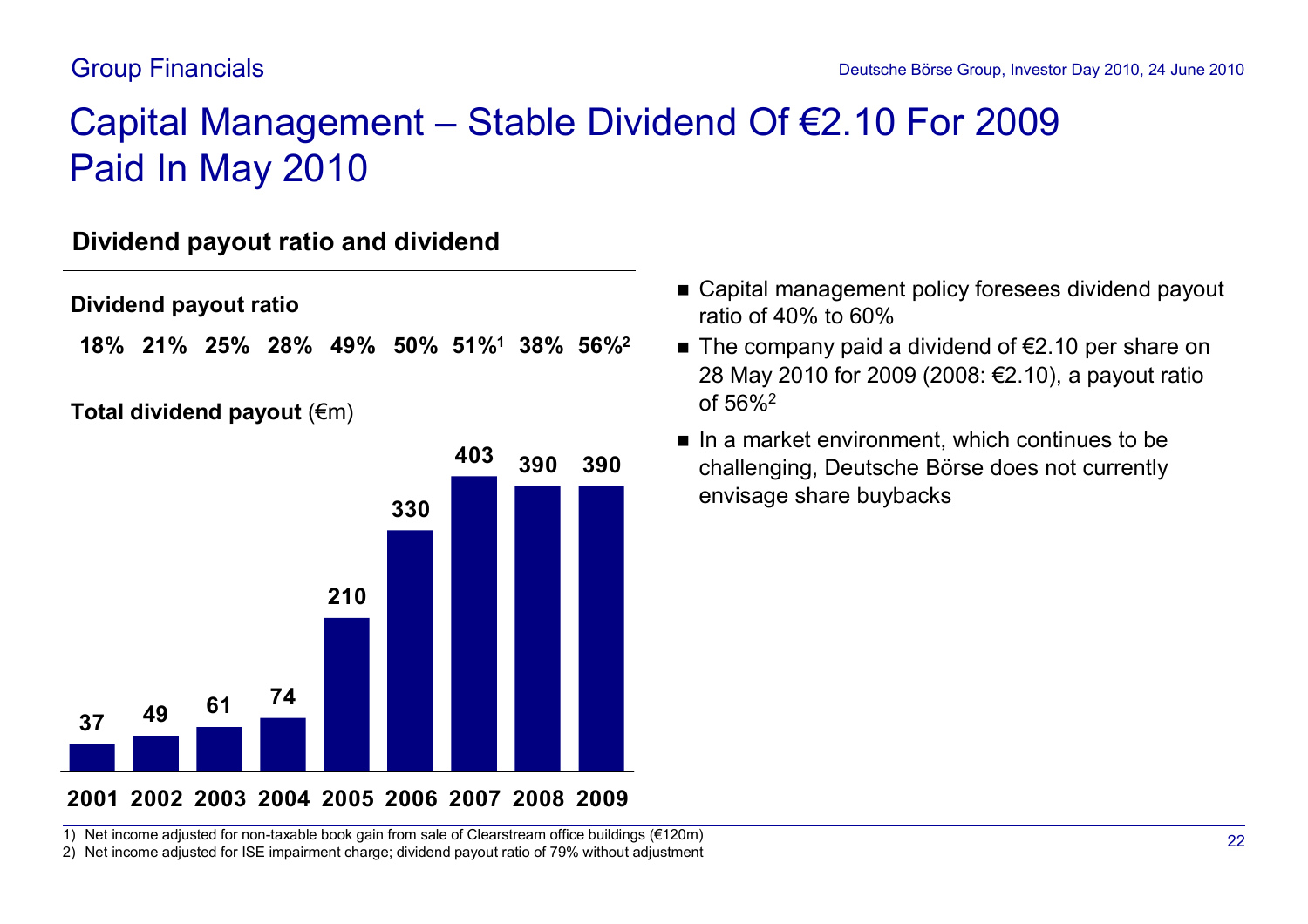# Risk Management – Deutsche Börse Maintains Low Risk Profile Through Vigorous Risk Management Approach

#### **Deutsche Börse Group**

| <b>Risk characterization</b>                   | <b>Mitigation</b>                                                                                                                                                                                                                                    |
|------------------------------------------------|------------------------------------------------------------------------------------------------------------------------------------------------------------------------------------------------------------------------------------------------------|
| <b>Operational risk</b><br>e.g. system outages | Integrated IT function and extensive track record for system reliability, e.g. 99.99% availability over the last years, against the<br>background of an increase in quotes, e.g. 30-fold on Eurex since 2005<br>Continuous investments in IT systems |

#### **Clearstream**

**Counterparty risk on** 

| <b>Risk characterization</b>                                              | <b>Mitigation</b>                                                                                                                                                                                                                                                                                                                                                                                                                                                      |
|---------------------------------------------------------------------------|------------------------------------------------------------------------------------------------------------------------------------------------------------------------------------------------------------------------------------------------------------------------------------------------------------------------------------------------------------------------------------------------------------------------------------------------------------------------|
| <b>Operational risk</b><br>e.g. processing errors                         | Clearstream uses the Basel II Advanced Measurement Approach (AMA) to further strengthen its operational risk management<br>Integrated systems allow straight-through processing to reduce manual intervention                                                                                                                                                                                                                                                          |
| <b>Counterparty risk on</b><br>customers and money<br>market participants | Continuous monitoring of credit exposures, which are only with highly rated customers and are largely collateralized<br>Clean credit lines in place only for select customers (mainly sovereigns, central banks and supranationals) to facilitate<br>securities settlement; credit lines can be withdrawn at any time<br>Customer cash is invested mainly overnight with highly rated counterparties, and is largely collateralized against highly rated<br>collateral |
| <b>Eurex Clearing</b>                                                     |                                                                                                                                                                                                                                                                                                                                                                                                                                                                        |
| <b>Risk characterization</b>                                              | <b>Mitigation</b>                                                                                                                                                                                                                                                                                                                                                                                                                                                      |

- ß Multiple lines of defense to absorb any client default as evidenced in recent customer default **clearing members and cash deposits**
	- ß Cash investments on behalf of Eurex Clearing mainly overnight and largely collateralized

• Continuous mark-to-market (event-driven real-time risk monitoring system)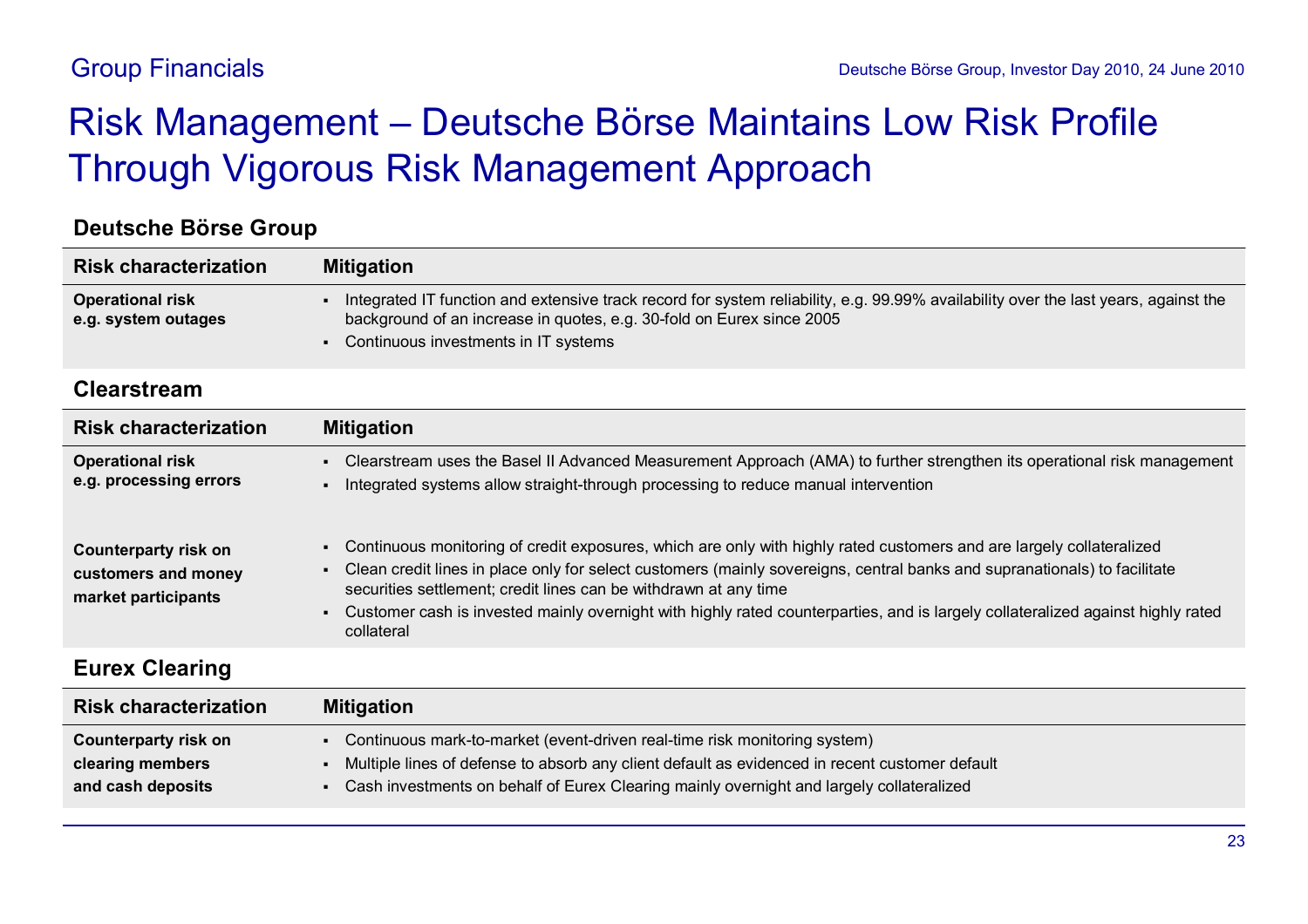### Group Financials

# Risk Management – Counterparty Risk In The Clearing House Effectively Managed By Collateralization And Lines Of Defense

- 2. Liquidation of collateral 1. Liquidation of open positions Close-out of positions results in surplus or shortfall
	- Collateral is liquidated to cover potential shortfalls
- 3. Guarantee fund contribution of member in default Contribution of €1 million to €100 million
- 4. Reserves of Eurex Clearing ~€5 million
- 5. Guarantee fund contribution of all members Clearing fund contribution of other members ~€1bn
- 6. Liable equity of Eurex Clearing  $~\leq$  110 million
- 7. Parental Guarantee to Eurex Clearing €700 million by Deutsche Börse and SIX

#### **€47 billion total guarantee position<sup>1</sup>**

1) Not considering the liquidation of defaulting member's open positions

- 2) Monthly average April 2009 March 2010
- 3) 31 March 2010

### **Lines of defense clearing house Risk management position** (€bn)



**~25% buffer in short term risk management position**

<sup>4)</sup> Cash and securities collateral after haircut, cash collateral ~7% of total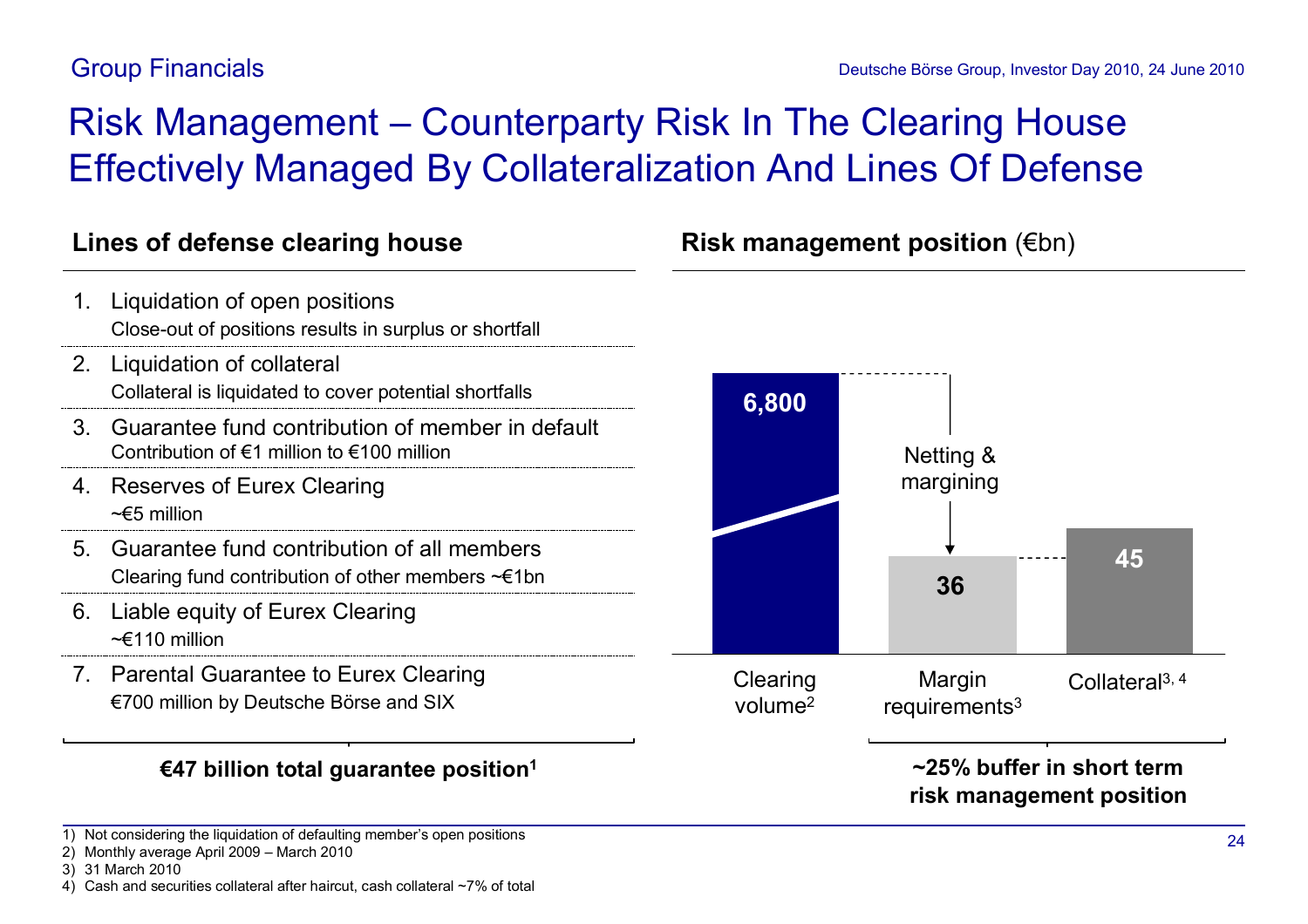Group Financials

**Cash Market – Xetra**

Derivatives Market – Eurex

Market Data & Analytics

Post Trade – Clearstream

Information Technology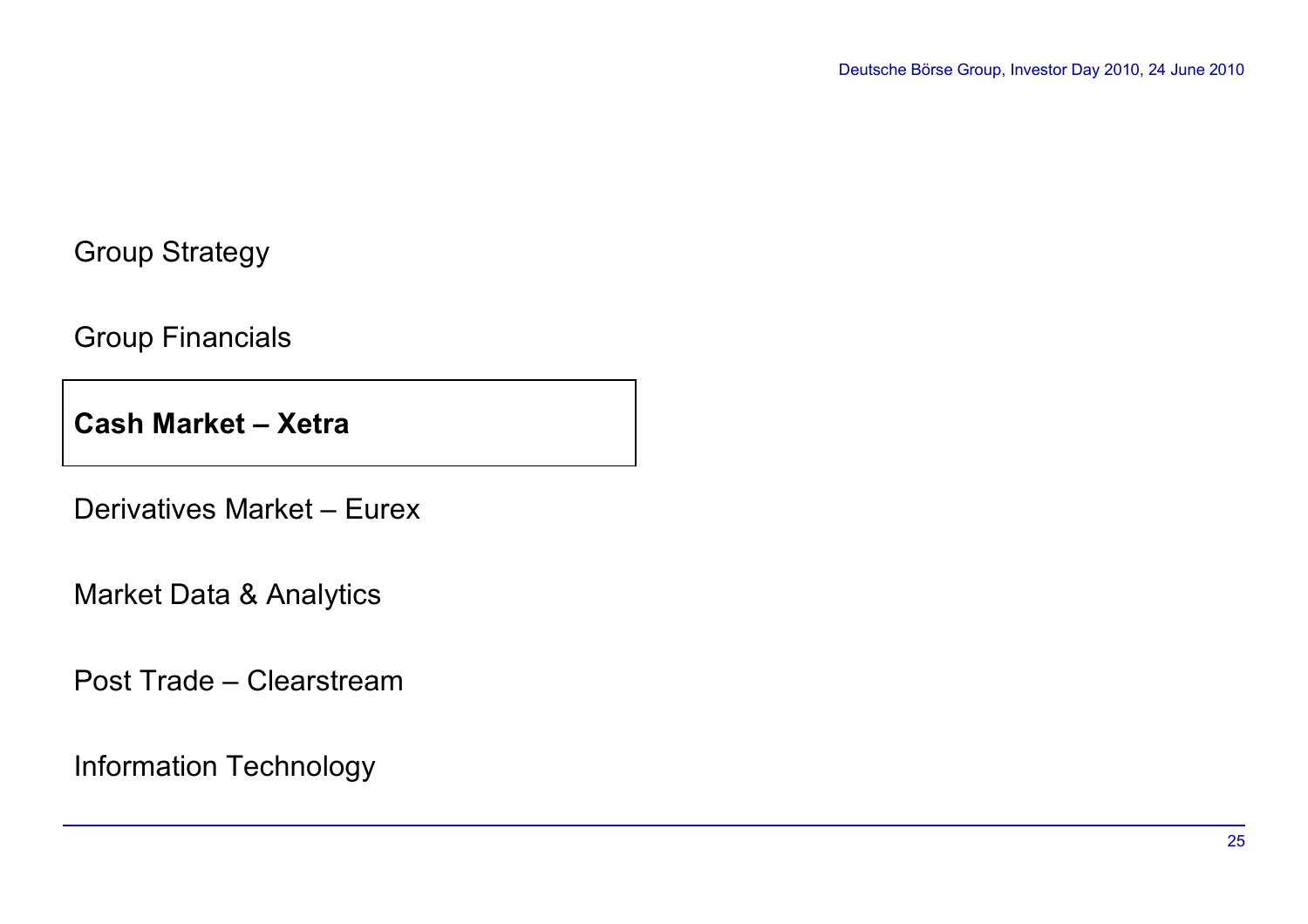# Xetra Revenues Mainly Driven By The Level Of Trading Activity – Segment Accounted For 12 Percent Of Group EBIT In Q1/2010<sup>1</sup>

**211 212 216 248 314 435 399**  $251^2$ **65** 3 **17 58 86 113 179 219 94 32** 1**250 2002 2003 2004 2005 2006 2007 2008 2009 Q1/10 Sales revenue EBIT Sales revenue: 3% CAGR EBIT: 28% CAGR**

**Xetra trading 39% Clearing 17% Floor trading 9% IT 16% Others 11% Connectivity 8% Sales revenue Q1/2010: €65.0 million Sales revenue and EBIT development** (€m) **Breakdown of sales revenue by activity**

1) Adjusted for restructuring expenses

2) Old segment structure; includes €46.3 million sales revenue from Scoach

3) New segment structure; includes €10.3 million IT sales revenue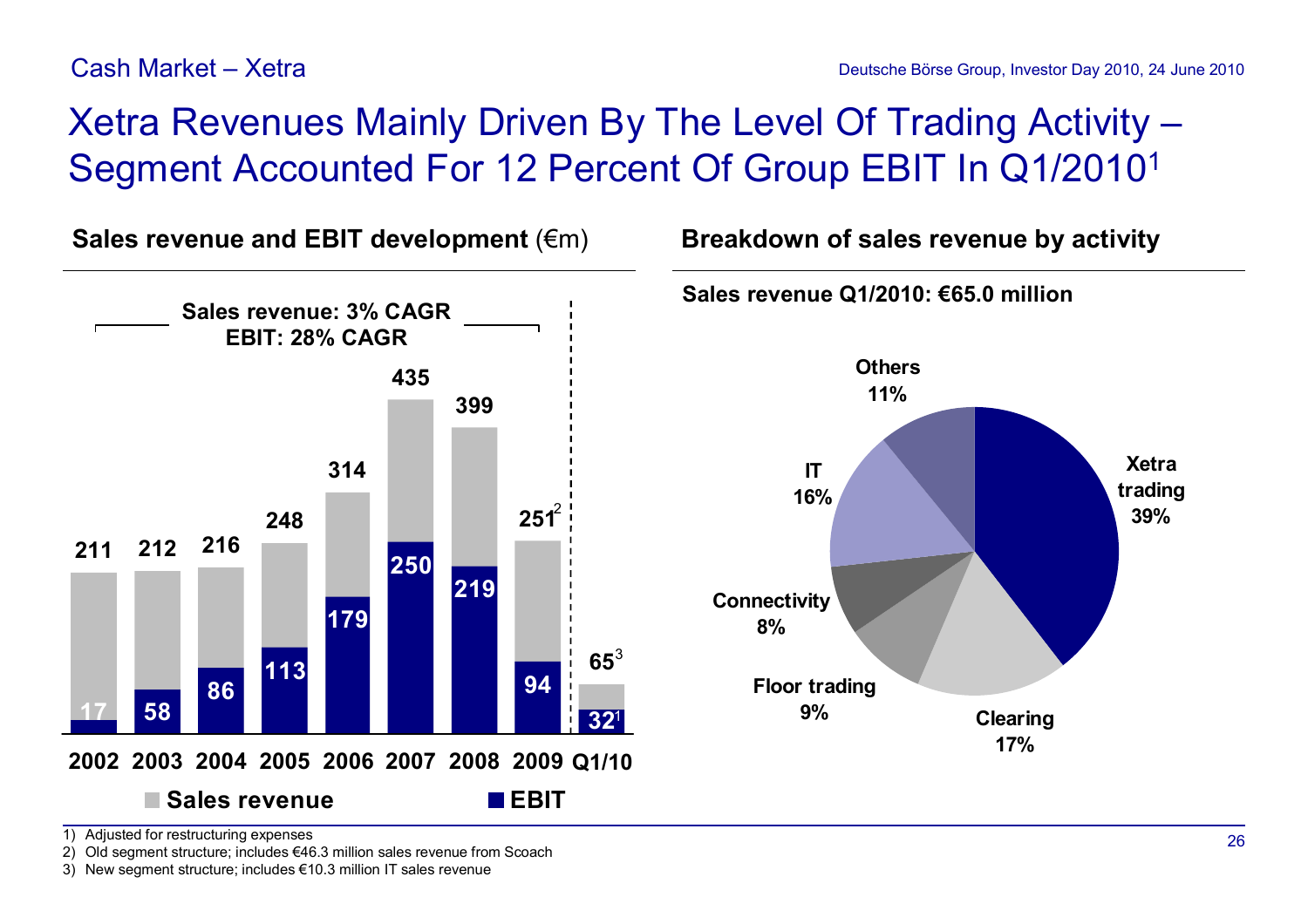### Noticeable Recovery Of Trading Activity On Xetra In 2010

#### **Development of cash market volumes**<sup>1</sup>





- Order book volume increased 28% year-to-date compared to 2009 due to the increased market capitalization of traded instruments (average DAX level: +18%<sup>2</sup>) and increased velocity
- Increased average order size resulted in a disproportionately low increase of number of Xetra trades by 14% year-to-date compared to 2009
- Xetra continues to be a highly efficient price discovery venue with attractive trading conditions
- Volume contribution of electronically generated trades (i.e. algorithmic trading, smart order routing, electronic market making) remains stable between 45 to 50% (estimate) despite highly volatile market environment

1) 2010: January – May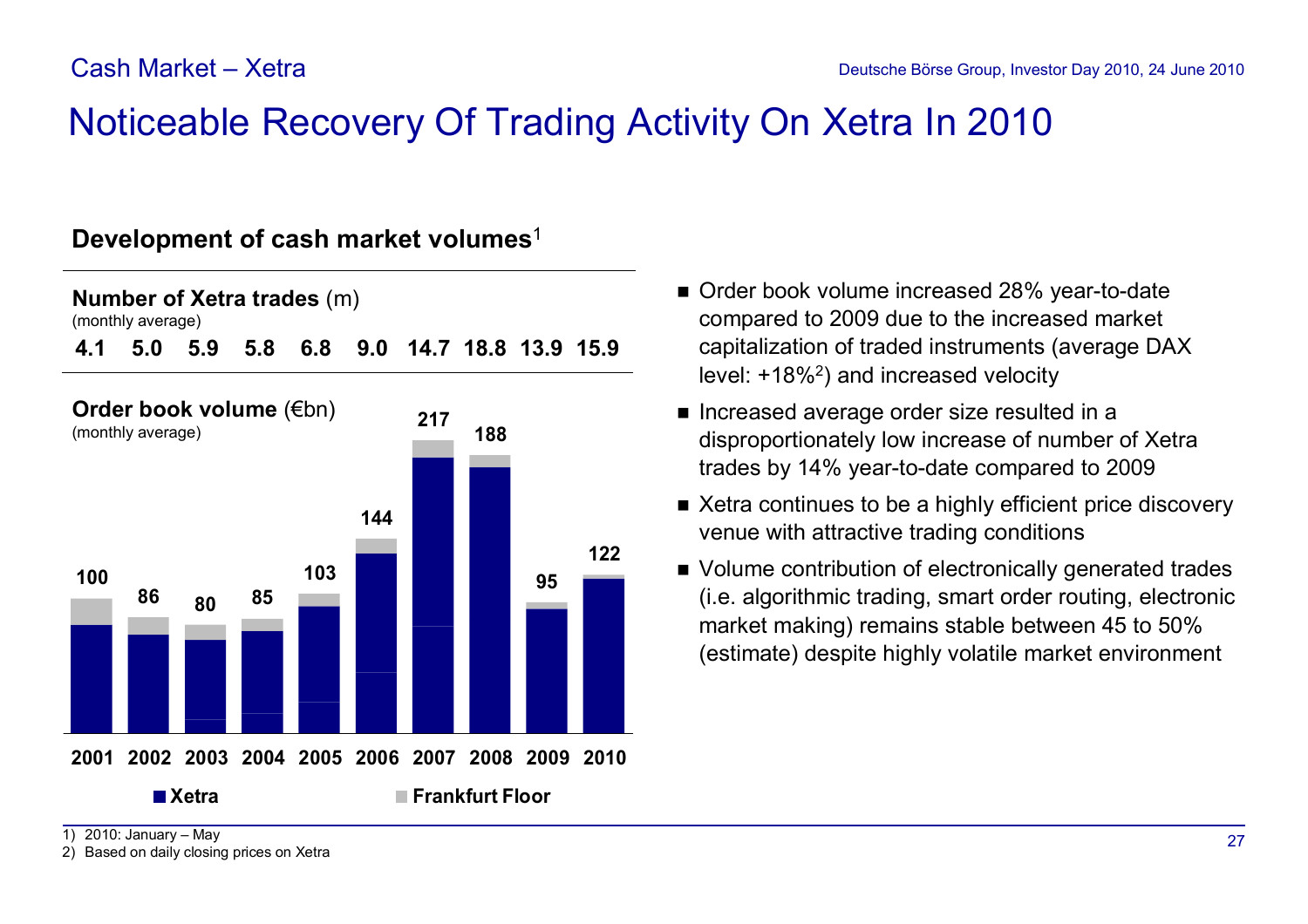#### Cash Market – Xetra

# Customers Outside Of Germany Generate 73 Percent Of Xetra Volume – Customer Concentration Slightly Decreasing

**Xetra** trading volume by member country<sup>1</sup> **1 Xetra** membership volume breakdown<sup>1</sup>

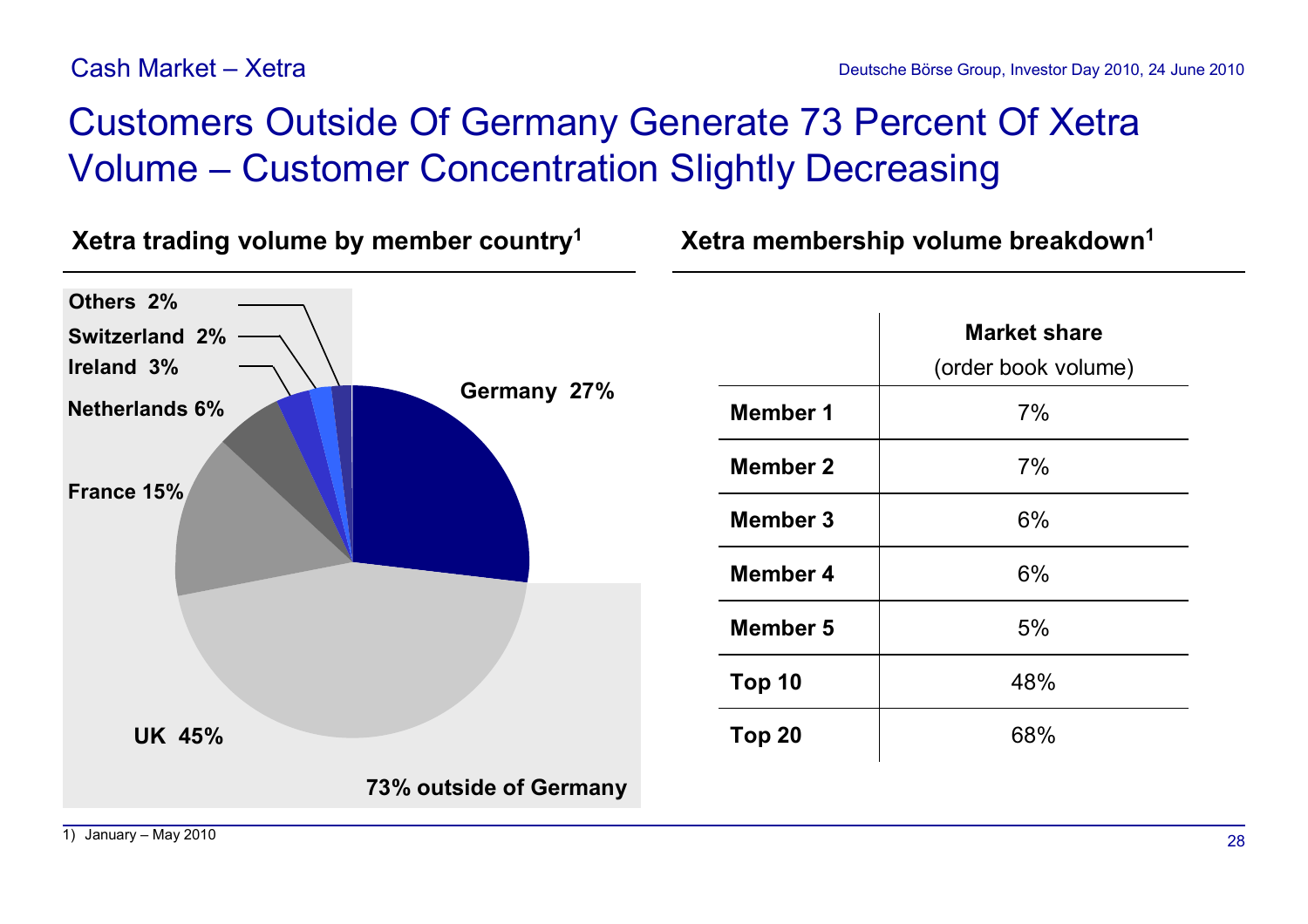### Cash Market – Xetra

## Dependency Of Xetra Sales Revenue On DAX Trading And Clearing Further Decreased

### **Sales revenue per product line<sup>1</sup>**



#### **Sales revenue Q1/2010: €65.0 million**

- Due to the diversified sales revenue structure, only moderate dependency of Xetra segment on trading and clearing of German blue chips
- Contribution of further product lines to Xetra sales revenue:
	- **ETFS/ETCS/ETNS: European market leader with a** market share of 37% in Q1/2010 measured by order book volume
	- Non-transaction based fees mainly consist of sales revenue generated from connectivity services<sup>3</sup> (48%), partner exchanges (19%) and listing (14%)

29 1) Non-transaction based sales revenue are not depending on instrument groups; definition of transaction based sales revenue: a) Xetra and Xontro fees triggered by executed orders and other trades b) Equity CCP fees triggered by the clearing, servicing and settlement of transactions, and c) Xontro-related transaction-based external IT sales revenue

2) Other instruments comprise other equities, bonds, actively managed funds and structured products

3) Includes external IT sales revenue, allocated to Xetra segment since the introduction of the new segment structure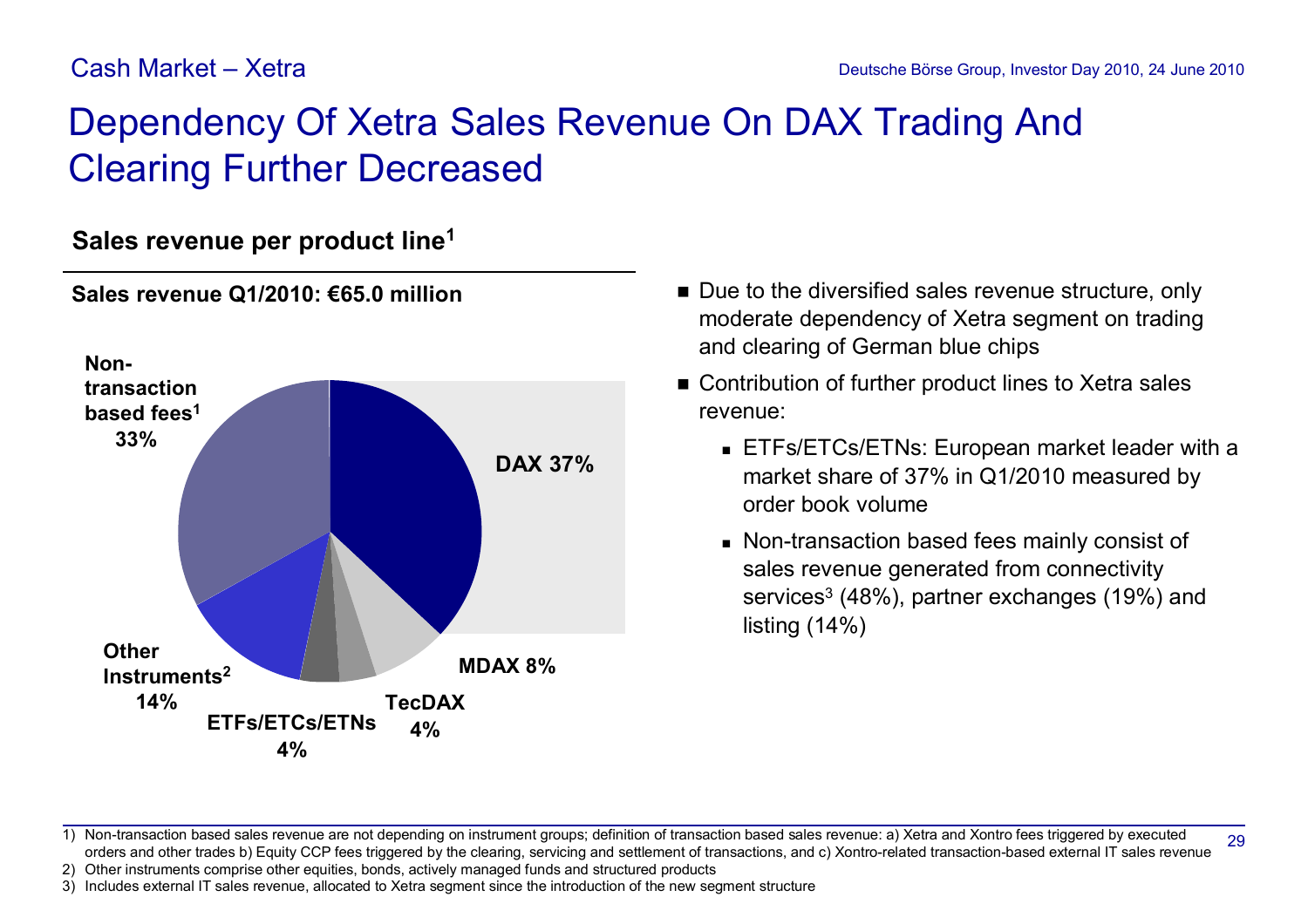## Regulatory Developments Influence Future Positioning Of The Cash Market

| <b>Regulatory measure</b>                                               | <b>Objective/impact</b>                                                                                                                                                                                                                                                                                                                          |
|-------------------------------------------------------------------------|--------------------------------------------------------------------------------------------------------------------------------------------------------------------------------------------------------------------------------------------------------------------------------------------------------------------------------------------------|
| <b>Markets in Financial</b><br><b>Instruments Directive</b><br>(MiFID)  | Increase competition and customer protection in investment services<br>Abolishment of national concentration rules<br>■ Market fragmentation with adverse effect on price discovery/quality<br>■ Comprehensive pre- and post-trade transparency regime and level playing field<br>not yet achieved                                               |
| <b>European Market</b><br><b>Infrastructure Legislation</b><br>(EMIL)   | Increase stability in post-trade processing and increase efficiency in equity clearing<br>■ Increased level playing field for CCPs within Europe<br>• In case EMIL will legally mandate CCP interoperability in cash equities, the rising<br>number of CCP links is expected to create new systemic risks and additional costs<br>for the market |
| <b>Regulatory measures in</b><br>the context of the<br>financial crisis | Stabilization of financial markets<br>■ Limitation of trading strategies and potential reduction of trading activity with<br>adverse impact on liquidity and market quality                                                                                                                                                                      |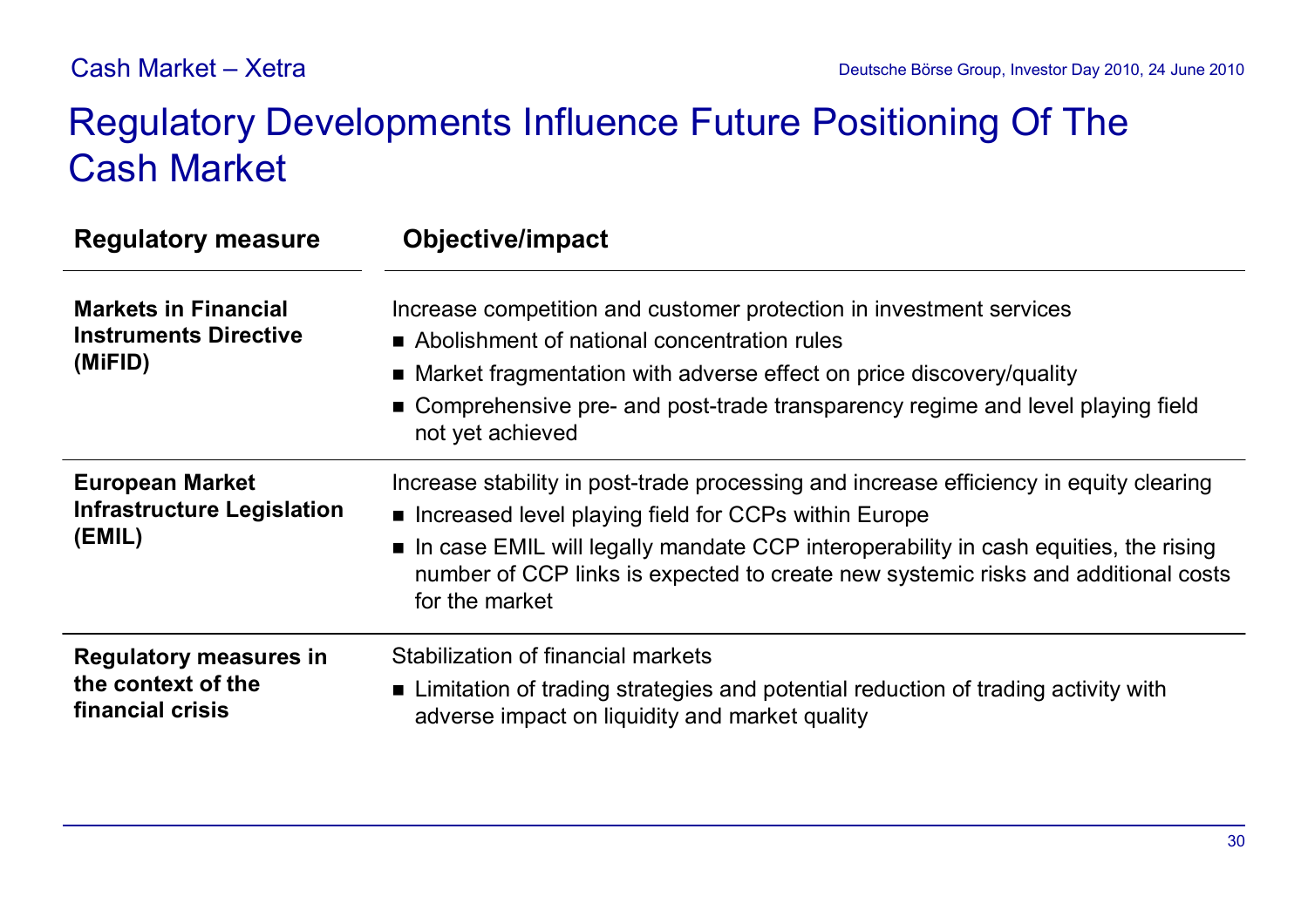#### Cash Market – Xetra

# Xetra Maintains Strong Position As Most Attractive Venue For German Blue Chips In A Fragmented Environment

### **Distribution of German blue chip trading volume <b>Description** and outlook



- n **Large portion of trading activity takes place unregulated/OTC**
- n **Xetra maintains price discovery based on value-added offering:**
	- **Example 2 Large and heterogeneous member** network, pooling of different investment and trading strategies
	- Neutral and regulated trading platform with trusted functionalities (effective safeguards, 99.99% availability)
	- $\blacksquare$  Low latency and attractive price model serves needs of professional trading; next Xetra Release 11.0 (June 2010) will further improve existing submillisecond speed

<sup>2)</sup> OTC market estimate based on Bloomberg data; January – March 2010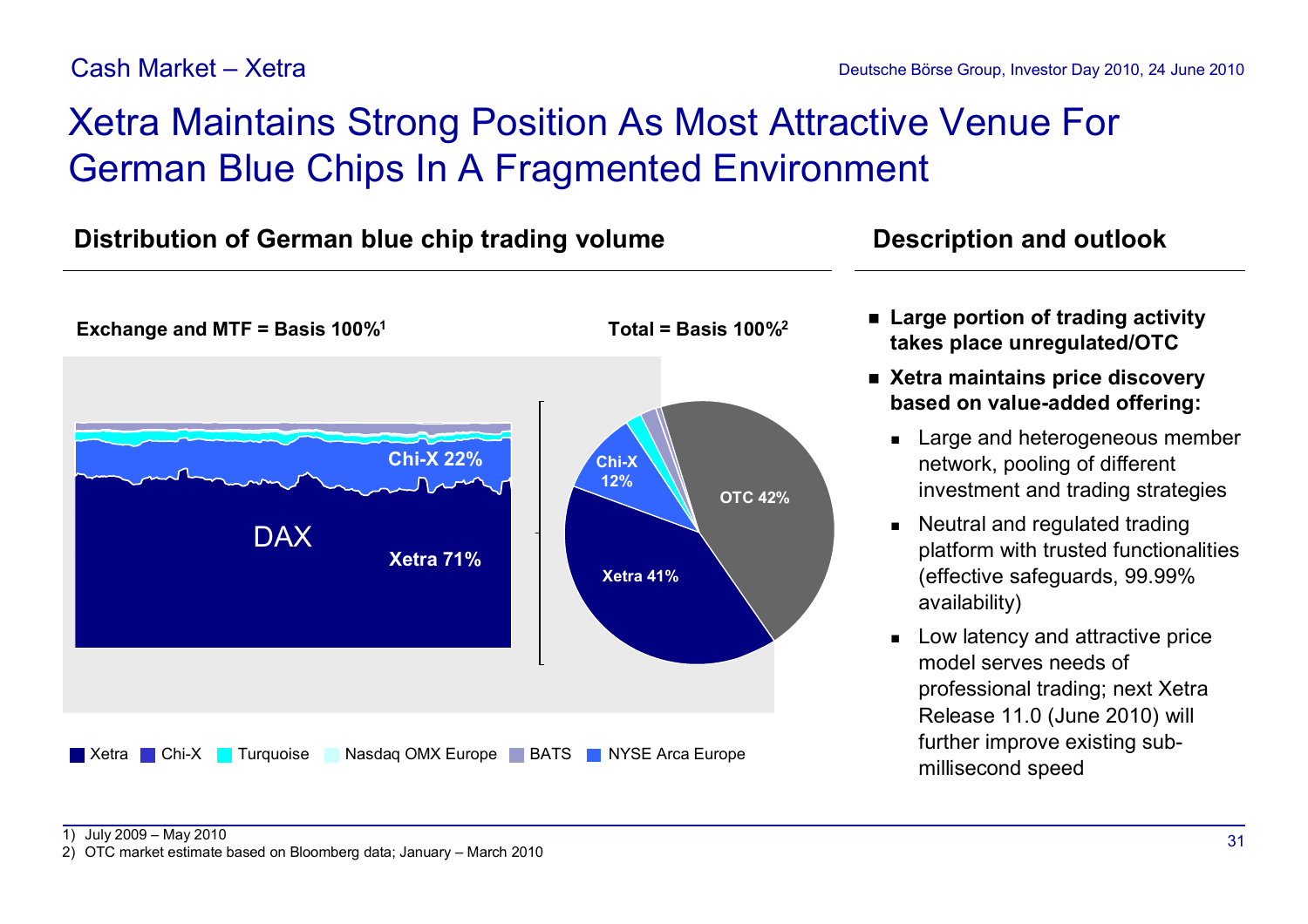#### Cash Market – Xetra

## Xetra International Market (XIM) To Sustainably Position Xetra In A Pan-European Context

### **Cornerstones of XIM offering The Status quo and next steps**

- Trading segment enables plug-and-play solution for Xetra members
- Proximity of Xetra matcher and Eurex matcher allows for easy cash-derivatives-arbitrage trading via co-location
- Efficient post-trading process based on superior Eurex Equity Clearing plus home-market-settlement
- $\blacksquare$  Most aggressive pricing (0.12bp trading fee) with credits for Liquidity Providers and purely value-based clearing fee (0.06bp)
- Envisaged launch schedule:



- Approximately 30 trading members and three large General Clearing Members are connected (end of May 2010)
- Eight Liquidity Providers are active in 2010; further Liquidity Provider agreements are ready to be signed
- $\blacksquare$  Current market activity is in line with launch phase of other competitors; maximum daily order book turnover €17 million; market shares in single instruments peaked at 2.5% on a daily  $hasis<sup>1</sup>$
- For single instruments a better order execution is observed compared to competing venues
- Completion of pan-European instrument scope in Q3/2010; second wave of trading and clearing members is expected to be connected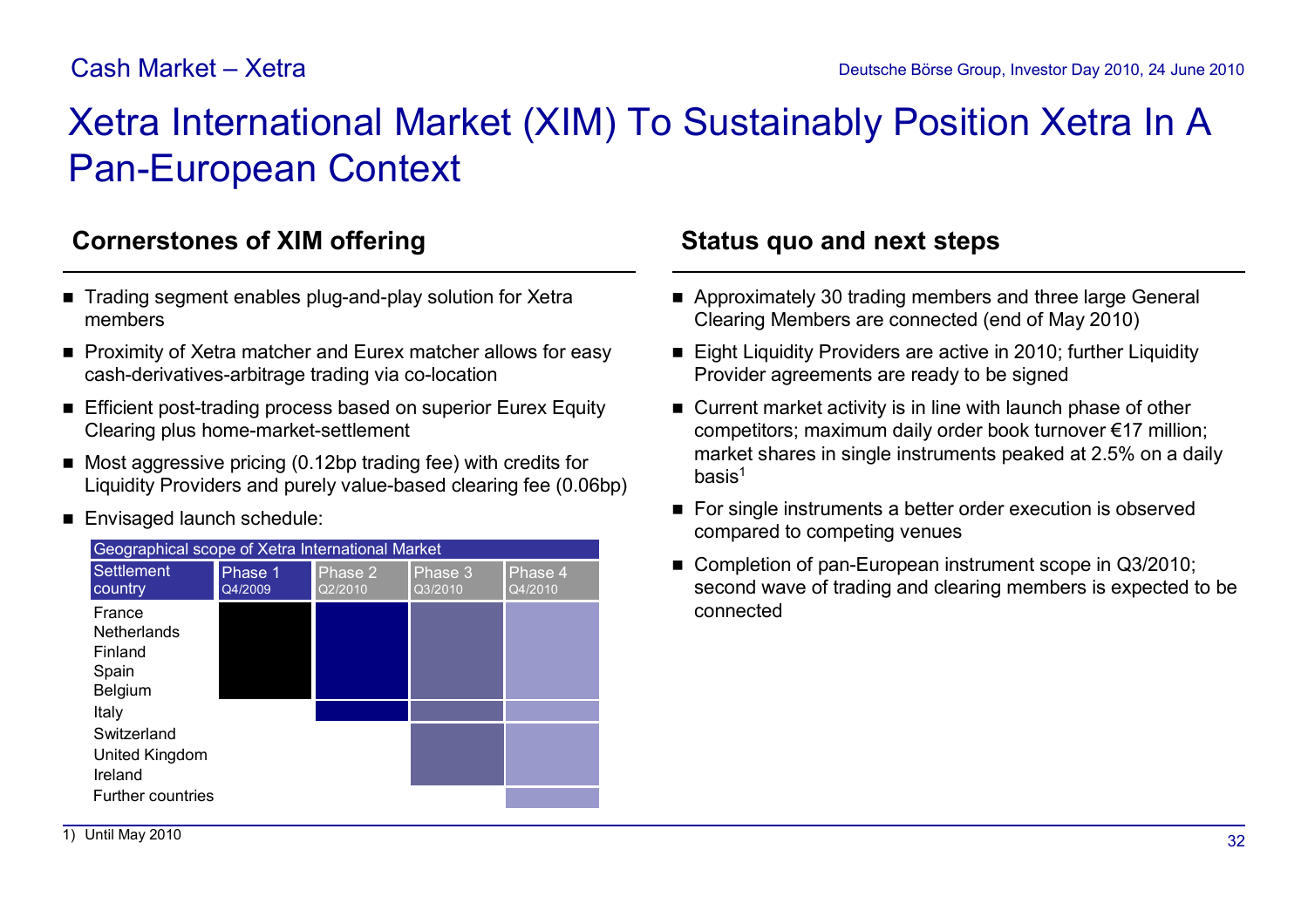### Xetra Strategy Based On Three Core Measures

**Extend Xetra's position in order to create superior value in the European cash market landscape based on three core measures:**

#### **Offering of efficient price discovery process for all products**

- n **High liquids: Open Xetra order book**
- n **Less liquids: Specialist functionality**

#### **Product and service offering**

- Pan-European expansion (Xetra International Market)
- International clearing and settlement

#### **Customer base and geographic reach**

- n **Expansion of member base**
- Partner **exchanges** (Xetra **technology**)
- n **International listings**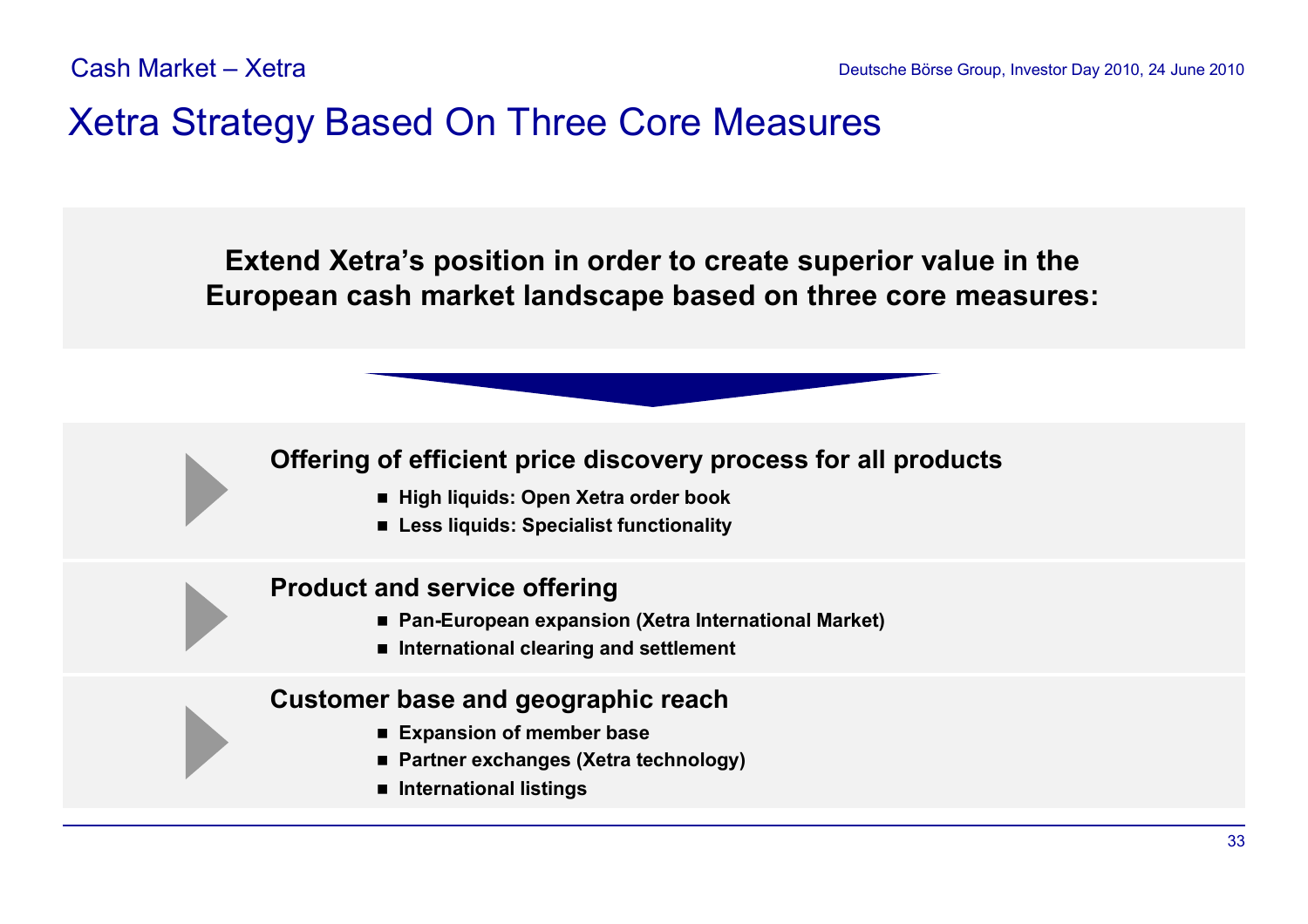Group Financials

Cash Market – Xetra

**Derivatives Market – Eurex**

Market Data & Analytics

Post Trade – Clearstream

Information Technology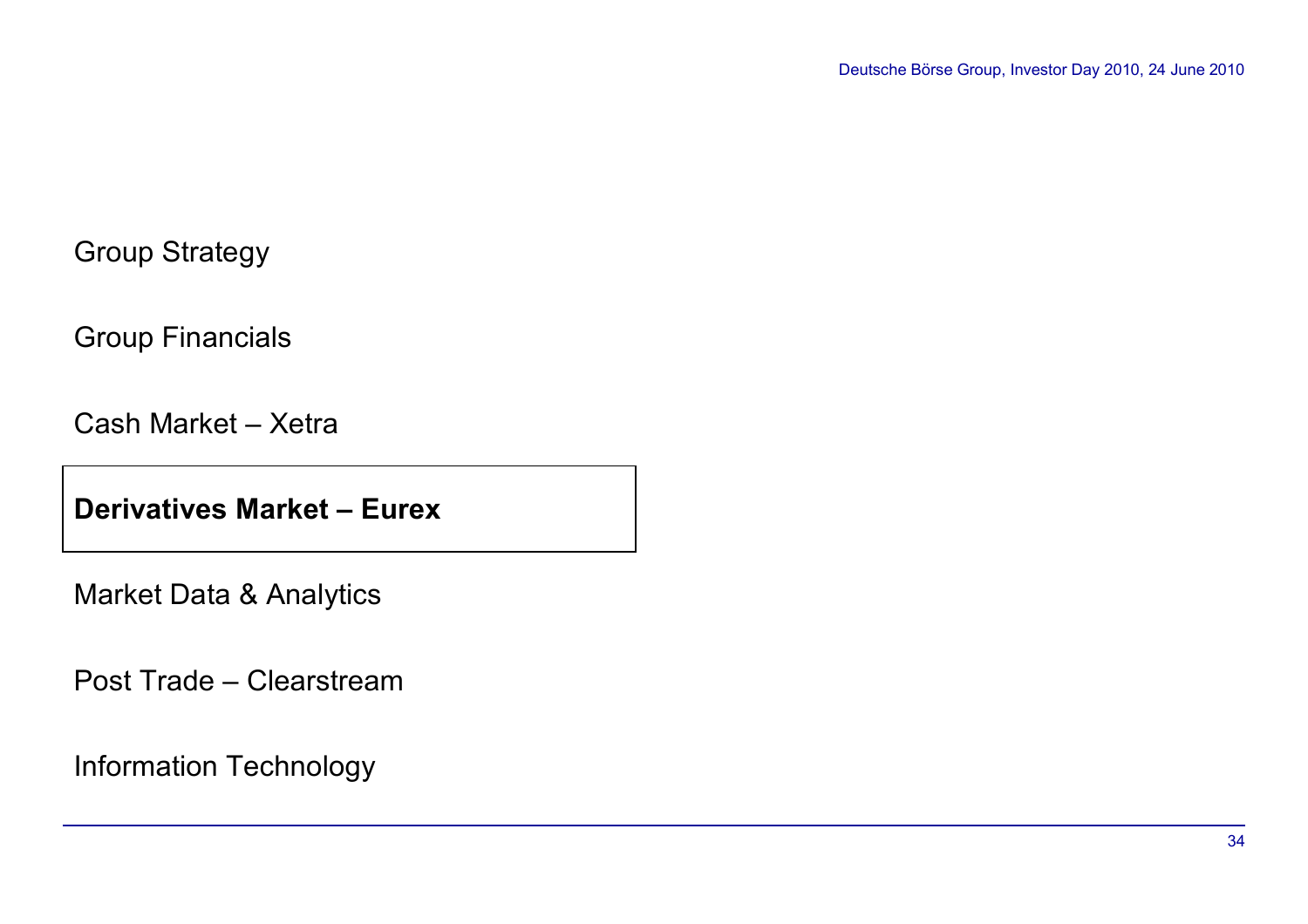### Eurex Sales Revenue Mainly Driven By Index And Equity Products



### **Breakdown of sales revenue by activity**

#### **European Index**

■ Futures and options on a range of global, European and national indices, i.e. Euro STOXX and DAX

#### **European Fixed Income**

■ Interest rate futures and options (Bund, Bobl, Schatz)

#### **European Single Equity**

 $\blacksquare$  Equity options and single stock futures on a wide range of individual equities; Euro STOXX 50 components account for ~60%

#### **US Options**

■ Equity, ETF and index options traded at ISE

#### **Other**

- $\blacksquare$  Membership and connectivity charges
- $\blacksquare$  ISE member fees and market data revenues
- External IT sales revenue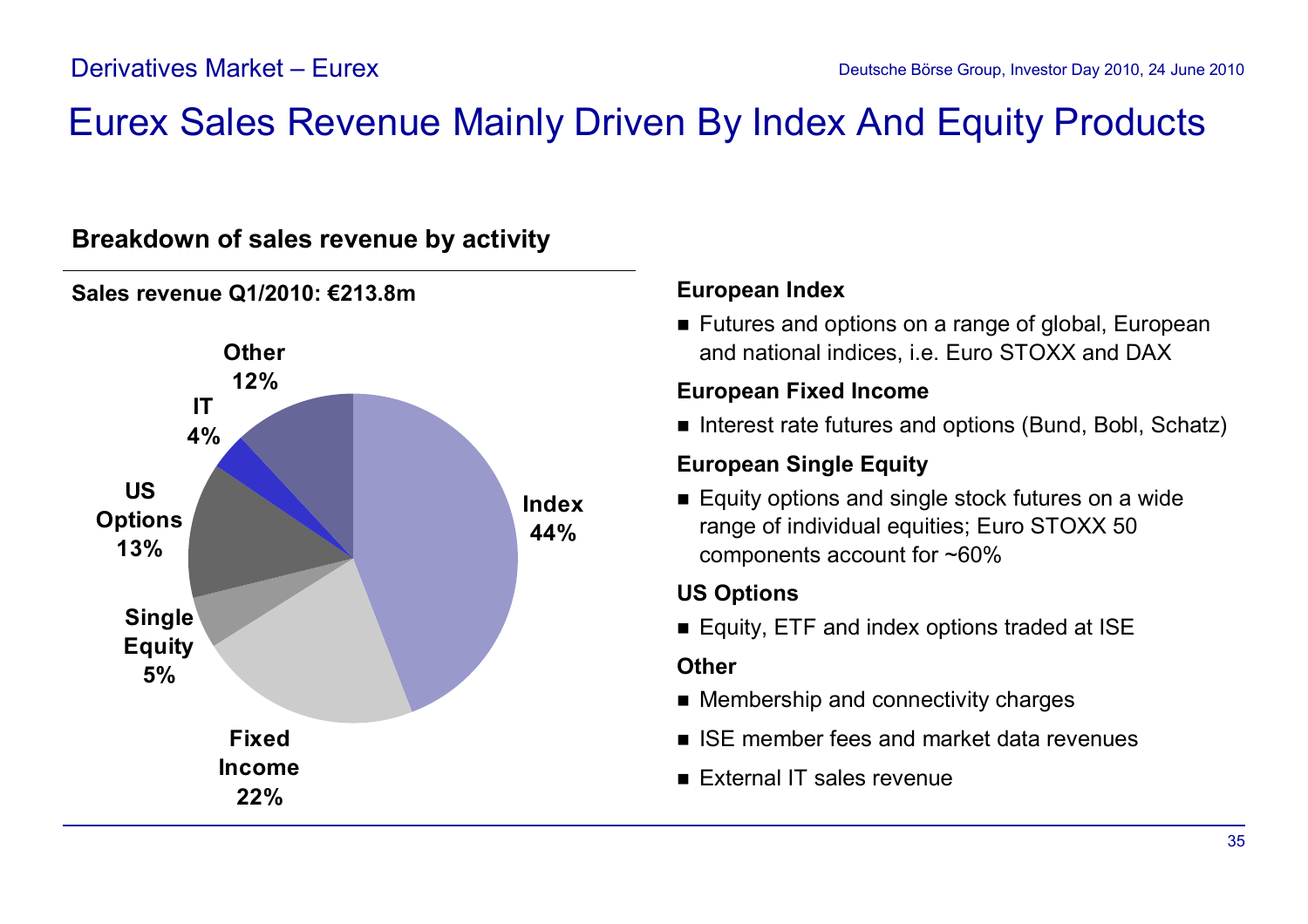### Derivatives Market – Eurex

# Secular Trends Mainly Responsible For Long Term Surge In Demand At Eurex And ISE

**Development of traded contracts** (m)<sup>1</sup>



### **Cyclical growth drivers**

■ Level and direction of indices, equity volatility, interest rate expectations

### **Structural growth drivers**

- Risk management: Migration of OTC business on exchange/CCP in light of current market environment
- New Customer Groups:
	- **n** Increasing demand for European derivatives by investors located outside of Europe (e.g. Asia)
	- **n** Increasing use of equity derivatives by traditional investment funds (in Europe supported by UCITS III regulation)
- Algorithmic trading: Increasing application by intermediaries and investors

### **New products and services**

 $\blacksquare$  Product and service innovation as well as new functionalities support structural growth and further enhance growth profile

<sup>1)</sup> Monthly average; 2010: January – May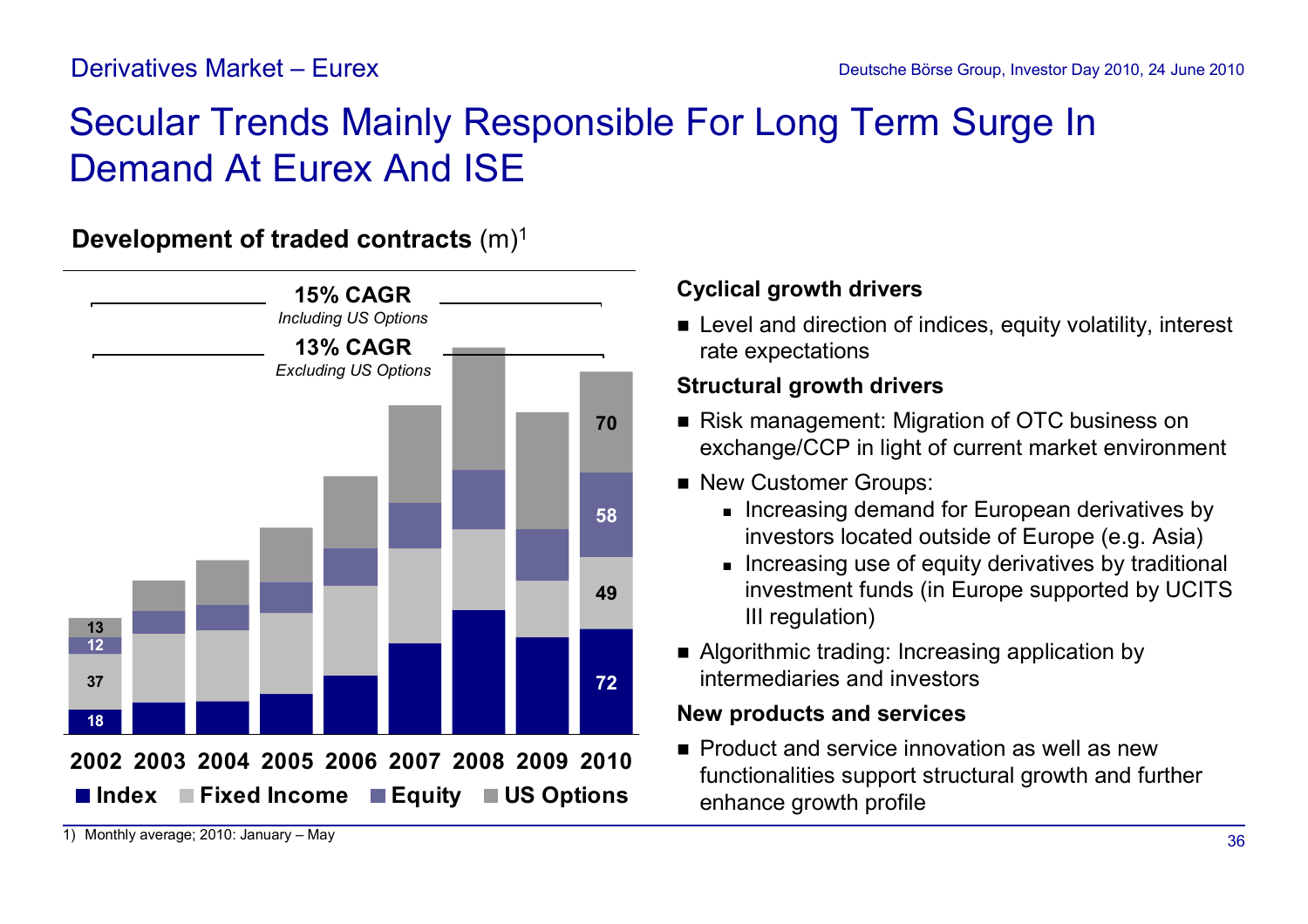## Scalable Model Drives Profitability

**Sales revenue and EBIT development** (€m)<sup>1</sup>



- Revenues in the Eurex segment driven by level of trading and clearing activity and business mix
- Fee per contract differs between product groups:
	- Euro-Bund future:  $\epsilon$ 0.20<sup>4</sup>
	- Euro STOXX 50 future:  $\epsilon$ 0.30<sup>4</sup>
	- $\bullet$  DAX future:  $\epsilon$ 0.50<sup>4</sup>
	- European equity:  $€0.20<sup>4</sup>$
	- **No US Options:** up to \$0.25
- Incentive schemes for proprietary trading and fee caps for off-order book block trades in place

1) 2002 to 2007 excludes ISE figures

2) Adjusted for ISE impairment

3) Adjusted for restructuring expenses; new segment structure; includes €7.5 million IT sales revenue

4) Headline fees for agent business; rebates apply to market making and proprietary business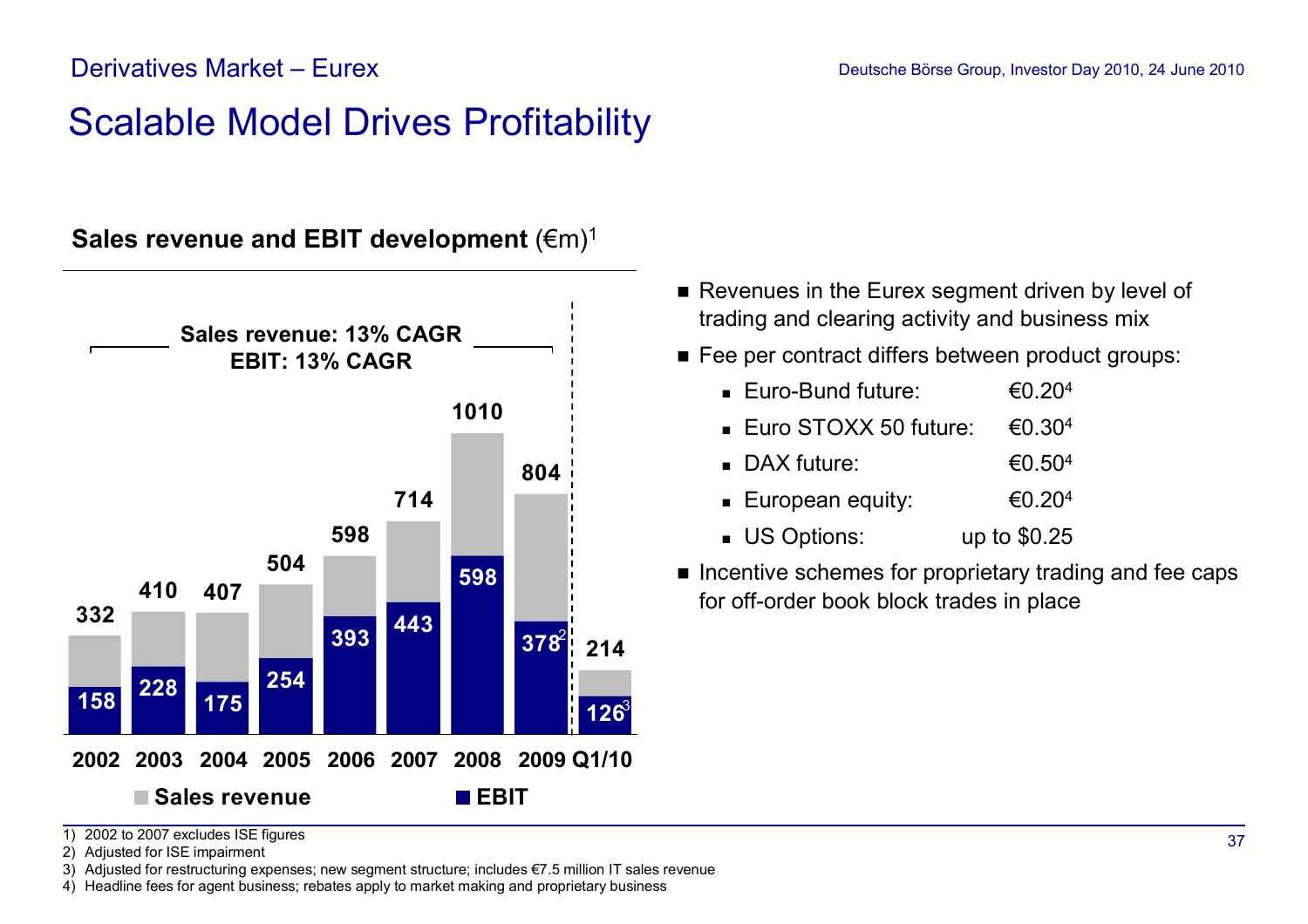## Diversification Along Geographies, Customers And Products

**Eurex (incl. ISE) traded contracts by geography1, 2** **Eurex (incl. ISE) membership volume breakdown<sup>1</sup>**

**Eurex (incl. ISE) traded contracts by product category<sup>1</sup>**

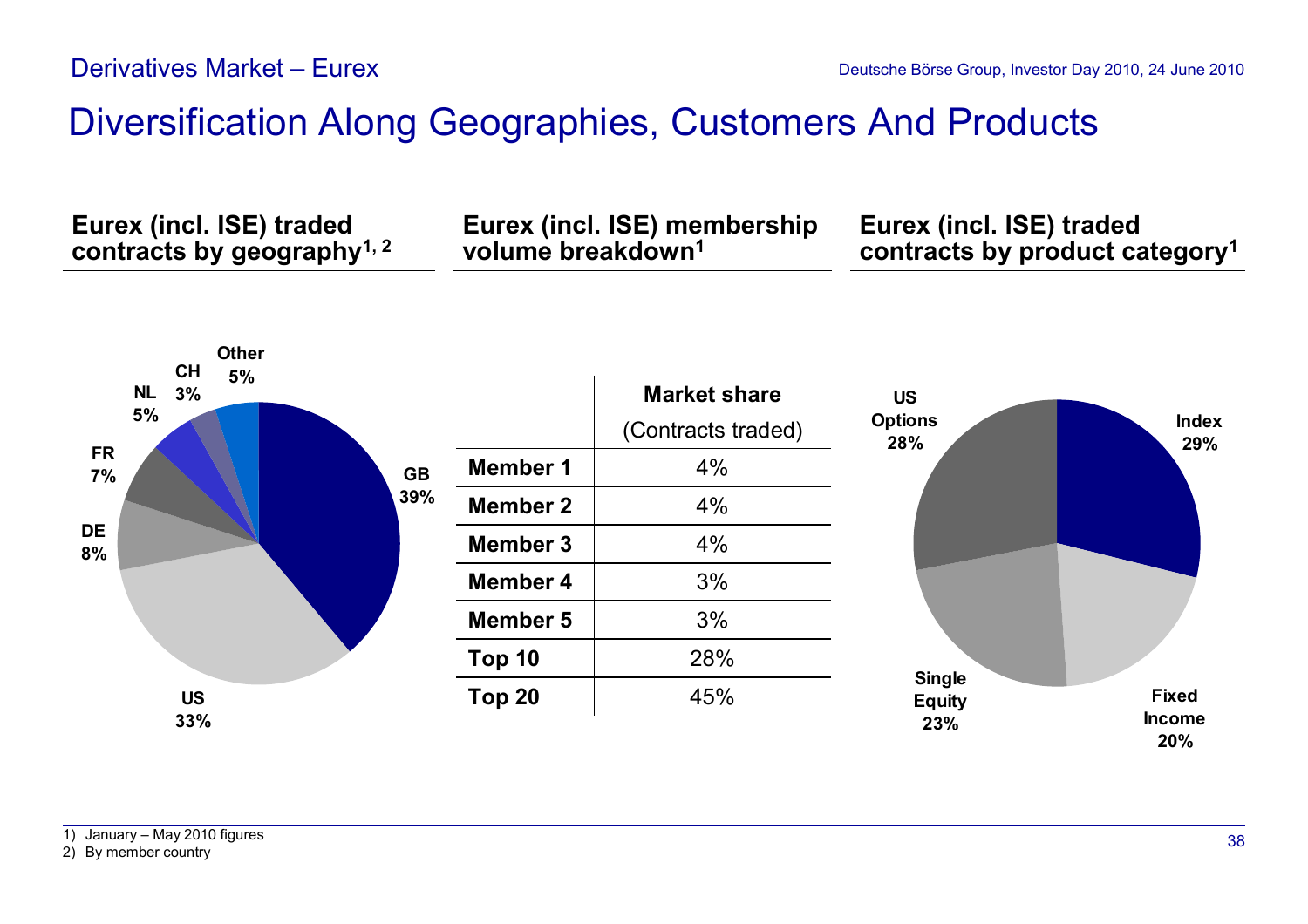### Derivatives Market – Eurex

# Scorecard 2009 – Eurex With Solid Business Model In Changing Market Environment And Difficult Capital Markets Conditions

|                  | <b>Scorecard 2009</b>                                                                                                                                                                                                                 | <b>Key facts</b>                                                                                                                                                      |
|------------------|---------------------------------------------------------------------------------------------------------------------------------------------------------------------------------------------------------------------------------------|-----------------------------------------------------------------------------------------------------------------------------------------------------------------------|
| <b>Customers</b> | • Extended member base in existing and new markets<br>• Specific programs to attract new members<br>and to develop trading activities<br>• New offices in Hong Kong, Singapore and Tokyo                                              | Membership Incentive Program 2009,<br>62 new members, 61 million contracts traded<br>• Trader Development Program 2009,<br>384 new registered traders for 2009 scheme |
| <b>Products</b>  | • New listed products across Eurex product portfolio,<br>expansion of asset class coverage to commodities<br>• Eurex Clearing with expanded OTC clearing capabilities<br>Eurex Repo with new record outstanding volumes               | • More than 250 new trading products<br>• Launch of OTC CCP clearing service for CDS<br>Euro market with $\epsilon$ 99bn avg. outstanding volume                      |
| <b>Markets</b>   | • Development of new options trading system for ISE;<br>expansion into new markets through strategic partnerships<br>• Cooperation with Korean Exchange on KOSPI200 options<br>Extension of cooperation with European Energy Exchange | • New options trading system; three new<br>partnerships<br>Cooperation scope defined, market launch 2010<br>• Power futures and options                               |
| Technology       | ■ Eurex Release 12 delivers real-time risk management<br>with Enhanced Risk Solutions, functional basis for<br>Eurex/ISE link as well as for cooperation with KRX                                                                     | • Functionality, speed combined with integrity<br>and stability $-$ daily peak loads $> 700$ m<br>quotes, fastest installations with <1ms latency                     |
| Regulation       | • Engagement in political and regulatory debate<br>• Active contributions to promote market safety and integrity                                                                                                                      | White Paper "The Global Derivatives Market -<br>A Blueprint for Market Safety and Integrity"                                                                          |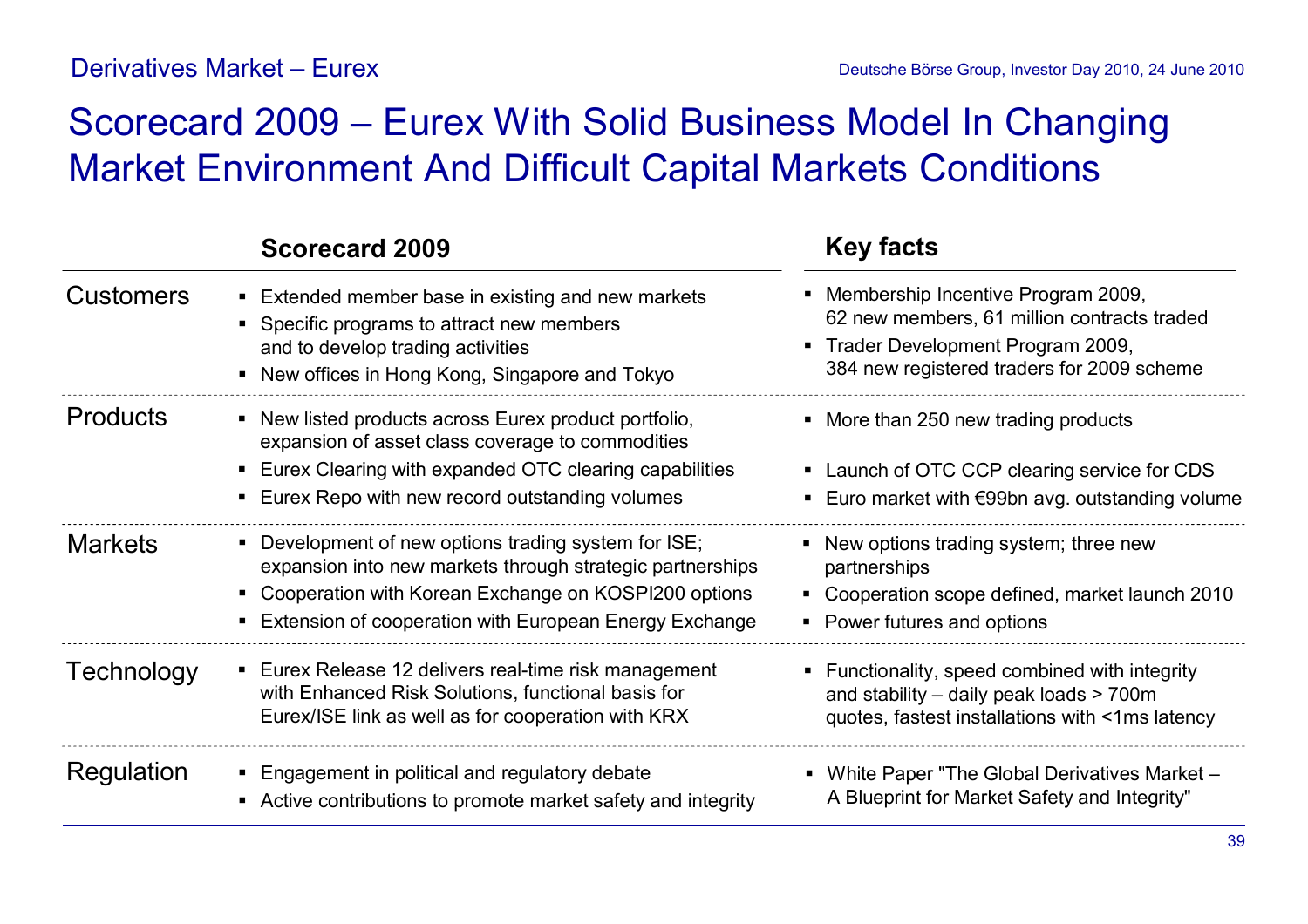## International Securities Exchange (ISE) – Business Update



U.S. equity options market with high volumes and attractive market growth, characterized by highly competitive market structure and regulatory changes ISE well positioned to compete for volume by providing high quality markets, deep liquidity, superior technology and customer service

- U.S. equity options market growth rate of ~22% CAGR 2006 to May 2010
- In 2009, ISE with average daily volume of 3.8 million traded contracts – in 2010, average daily volume of 3.4 million traded contracts (~21% market share)
- Current developments in the U.S. options industry:
	- Growing dividend trade activity
	- Qualified Contingent Cross (QCC) debate
	- Order flow to support investments in competing exchanges
	- Nasdaq OMX PHLX maker-taker pricing
	- Professional customers in the U.S. options industry

Current developments addressed with mitigation strategy in order to strengthen competitive position of ISE

### **Business update – current status Business update – growth opportunities**

- 1. Continuous innovation in exchange functionalities
- 2. New products in ISE Market Data, ISE FX Options and ISE Index Business
- 3. Joint growth initiatives with Eurex and Deutsche Börse by new products, Eurex/ISE Link, new equity options trading system
- 4. Expansion into new markets through partnerships
- 5. Addressing the regulatory issues facing the U.S. options industry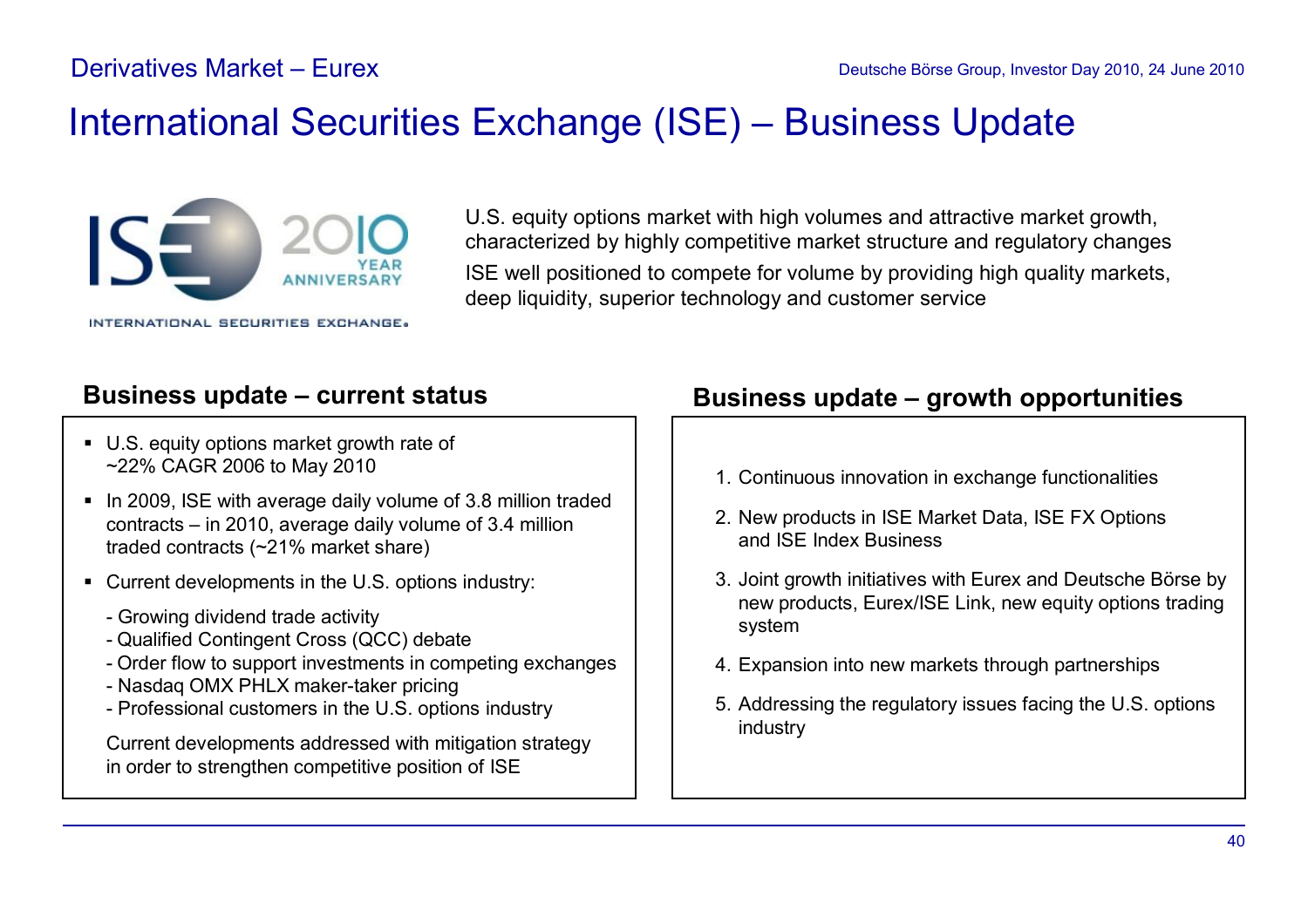## Eurex – Business Update On New Trading And Clearing Products

### **Business update – listed trading products**

### **New products** (examples)

- Volatility segment expanded by launching VSTOXX options; 0.3 million traded contracts since launch in March 2010
- Euro BTP-Futures: More than 100 different members have traded over 1.1 million contracts since introduction in September 2009

### **New asset classes**

- Listing of 50 single stock dividend futures which cover all constituents of the Euro STOXX 50 index – 0.3 million traded contracts and open interest in 2010
- Listing of options on Euro STOXX 50 dividend futures which cover all expiries of the index (10 years)
- Expansion of agricultural derivatives asset class by futures on butter and skimmed milk powder

### **Business update – clearing products**

**Eurex Credit Clear – European OTC clearing solution for credit default swaps (CDS)**

- OTC CCP clearing services for CDS developed and launched in July 2009; solution significantly expands Eurex's capabilities to service bilateral OTC trades
- Leverages existing OTC CDS/Eurex Clearing infrastructure; specific risk model combined with real time & STP processing
- In production but limited market acceptance; platform/risk model applicable for expansion to additional products/asset classes

### **Enhanced Risk Solution**

- Distribution of real-time risk data for all exchanges and trading venues Eurex Clearing is offering
- Optional interface that promotes proactive risk management
- Eurex Clearing is the first clearing house worldwide that provides  $\blacktriangleright$ its members with real-time risk data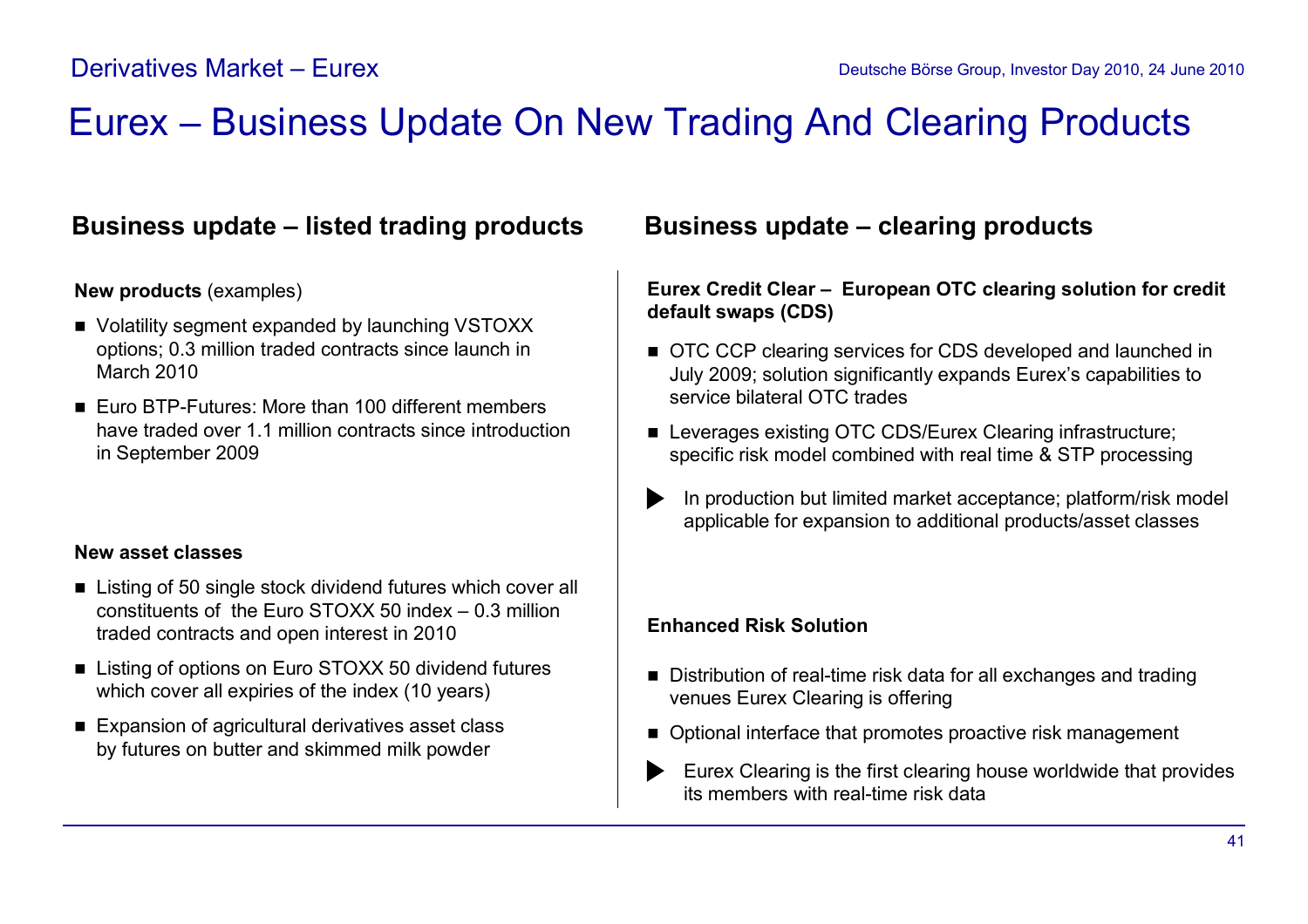### Derivatives Market – Eurex

# Business Update On Regulation – Framework Changes Likely With Impact Potential On Market Structure; Outcome & Timeline Volatile

### **White Paper – Derivates market blueprint guidelines**

- 1. Maximum use of derivatives trading on organized markets
- 2. Maximum use of CCPs where trading on organized markets is not feasible
- 3. Collateralization of bilateral exposure (preferably handled by a 3rd party)
- 4. Mandatory registration for all derivatives contracts

### **Implementation principles for regulatory projects**

- 1. Market driven Ensuring choice for market participants and promoting innovation
- 2. Neutral and independent Neutral providers of critical functions, risk management independent from risk taking to avoid conflicts of interest
- 3. European solutions Self-standing European market infrastructure, ensuring legal and regulatory certainty

### **Regulatory projects and policy initiatives with relevance for Eurex**

### **European Union**

- **European Market Infrastructure Legislation (EMIL)**
- **NiFID Review**
- **EU Supervisory Structure**
- Capital Requirements Directive
- **Securities Law Directive**
- Financial transaction tax

### **United States**

■ Restoring American Financial Stability Act (Financial Reform Bill)

Eurex Group actively contributes and participates in regulatory and policy debate,  $\blacktriangleright$ constantly preparing itself for opportunities and risks connected to potential framework changes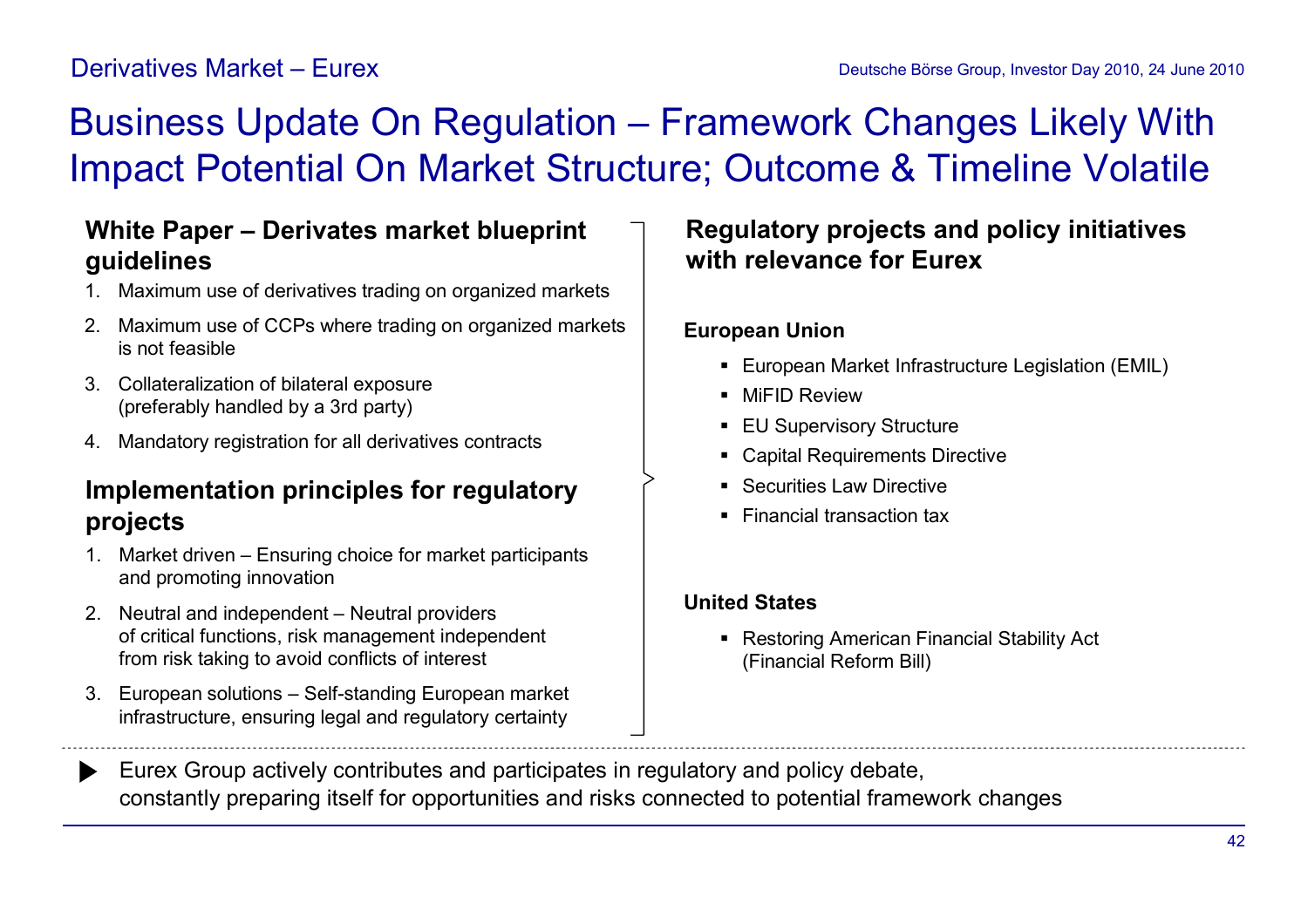## Management Agenda – Eurex To Develop Its Business Model Continuously With The Ambition For Global Leadership

|                  | <b>Management agenda</b>                                                                                | <b>Key elements</b>                                                                                       |
|------------------|---------------------------------------------------------------------------------------------------------|-----------------------------------------------------------------------------------------------------------|
| <b>Customers</b> | ■ Expand distribution reach across geographies<br>and target groups<br>■ Facilitate new access concepts | • Membership Incentive Program 2010<br>■ Trader Development Program 2010                                  |
| <b>Products</b>  | ■ Broaden portfolio cross asset classes/currencies<br>• Provide leading risk management capabilities    | ■ Commodity, volatility & dividend products<br>■ Client Asset Protection,<br>Risk protection enhancements |
| <b>Markets</b>   | ■ Be the partner of choice to cooperate with<br>• Leverage business model to new markets                | • Cooperation with Korean Exchange<br>to trade KOSPI 200 options<br>■ Eurex/ISE Link                      |
| Technology       | Strengthen IT leadership<br>in electronic trading & clearing services                                   | ■ Technology Roadmap/Eurex Release 13<br>New options trading system for ISE                               |
| Regulation       | ■ Engage in regulatory framework discussions<br>■ Actively address changing environment                 | • Constant dialogue with EU/US authorities<br>• Pro-active approach in<br>regulatory framework discussion |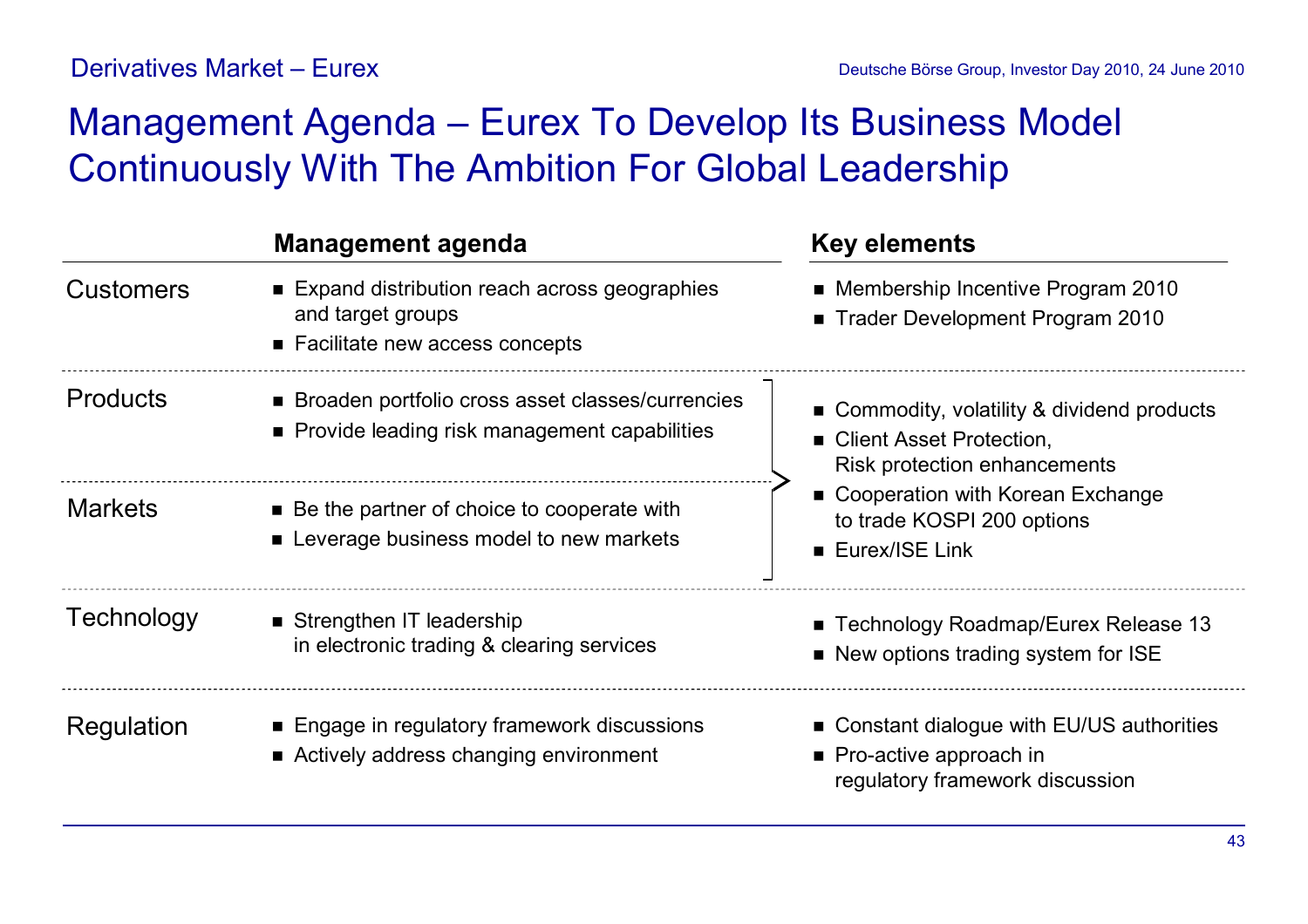### Group Strategy

Group Financials

Cash Market – Xetra

Derivatives Market – Eurex

**Market Data & Analytics**

Post Trade – Clearstream

Information Technology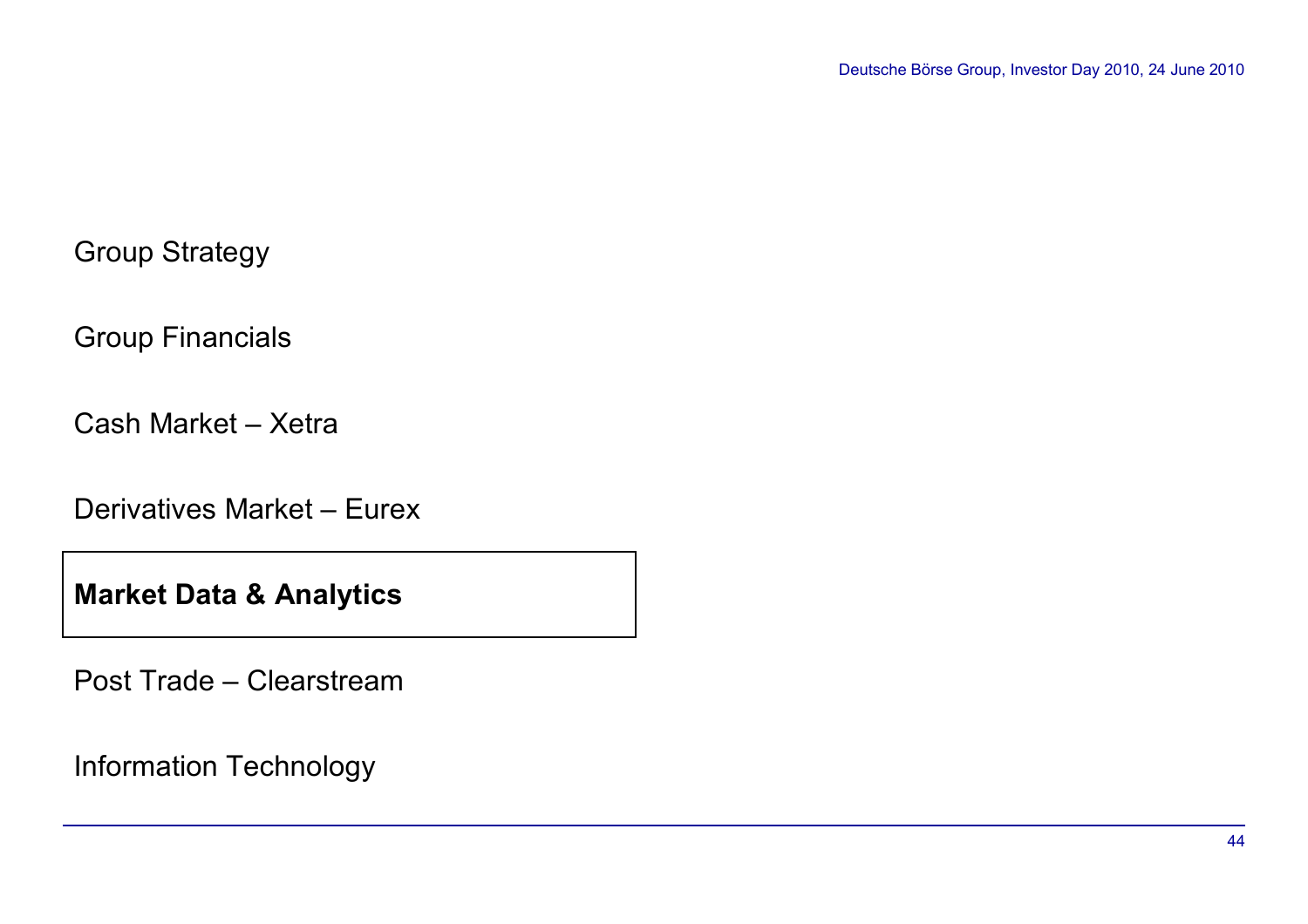### Market Data & Analytics

# Breakdown Of Sales Revenue Q1/2010 – Diversified Revenue Stream In Market Data & Analytics

### **Breakdown sales revenue by activity**



### **Sales revenue Q1/2010: €52.5 million**

### **Issuer data & analytics incl. STOXX**

- $\blacksquare$  Products: >5,500 indices ranging from equity, bond, commodity and volatility indices to customized indices; net asset value calculation
- Customers: Issuers of ETFs, investment funds and structured products, market places, clearing houses

### **Front office data & analytics incl. MNI, NTKN<sup>1</sup>**

- Products: Cash/derivatives pre- (bid/ask, volume) and post-trade data (price, volume); real time trading signals (e.g. macroeconomic news)
- Customers: Asset managers, buy & sell side traders, trading applications, investors, investment advisors

### **Back office data & analytics incl. Avox**

- Products: Historical price data, risk analytics, counterparty data, benchmarks, instrument data, corporate actions
- Customers: Asset managers, risk/compliance offices, custodians, clearing & settlement firms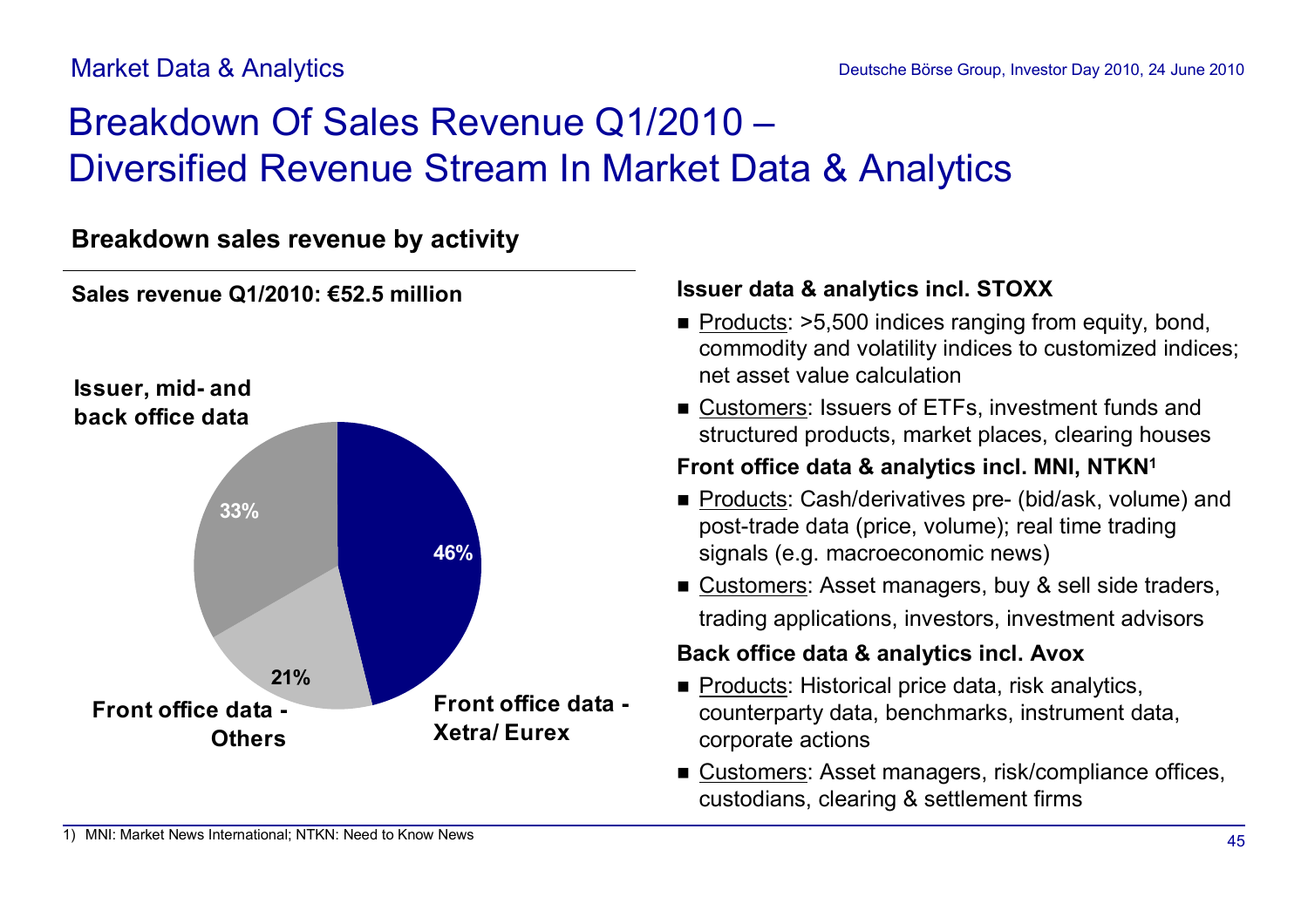# Sales Revenue And EBIT Development Underscore Growth Profile Of The Segment

**Sales revenue and EBIT development** (€m)



- MD&A based on less volatile revenue drivers compared to the trading businesses of Deutsche Börse:
	- **s** Issuer data: number of issuers and underlyings, trading activity and assets under management
	- Front office data: number of units with access (i.e. legal entities, people, terminals, computers)
	- Mid- and back office data: number of content offerings, subscribers and transactions
- 40 new products in 2009; 15% of sales revenue generated with products that have been on the market for less than 3 years
- Buyout of Dow Jones' stake in STOXX to globalize indexing and benchmarking business
- Acquisition of Need To Know News with customer base for joint algorithmic news feed (macro data)
- **Products serve as a basis for revenue generation in** other segments (e.g. DAX future, ETF listings)

<sup>1)</sup> Adjusted for restructuring expenses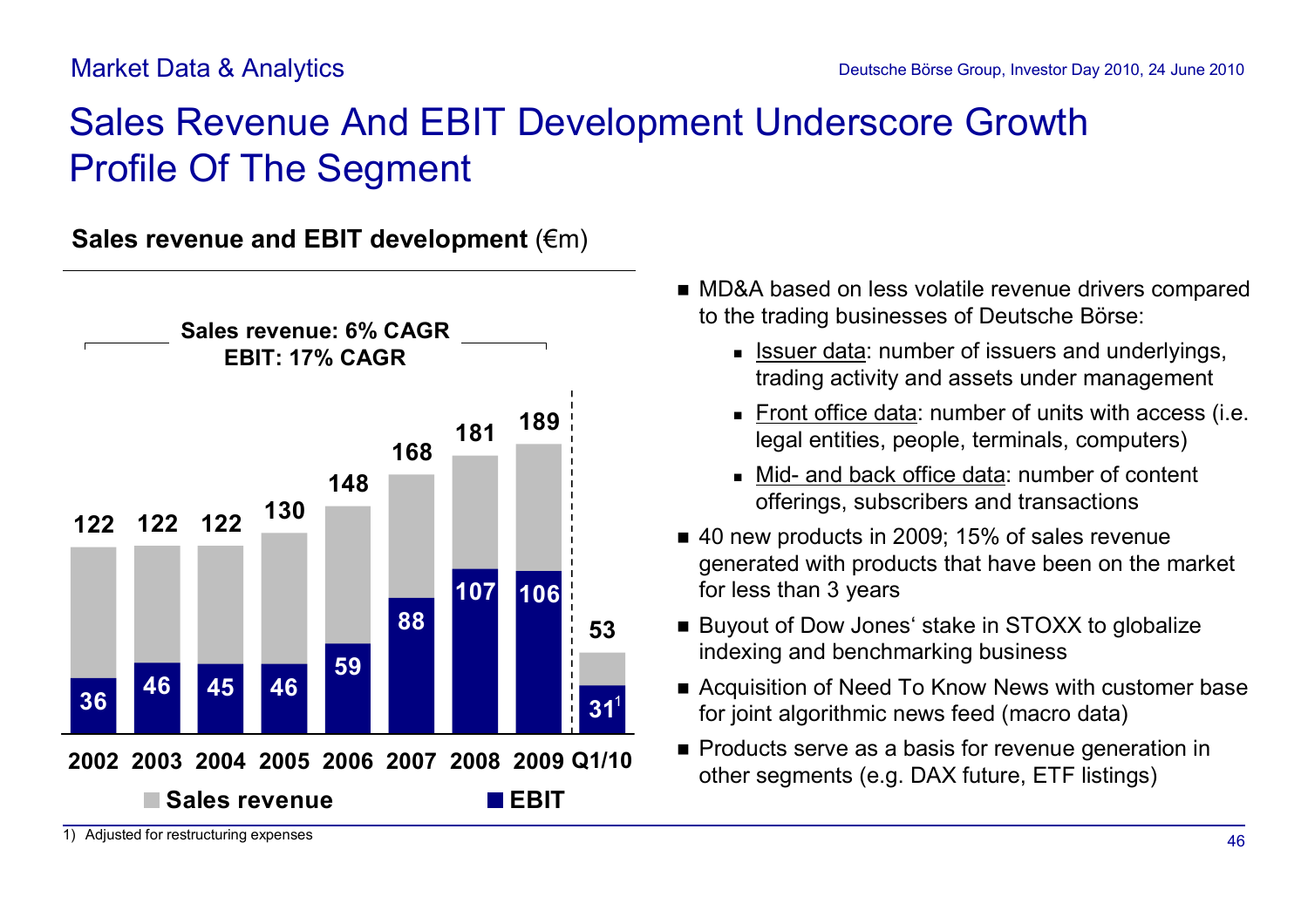## STOXX Acquisition Enables Deutsche Börse Group To Lift Its Index Activities To A Global Scale

**Transaction rationale and market potential Value generation**



- $\blacksquare$  Enable STOXX to build out global product suite
- Get privileged access to branded underlyings for global derivatives products
- **Exercise Established brand and** footprint to get access to the buy side via benchmarking
- Obtain data pool to develop new underlyings and data products
- Bundle data (real-time, corporate actions, etc.) to create indispensable subscription products
- $\blacksquare$  Combine operations and infrastructure to establish world class efficiency in index creation and calculation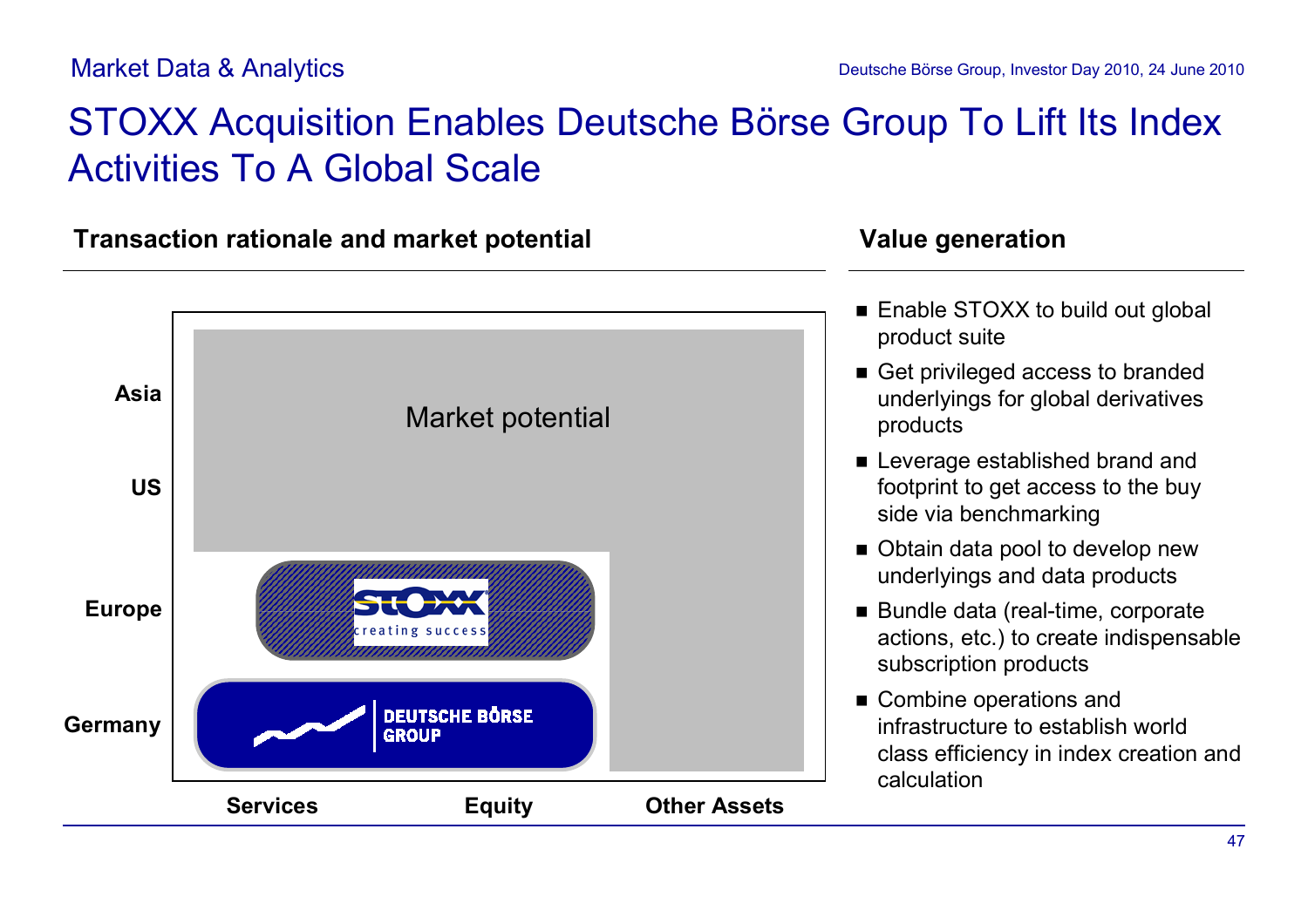## Management Agenda 2010/2011 For MD&A Focuses On Four Pillars

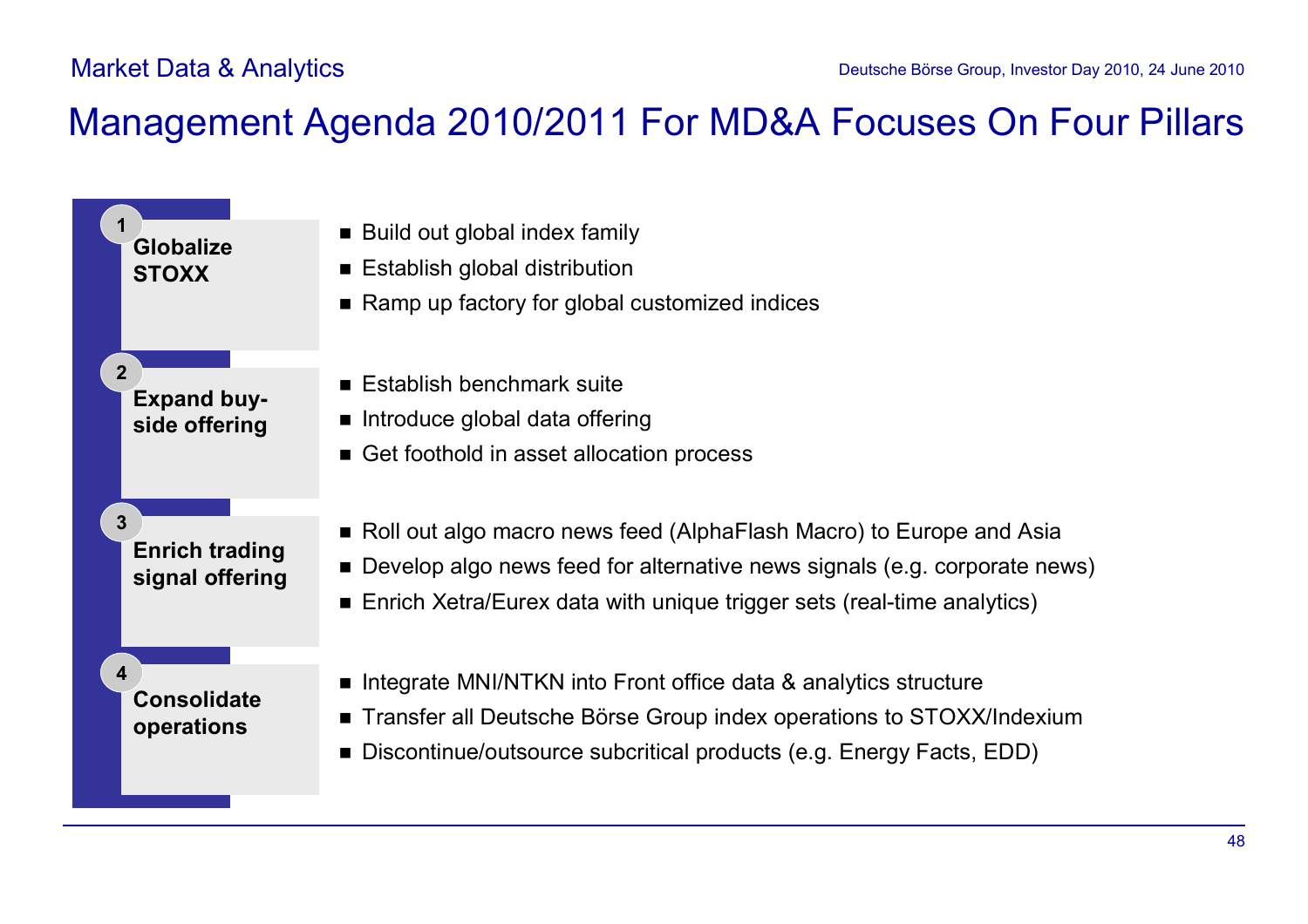### Group Strategy

Group Financials

Cash Market – Xetra

Derivatives Market – Eurex

Market Data & Analytics

**Post Trade – Clearstream**

Information Technology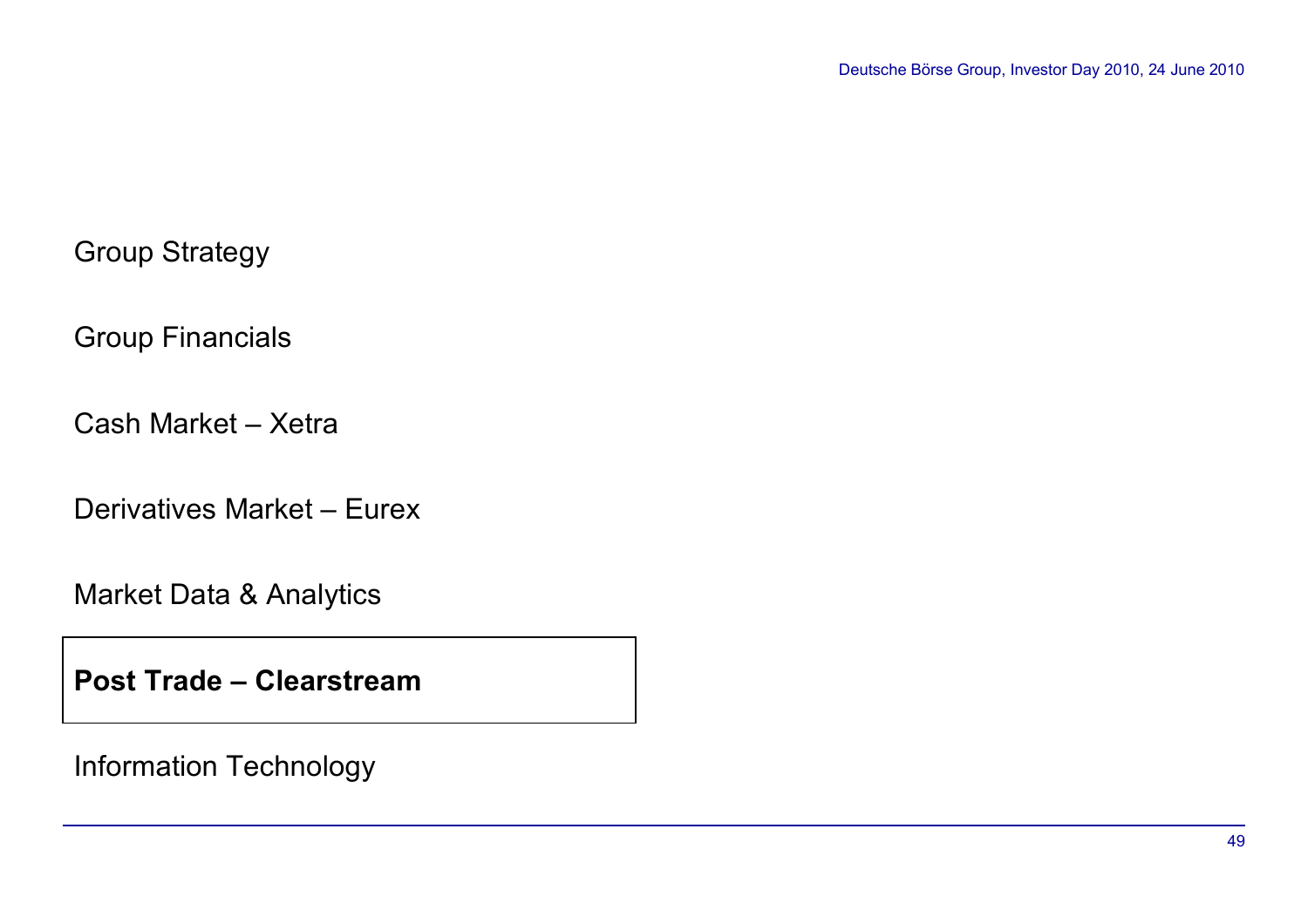## Clearstream Is A Truly Global Market Infrastructure Provider

Clearstream offers services to 2,500 top banks, global investment banks and over 50 leading Central Banks from over 110 countries worldwide and covers over 700,000 securities

| Settlement                                            | • Delivery of securities in return for payment and matching of buyer and seller details<br>for over 100 million transactions p.a. (in 2009)<br>Reassignment of the ownership of the security and payment<br>■ 93 currencies eligible (42 eligible for "full settlement") |
|-------------------------------------------------------|--------------------------------------------------------------------------------------------------------------------------------------------------------------------------------------------------------------------------------------------------------------------------|
| Custody                                               | Assets under custody of $\epsilon$ 10.3 trillion (average 2009)<br>Over 400,000 securities with holdings<br>Service the full set of income, corporate actions and tax events<br>■ 48 domestic markets                                                                    |
| <b>Global Securities</b><br><b>Financing Services</b> | ■ Securities lending and borrowing<br>• Tri-party repo and collateral management for commercial and central banks<br>Some $\epsilon$ 500 billion monthly average outstandings                                                                                            |
| <b>Investment Funds</b><br><b>Services</b>            | ■ Series of solutions for investment funds (Vestima+, Central Facility for Funds)<br>■ 5.2 million transactions p.a.; over 63.000 investment funds                                                                                                                       |
| <b>Additional services</b>                            | ■ CreationConnect: suite of connectivity products to the Creation platform towards<br>customers and providers<br>• Cash management and settlement financing                                                                                                              |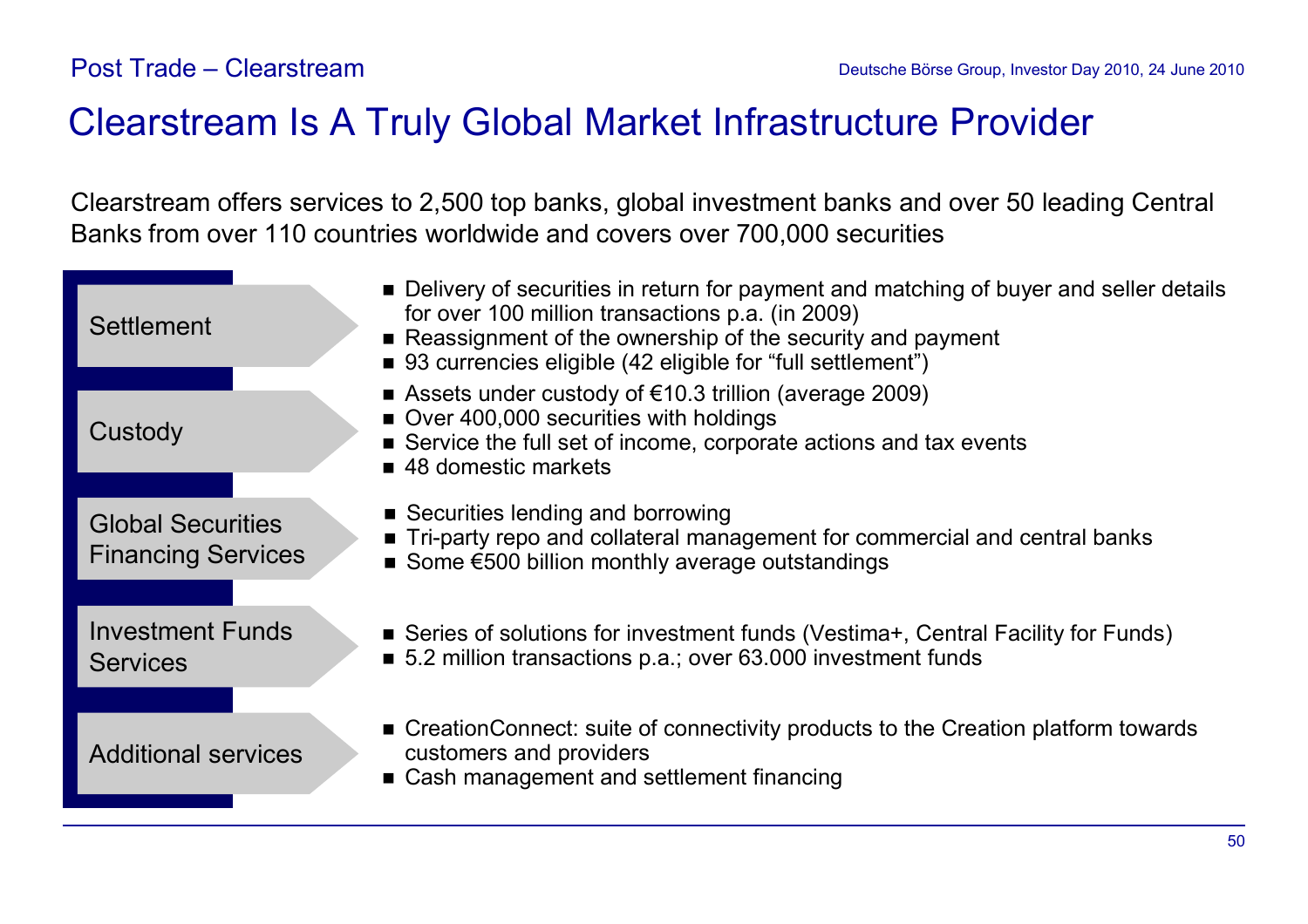## Clearstream Covers A Substantial Portion Of The Securities Processing Value Chain

### **Market infrastructure providers (CSD/ICSD)**

|                                            | <b>CSD</b><br>(Dom.)    | <b>Cross</b><br>border<br><b>CSD</b><br>settl. | <b>ICSD</b><br>(Intern.) | Primary<br>secur.<br>issuance netting | Internal<br>settim.     | Cross-<br>border<br>asset<br>servicing | <b>Funds</b><br>issuance order | <b>Funds</b><br>routing | Repo/<br>collateral lending<br>mgmt. | Secur.             | Local<br>market<br>agency | General<br>clearing<br>services<br>(GCM) | Corp.<br><b>Trust</b>   | <b>Fund</b><br>account/<br>admin | <b>Asset</b><br>hedge<br>fund<br>services | <b>Asset</b><br>manager/ manager/<br>advisor |
|--------------------------------------------|-------------------------|------------------------------------------------|--------------------------|---------------------------------------|-------------------------|----------------------------------------|--------------------------------|-------------------------|--------------------------------------|--------------------|---------------------------|------------------------------------------|-------------------------|----------------------------------|-------------------------------------------|----------------------------------------------|
| <b>Bank of NY/</b><br><b>Mellon</b>        |                         |                                                |                          | $\dot{\bm{c}}$                        | $\dot{\mathbf{c}}$      | $\dot{\mathbf{C}}$                     | $\dot{\bm{c}}$                 |                         | $\dot{\mathbf{c}}$                   | $\dot{\mathbf{c}}$ |                           |                                          | $\dot{\bm{c}}$          | $\dot{\mathbf{C}}$               | $\dot{\bm{\mathsf{c}}}$                   | $\dot{\mathbf{C}}$                           |
| <b>State Street</b>                        |                         |                                                |                          |                                       |                         | $\dot{\bm{\mathsf{c}}}$                | $\dot{\bm{\mathsf{c}}}$        |                         |                                      |                    |                           |                                          |                         | $\dot{\mathbf{C}}$               | $\dot{\bm{\mathsf{c}}}$                   | $\mathbf C$                                  |
| <b>BNP Paribas</b><br><b>Sec. Services</b> |                         |                                                |                          | $\dot{\bm{c}}$                        | $\dot{\bm{\mathsf{c}}}$ | $\dot{\bm{\mathsf{c}}}$                | $\dot{\bm{\mathsf{c}}}$        |                         |                                      |                    | $\dot{\mathbf{c}}$        | $\dot{\mathbf{c}}$                       | $\dot{\bm{\mathsf{c}}}$ | $\dot{\mathbf{C}}$               | ¢                                         |                                              |
| <b>Banks/Global custodians</b>             |                         |                                                |                          |                                       |                         |                                        |                                |                         |                                      |                    |                           |                                          |                         |                                  |                                           |                                              |
| <b>DTCC</b>                                | $\dot{\bm{\mathsf{c}}}$ | $\mathbf{Z}$                                   |                          | $\dot{\bm{\mathsf{c}}}$               | $\dot{\bm{\mathsf{c}}}$ |                                        | $\dot{\bm{\mathsf{c}}}$        | $\dot{\bm{\mathsf{c}}}$ | $\mathbf{Z}$                         |                    |                           |                                          |                         |                                  |                                           |                                              |
| <b>SIS</b>                                 | $\dot{\mathbf{c}}$      | $\dot{\bm{\mathsf{c}}}$                        |                          | $\dot{\mathbf{C}}$                    | $\dot{\bm{\mathsf{c}}}$ | $\dot{\bm{\mathsf{c}}}$                | $\mathbf{Z}$                   |                         |                                      |                    |                           |                                          |                         |                                  |                                           |                                              |
| <b>Euroclear</b>                           | $\dot{\bm{\mathsf{c}}}$ | $\mathbf{Z}$                                   | $\dot{\mathbf{c}}$       | $\dot{\bm{\mathsf{c}}}$               | $\dot{\bm{\mathsf{c}}}$ | $\dot{\bm{\mathsf{c}}}$                |                                | $\dot{\bm{\mathsf{c}}}$ | $\dot{\bm{\mathsf{c}}}$              |                    |                           |                                          |                         |                                  |                                           |                                              |
| <b>Clearstream</b>                         | $\dot{\mathbf{c}}$      | $\mathbf c$                                    | $\mathbf c$              | $\dot{\mathbf{C}}$                    | $\dot{\mathbf{c}}$      | $\dot{\mathbf{c}}$                     | $\dot{\mathbf{c}}$             | $\dot{\mathbf{c}}$      | $\mathbf c$                          | $\dot{\mathbf{c}}$ |                           |                                          |                         |                                  |                                           |                                              |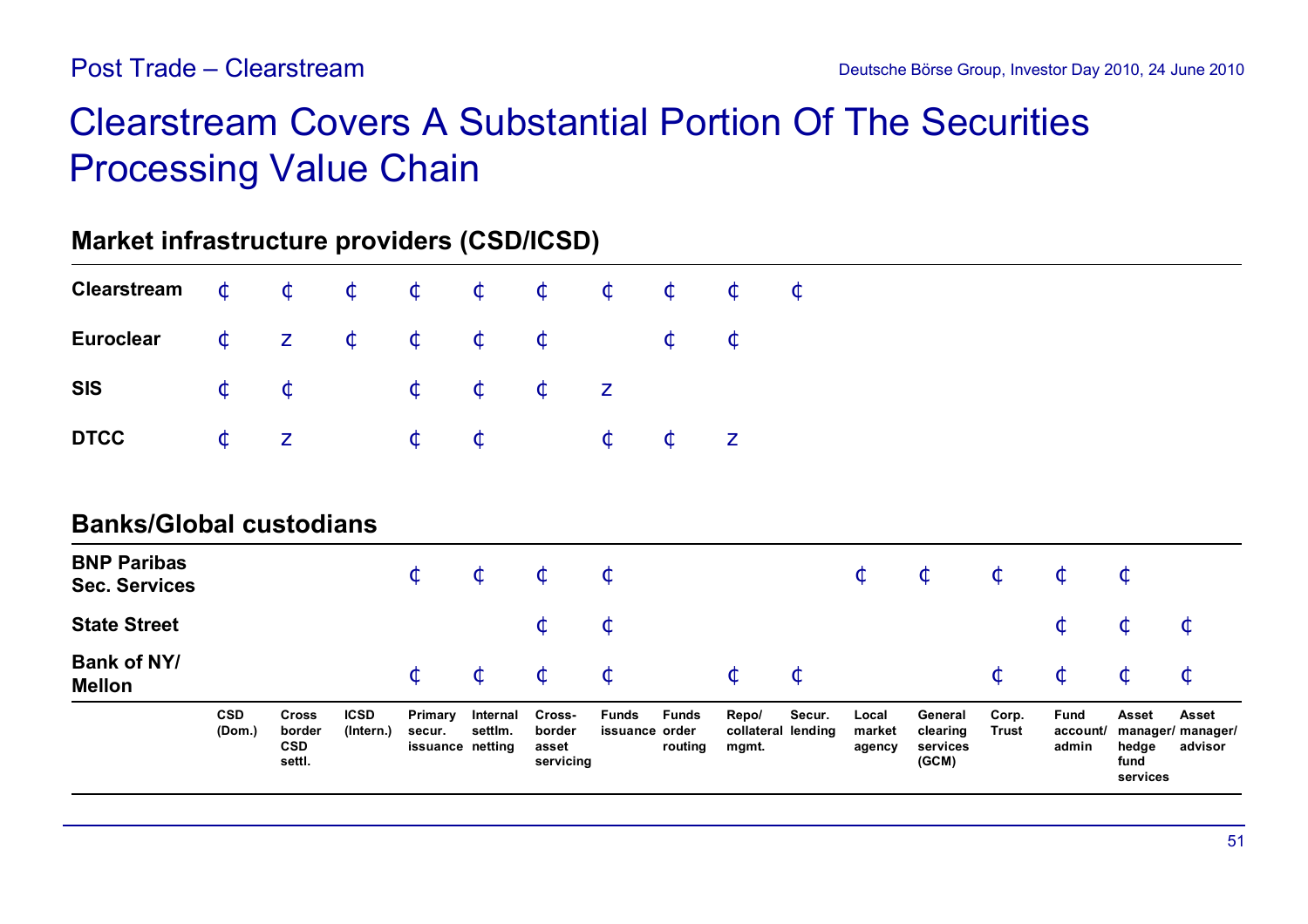# Sustained Profitability Since Full Integration Of Clearstream In 2002; International Business Accounts For More Than 80%

**Other 12% 1) Domestic (CSD): custody and settlement 12% 2) International (ICSD): custody and settlement 60% 3) GSF 8% thereof Investment Fund Services 7% 4) NII 6% IT 3% 341 638 656 743 851 999 1006 818 199** 2 **125 233 324 379 490 335 111 84 178 2002 2003 2004 2005 2006 2007 2008 2009 Q1/10 Sales revenue EBIT** 1 **Sales revenue Q1/2010: €198.9m Sales revenue and EBIT development** (€m) **Breakdown of sales revenue by activity Sales revenue 13% CAGR EBIT: 15% CAGR**  $84^{3}$ 

1) Sales revenue including net interest income (NII)

2) New segment structure; includes €5.9 million IT sales revenue

3) Adjusted for restructuring expenses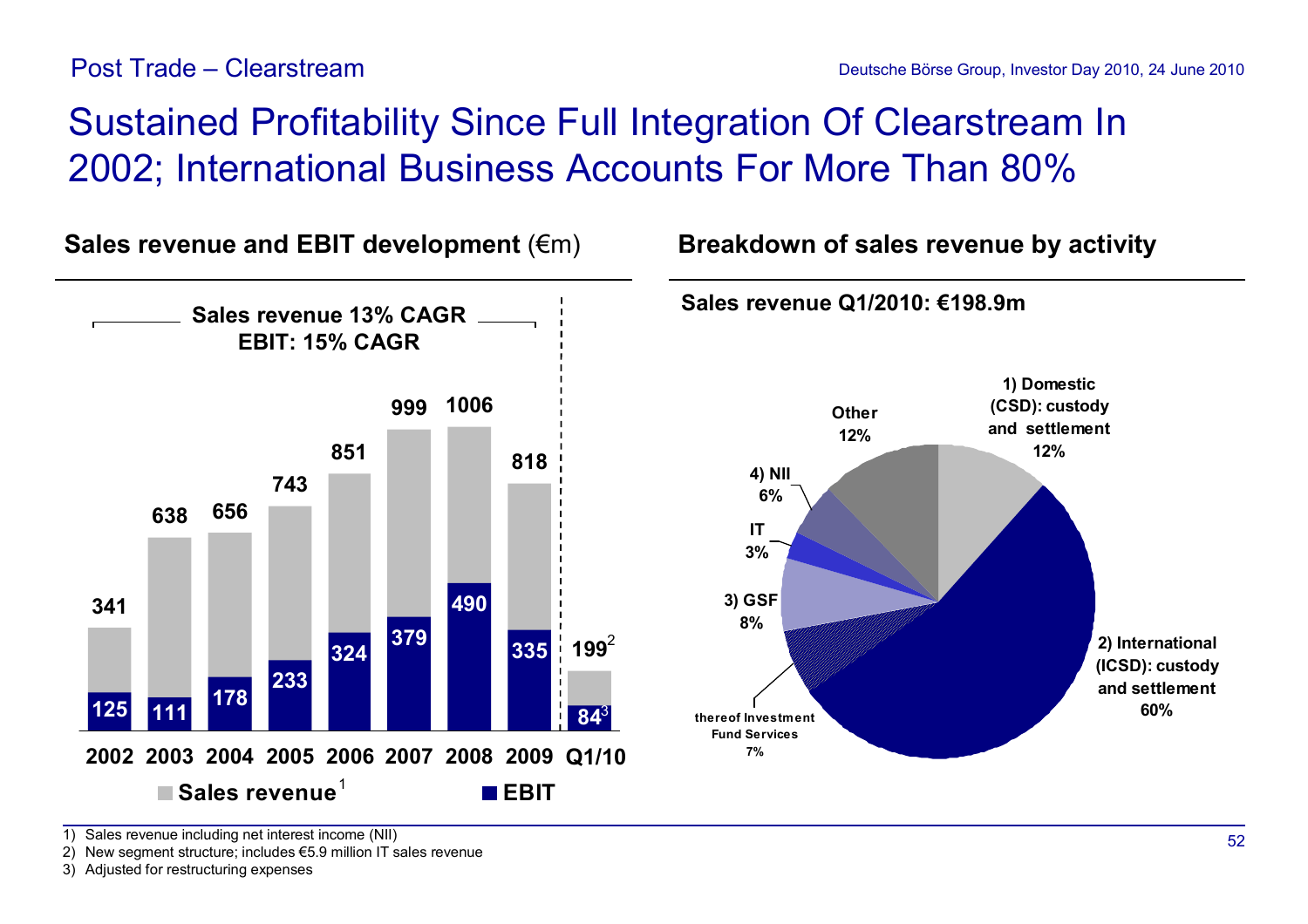# Resilient Revenues In Core Activities Paired With Strict Cost Management As Foundation For Future Growth



### **Revenues and EBIT development (€m) Sales revenue less costs (€m)<sup>1</sup>**

### **Revenue drivers in 2009 and 2010**

- Custody: Growth in international assets under custody, despite reduction in structured products
- Settlement: German domestic market activity declined in line with market evolution
- Net interest income: customer overnight deposits averaged €6.4 billion in 2009, but historically low interest rates
- Strong volume increase in Global Securities Financing volumes also strengthening custody market share



- Cost synergies delivered by the Clearstream integration and the Restructuring and Efficiency Program underpin a consistent cost performance
- n Operational capacity increased significantly against a reduced cost base; volumes handled per staff member increased by 75% between 2004 and 2009
- Operations nearshoring to Clearstream Operations Prague covering 130 positions in 2009; extension in 2010 – 2013 as part of the Group's efficiency measures

1) Sales revenue excluding net interest income (including inter-company sales to the Xetra CPP which stood at € 8.3m for 2009)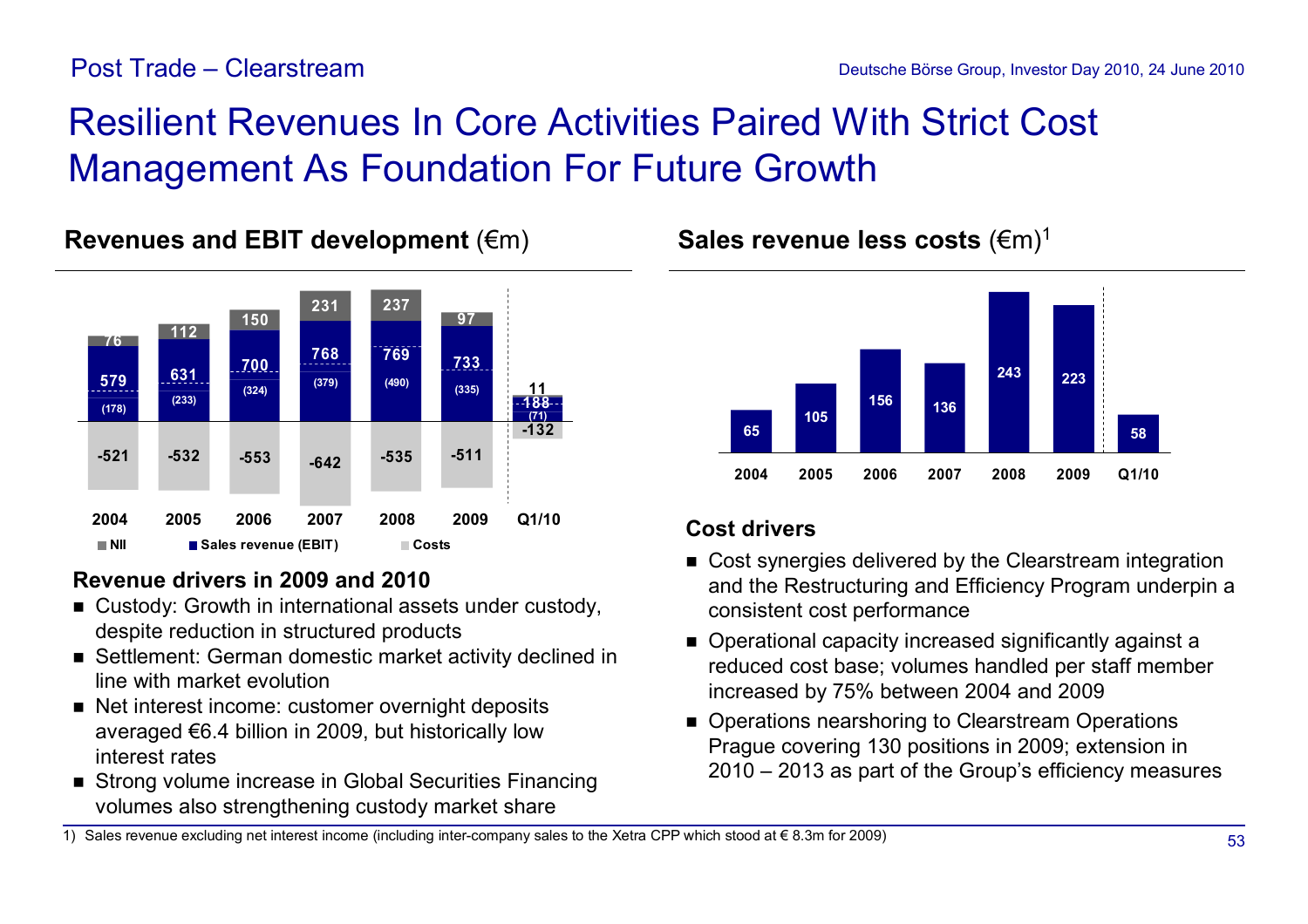## 1) Domestic Custody Revenues Showed Resilient Development In 2009

### **2.8 3.5 3.3 2.5 2.7 2.7 2.2 2.4 2.3 2.3 2.2 2.2 2006 2007 2008 2009 Q1/10 Q2/10**  $Q2/10^2$

**Domestic assets under custody (€tr)<sup>1</sup>** 

**Equity Fixed income**



### **Domestic custody sales revenue** (€m)

1) Monthly average

- Germany accounts for 17% of all EU and EEA debt issuance and 12% of all EU and EEA equity capitalization
- $\blacksquare$  The increase in the value of domestic assets on the German CSD platform in Q1/2010 reflects the recovery of equity markets
- 2010 sales revenue are therefore running at nearly 10% over 2009 levels
- Debt issuance should accelerate once liquidity conditions are stabilised and economic growth visible in line with other European markets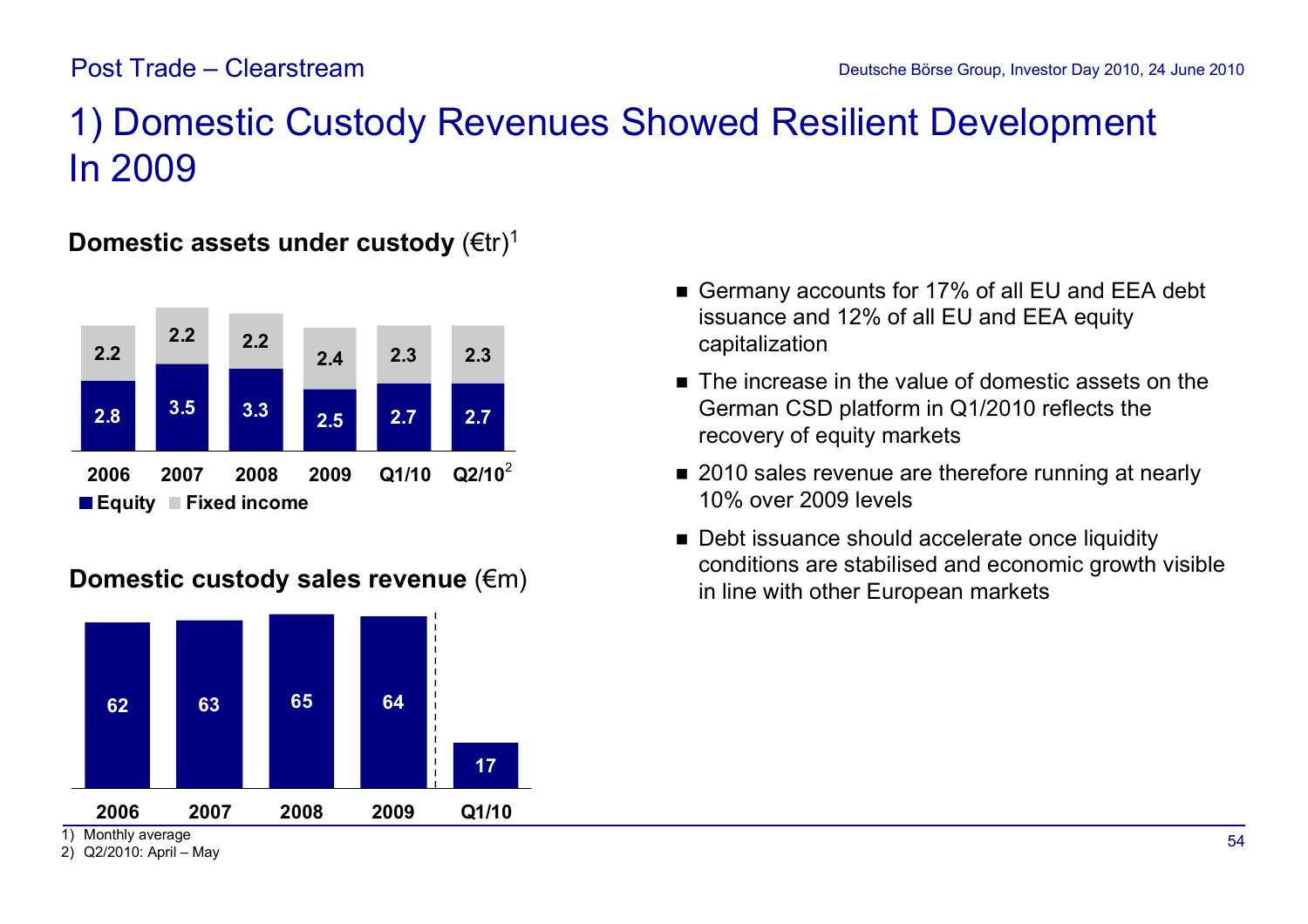# 1) Domestic Settlement Business Characterized By Changing Market Environment



### **Domestic settlement transactions**  $(m)^1$

- German Equity market turnover recovered since second half of 2009
- Sales revenue in H2/2009 and Q1/2010 on domestic German settlements are impacted by a reduction in the cash processing leg of €0.15 per transaction implemented in July 2009, equivalent to a 25% overall price reduction



**Domestic settlement revenue (€m)** 

1) Monthly average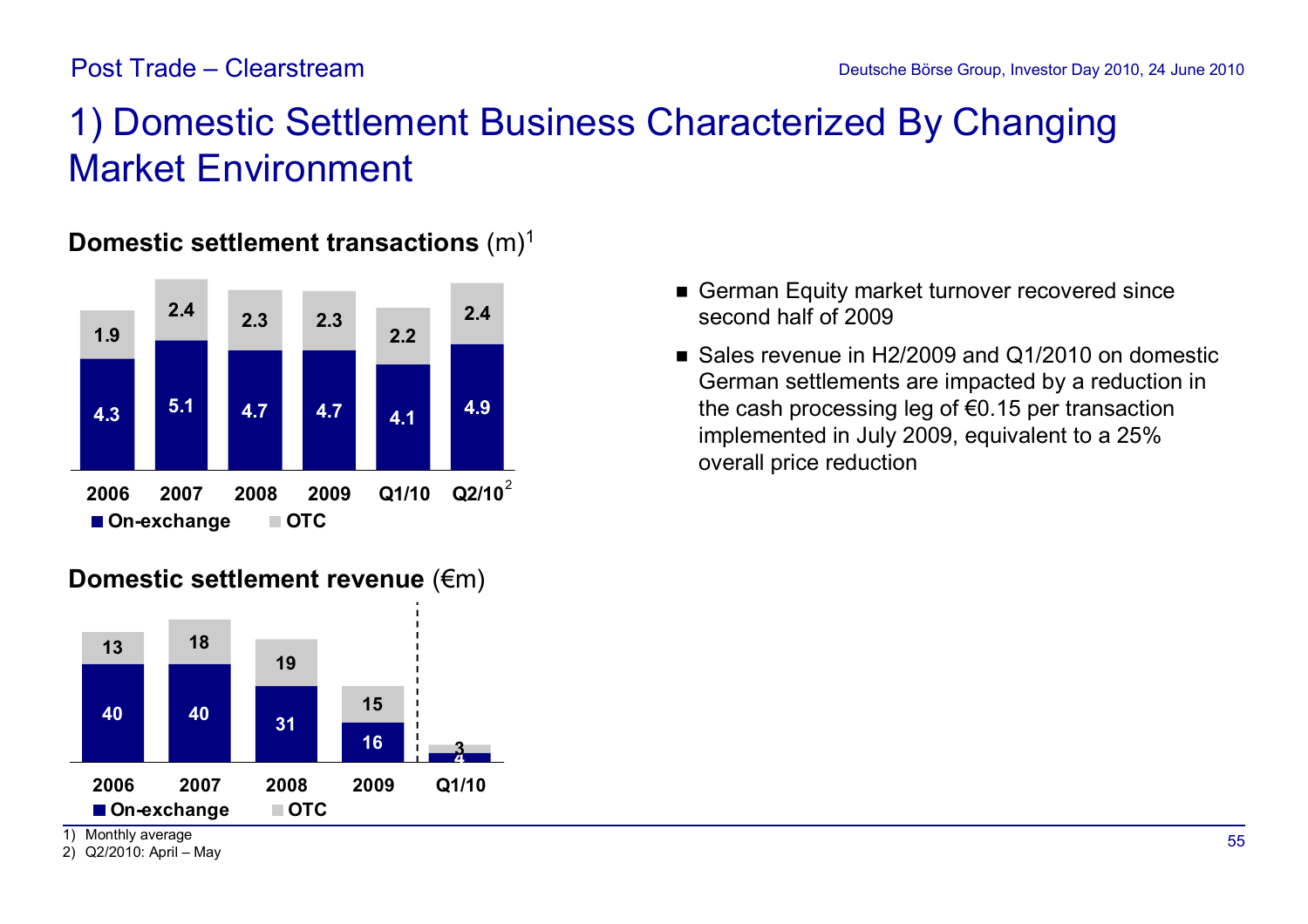# 2) Asset Growth In The International Custody Business Has Exceeded Expectations In A Challenging Environment

**International assets under custody** (€tr)



**International custody revenue** (€m)



<sup>1)</sup> Q2/2010: April – May

- 2) Domestic securities deposited in the ICSD environment
- 3) Source BIS, Securities Statistics 12A and 16A 4) Previously commission expenses
- $\blacksquare$  The long term growth trend reflects the globalization of the debt markets, in particular following the launch of the Euro
- n In the period 2006 to 2008, debt securities held in custody on the ICSD platform grew at a CAGR of 16% compared to the global growth in debt securities issued of 10% in the same period<sup>3</sup>
- Eurobonds account for  $\sim$ 50% of international assets under custody; net issuance was flat in this segment in 2009 but has recovered in 2010 to around 10% p.a.; market share relative to Euroclear grew from 36.5% in December 2009 to 38.0% in April 2010
- In Q1/2010, Clearstream's market share of domestic securities accelerated sharply increasing custody assets by 8% in a flat global market
- Higher custody deposits, customer consolidation and the competitive market has led to reductions of around 7.5% impacting revenues, but mirrored by reductions in agency commissions paid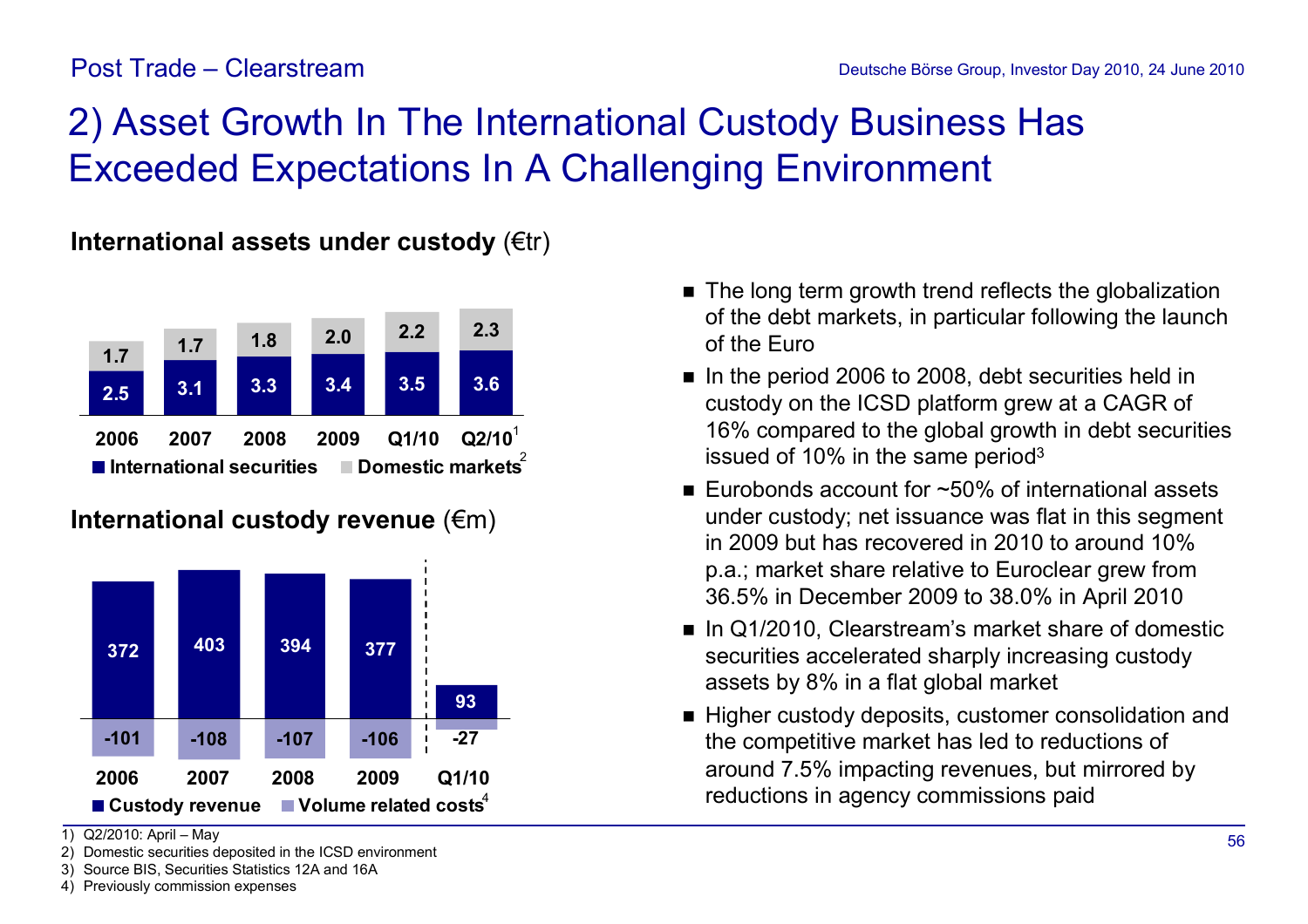# 2) ICSD OTC Settlement Volumes Have Remained Buoyant As The Money Markets Moved To Collateralised Exposures



**International settlement transactions** (m)<sup>1</sup>

### **International settlement revenue** (€m)



- Reduction in ICSD volumes in the period  $2007 -$ 2009 related to low equity market turnover in the international exchange segment which is dominated by the German retail sector
- Q1/2010 vs. Q1/2009 represents an increase of 20% in OTC volumes and a reduction of 52% in international exchange traded volumes
- Sales rose by  $6\%$  in Q1/2010 vs. Q2/2009

1) Monthly average

2) Q2/2010: April – May

3) Previously commission expenses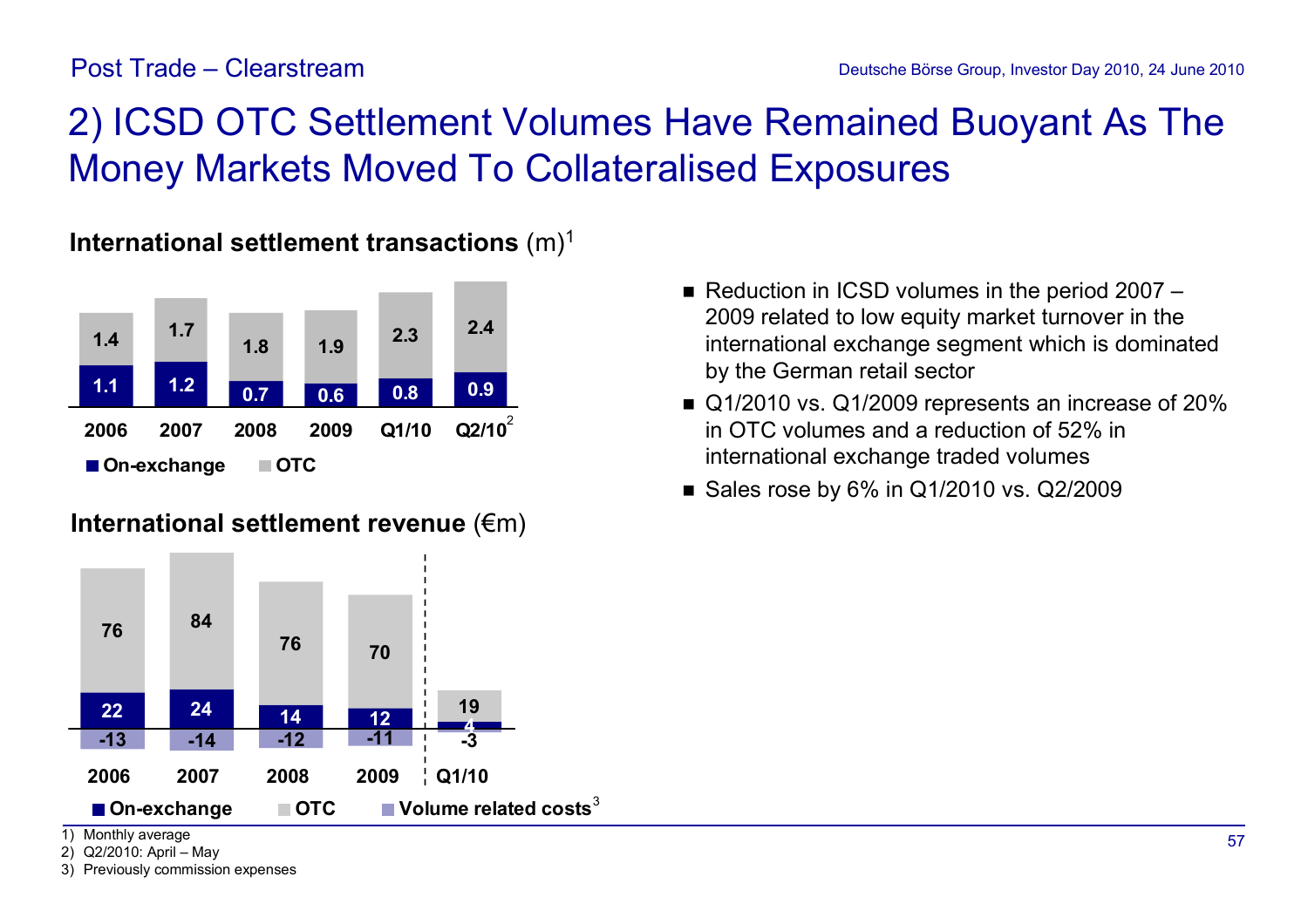# 3) Global Securities Financing: Strong Growth Proves The Value Of Deutsche Börse's Liquidity Hub



### **GSF volumes outstanding (€bn)**<sup>1</sup>

### **GSF revenue (€m)**<sup>3</sup>



■ Volumes outstanding exceeded  $€500$  billion in Q2/10

- $\blacksquare$  The higher margin Triparty repo product has suffered across the whole market from the banking crisis
- $\blacksquare$  However, the financial crisis has illustrated the success of Euro GC Pooling
- Deutsche Börse's has established its Liquidity Hub as the leading European liquidity management solution
- $\blacksquare$  Margins are lower than in the Repo market, however are improving
- $\blacksquare$  The crisis has illustrated the success of Furo GC Pooling Deutsche Börse's has established its Liquidity Hub as the leading European liquidity management solution, albeit at lower margins than in the repo market which are nonetheless improving
- Securities lending (ASL+) is set for robust growth and locks lenders as well as borrowers into a core custody relationship with Clearstream

1) Monthly average

2) Q2/2010: April – May

3) Comparable 2006 revenues/commission expenses not available due to reporting changes

4) Previously commission expenses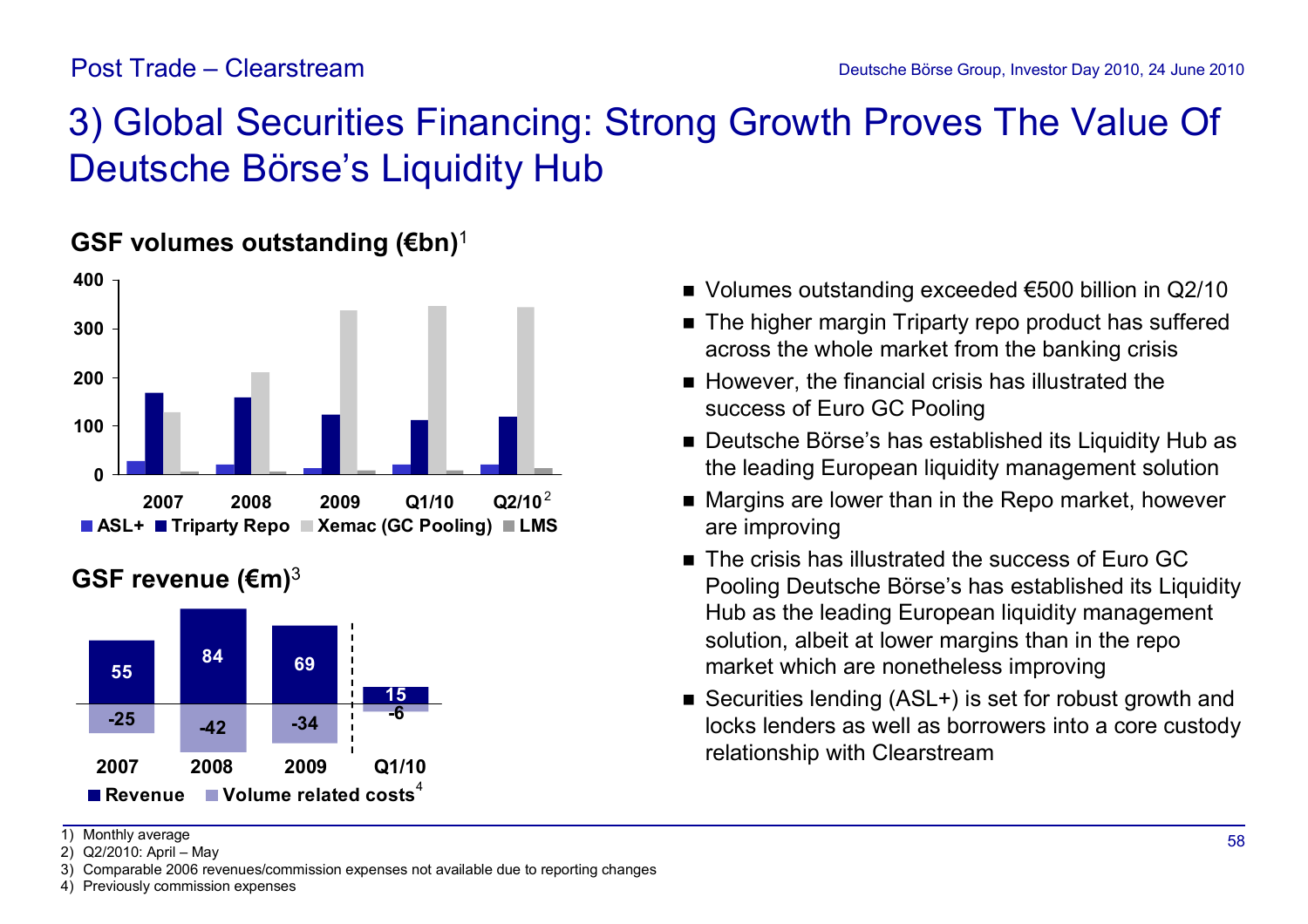# 3) A "Liquidity Hub" Building Block Changing The World Of Money Markets – GC Pooling



### **Advantages of GC Pooling particularly during the Financial crisis**

- **Electronic Trading**
- Anonymity
- ß CCP
- Re-use functionality for collateral received in GC Pooling
- Processing in Central Bank money
- Add. Central Bank money access by leveraging the re-use function towards the Central Bank
- Core capital cost improvement by incorporating the CCP
- **Flexible basket structure** (multi basket eligible)
- **Flexible currency** structure (multi currency eligible)
- ß Supportive comments from ECB, Central Banks and regulators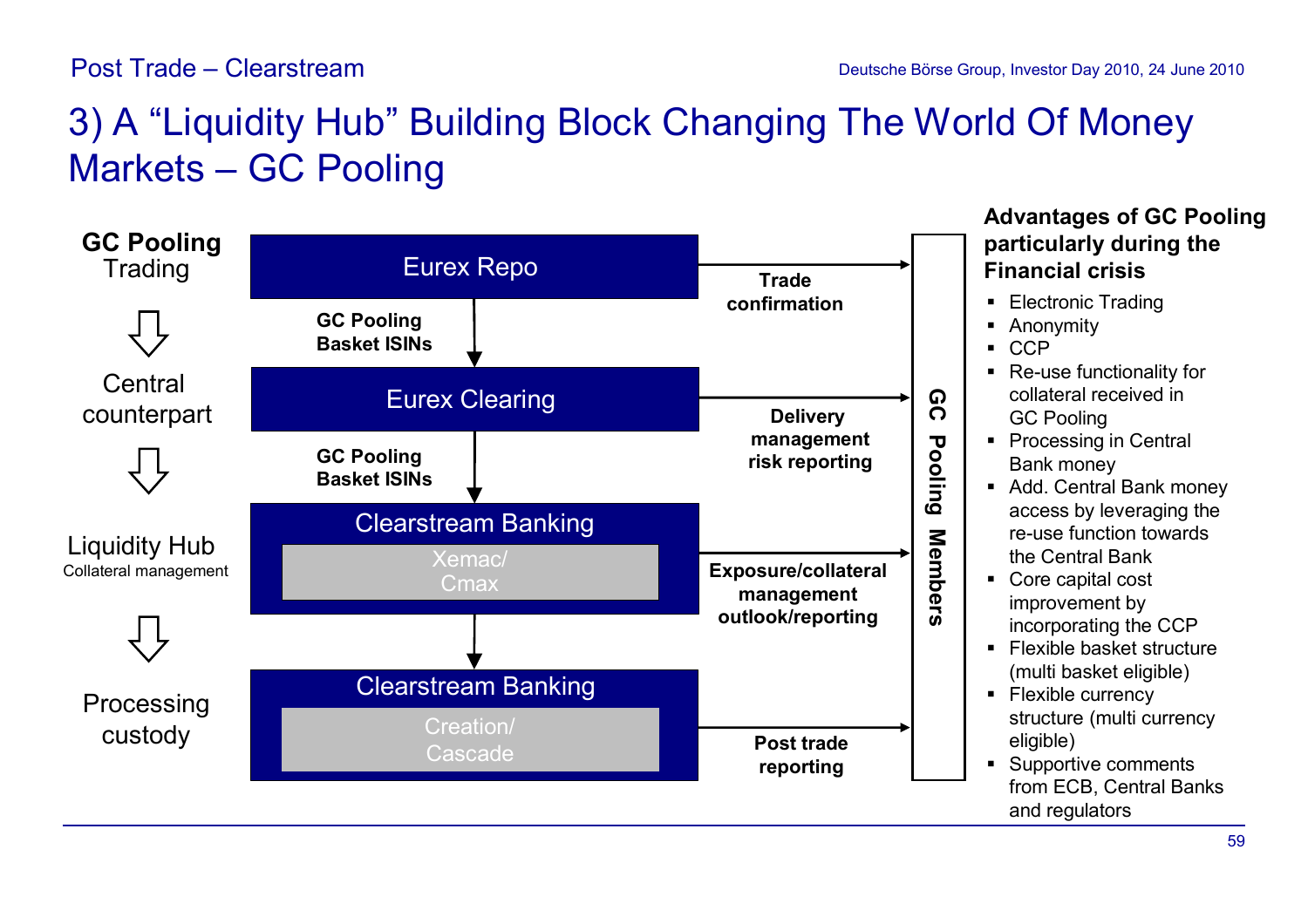## 3) A "Liquidity Hub" Building Block Changing The World Of Money Markets – GC Pooling

**Development of GC Pooling outstandings** (March 2005 – March 2010)

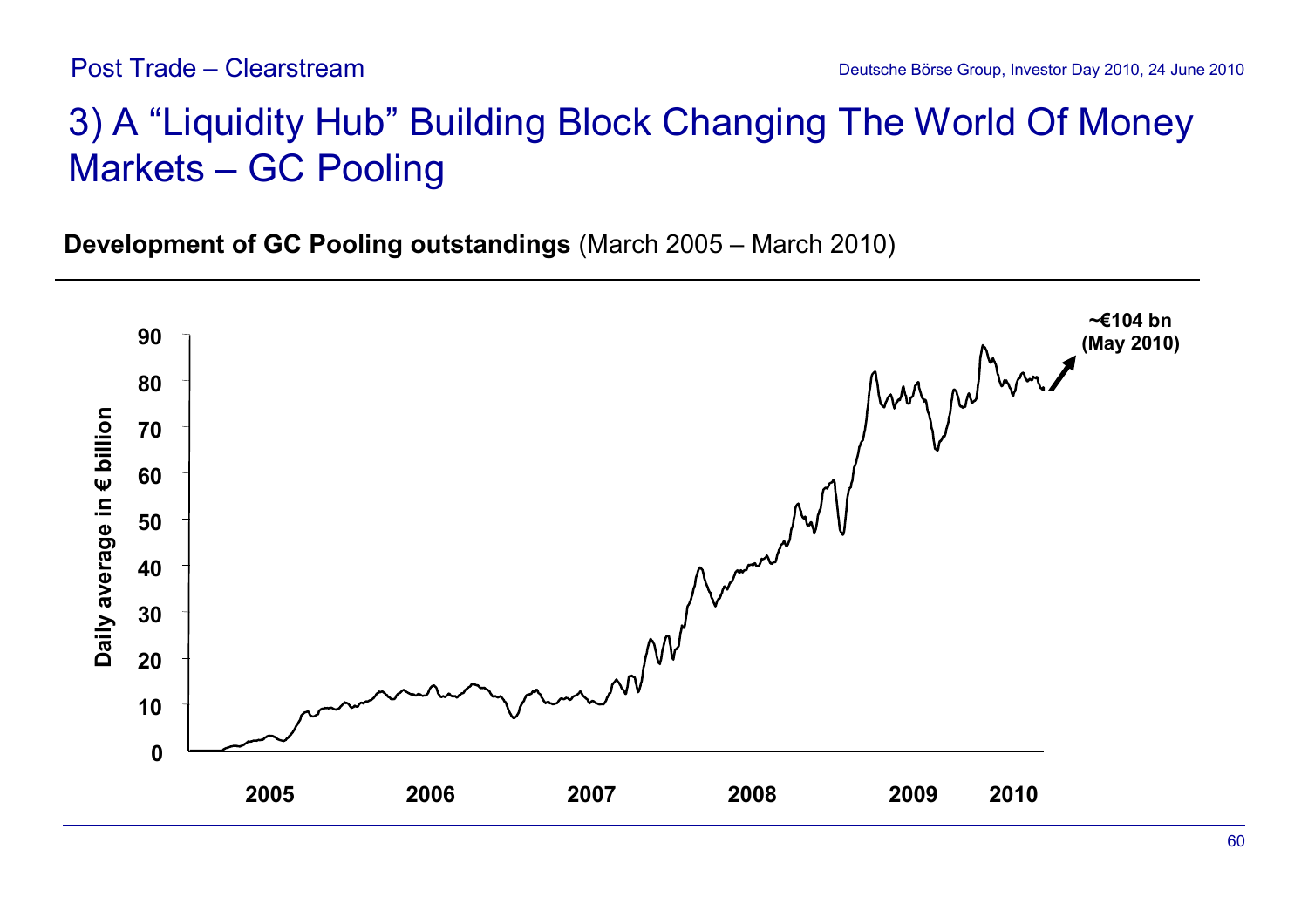# 4) Weaker Net Interest Income As A Temporary Consequence Of Unprecedented Central Bank Policies



### **Customer cash balances (€bn)<sup>1</sup>**

- Customer cash balances increased during the financial crisis and again during the time of the Euro crisis
- Customer cash balances are re-invested in the market at the short end to minimise liquidity risk
- $\blacksquare$  In order to limit counterparty risk, maximum use of central bank deposits and reverse repurchase agreements are made
- Despite continuing high cash deposits, net interest income in 2010 will be significantly lower than in 2009 due to historically low short-term interest rates



### **Net Interest Income (€m)**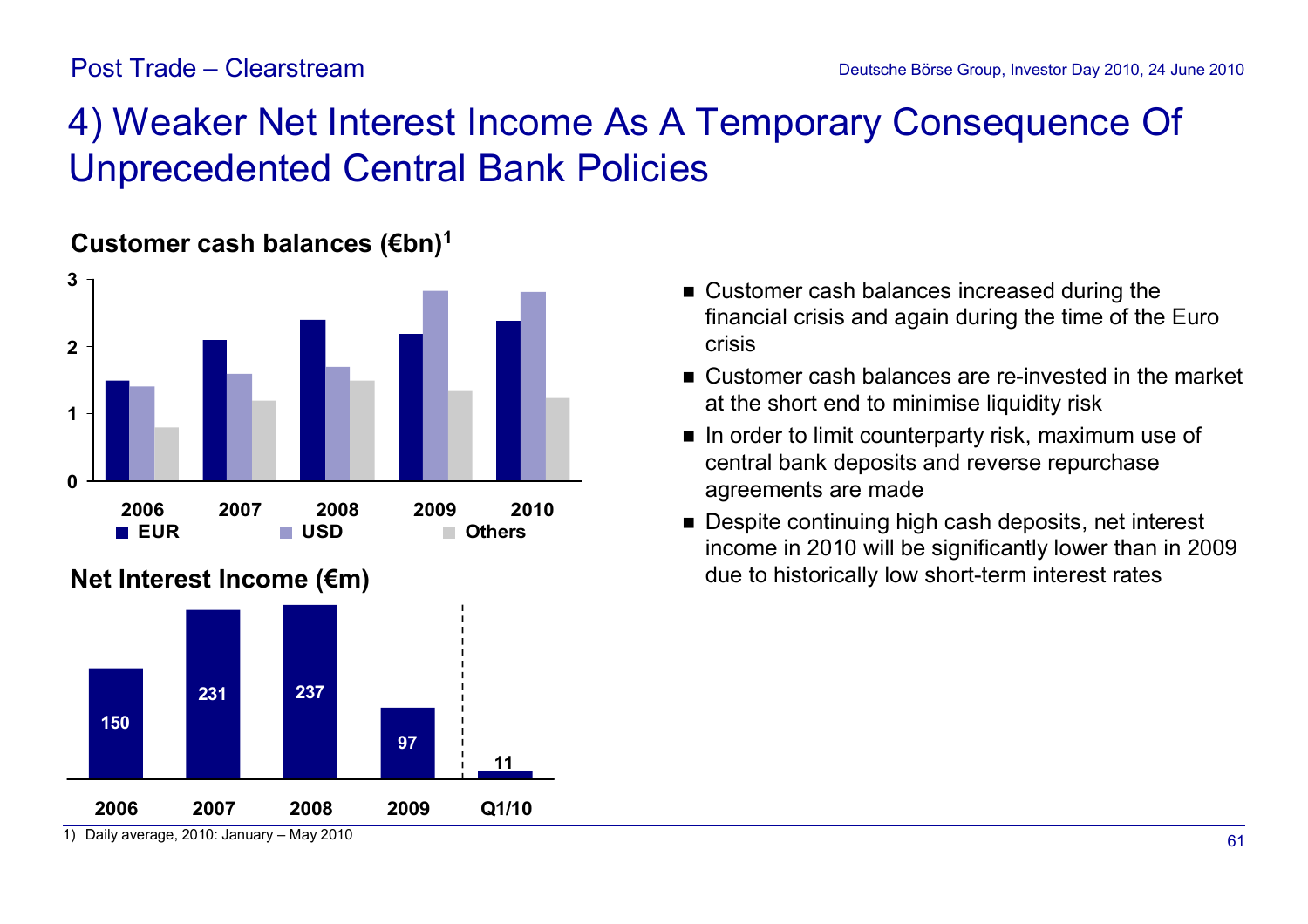## Clearstream's Strong Service Quality Is Recognised By The **Market**

■ Global Custodian Magazine - Agent Bank Survey Clearstream has been awarded the rank of **top ICSD for six consecutive years** (2004 to 2009)

■ Global Custodian Magazine - Tri-Party Survey Clearstream has been rated "**Top-Rated" for the 8th consecutive year** of Europe's best provider of Tri-Party Securities Financing services

- The Banker's Technology Awards With its Central Facility for Funds (CFF) Clearstream won the **overall award** for "Clearing and Settlement" in The Banker's "Technology Awards 2008"
- **n** JP Morgan Chase

For the **eighth consecutive year**, Clearstream has received the "**Quality Recognition Award"** by JPMorgan Chase Bank in recognition of its high quality funds transfer operations area

**Clearstream's Strong Service Quality**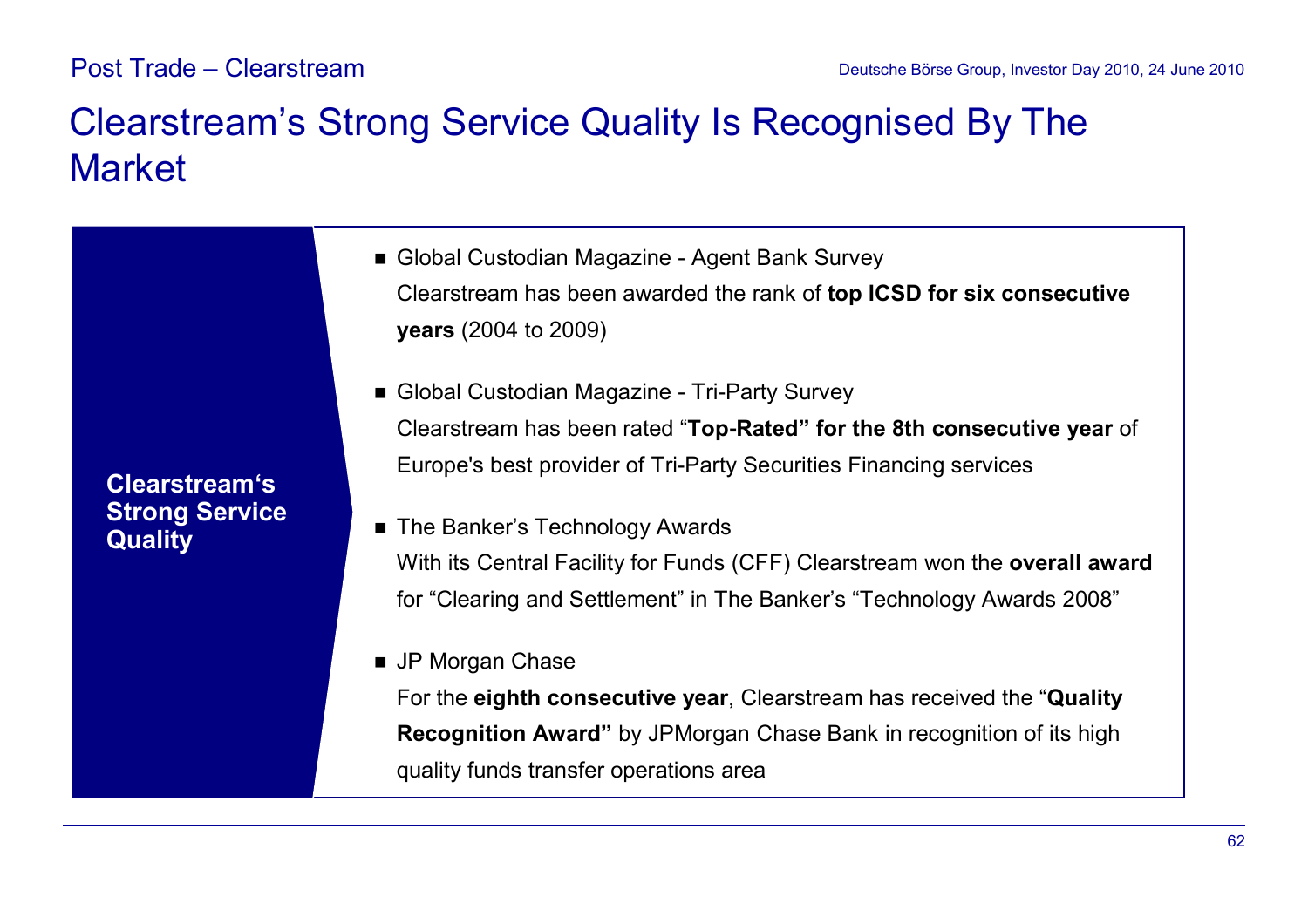## Clearstream's Strategy Is Based On Four Main Objectives

### **The objective of Clearstream's strategy is to:**

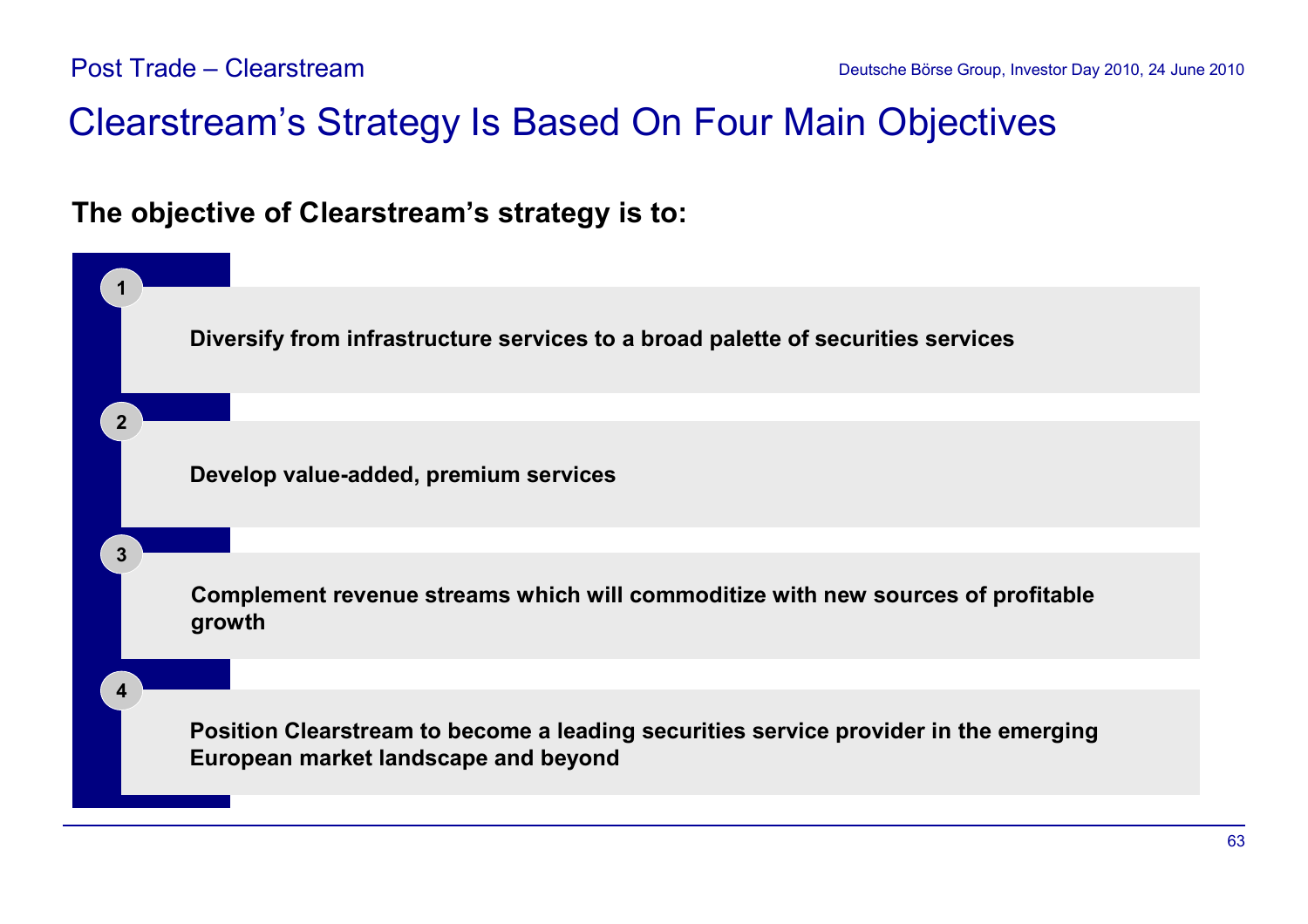## Interaction Of Private And Public Sector Integration Initiatives Drives Evolution Of The Post-trade Landscape

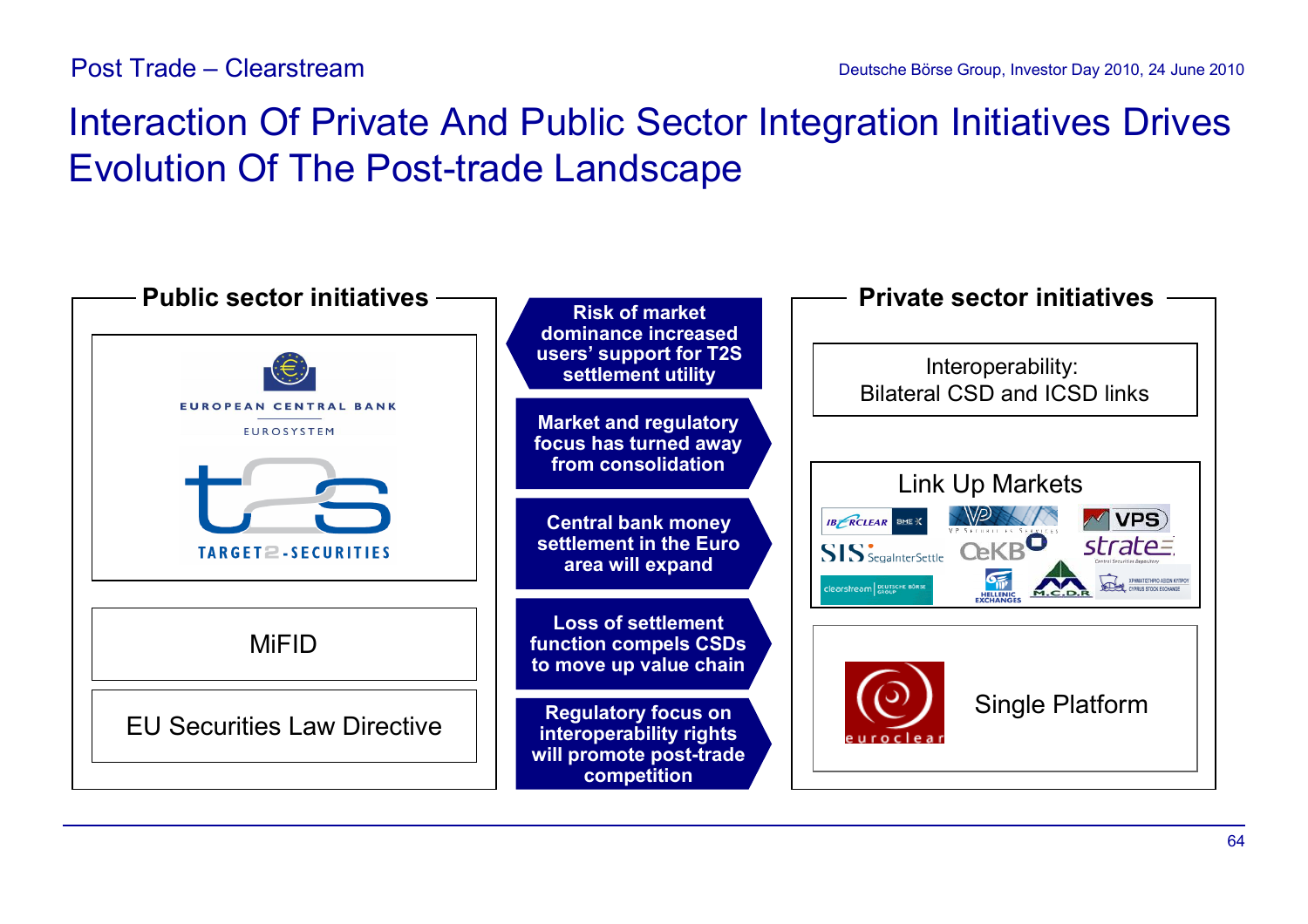## The Emerging Environment Will Require New Differentiators

**Successful providers will need to offer the market:**

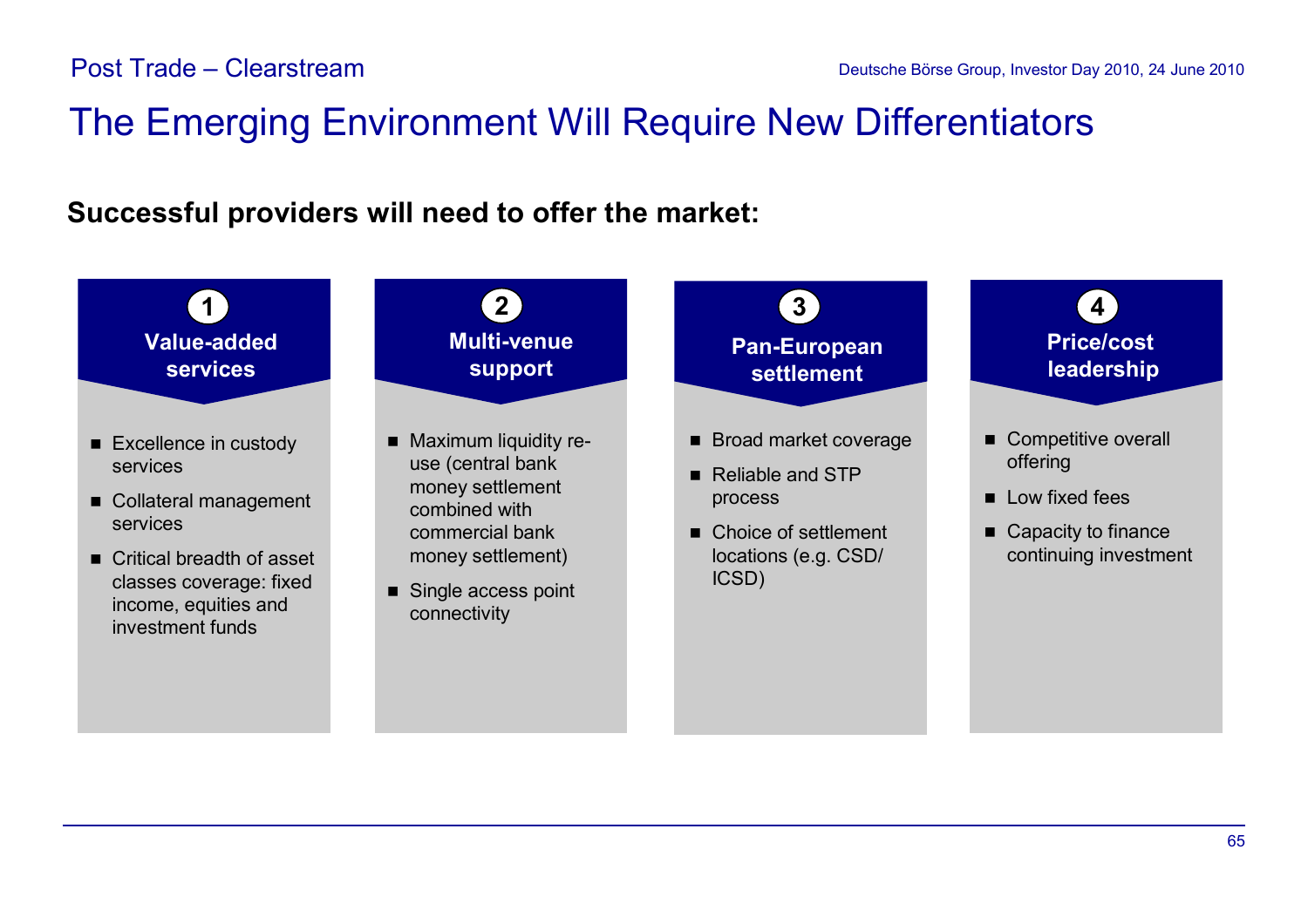## Four Strategic Streams Will Differentiate Clearstream Effectively In The Future Market Environment

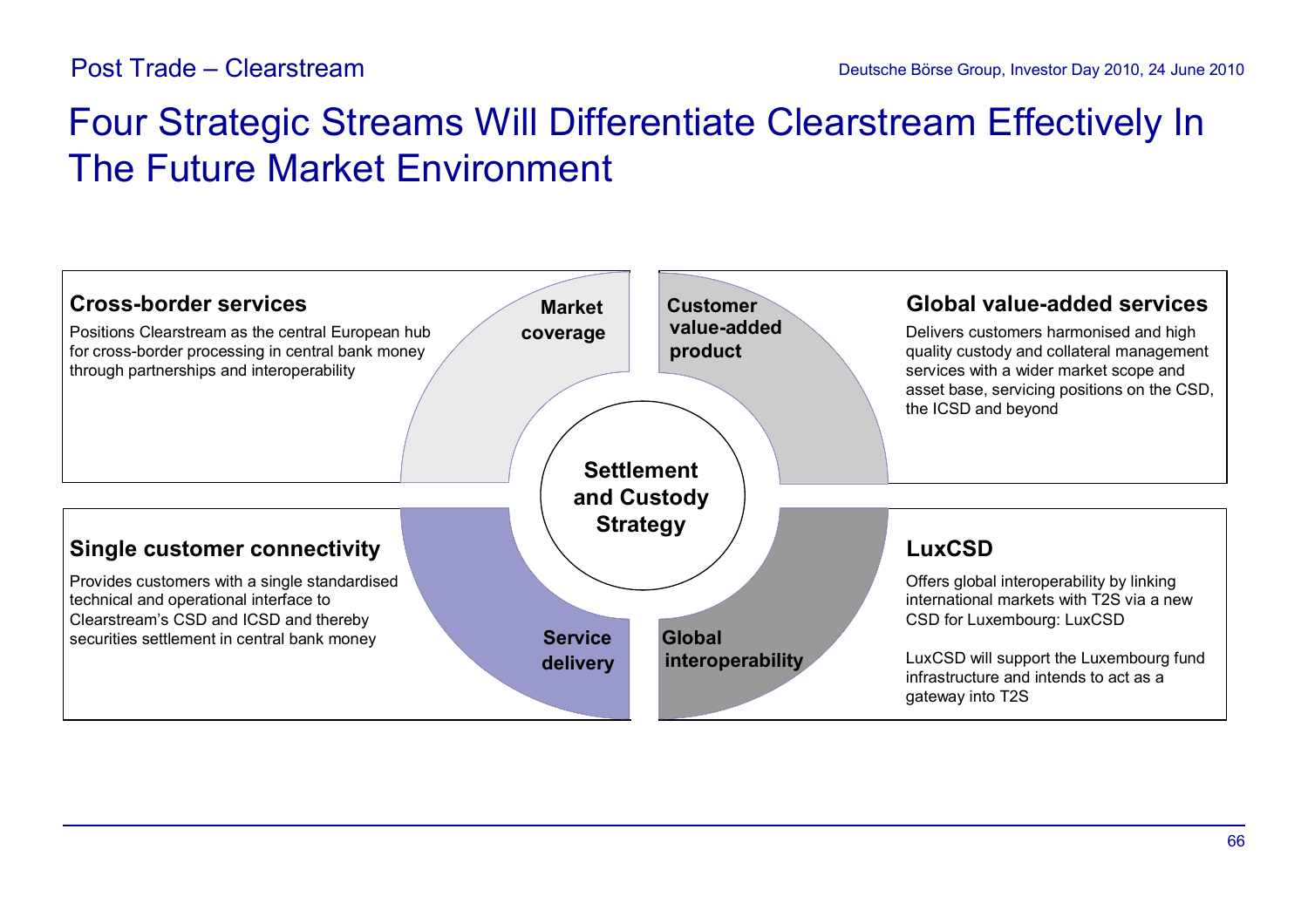## Clearstream To Offer A Single Window and Operational Interface To The Future European Post-Trade Landscape

**Clearstream's Unique Selling Proposition**

### **Full CSD asset class coverage for all major European markets**

- <sup>n</sup> Cross-border Services access new markets for all asset classes
- <sup>n</sup> Customer-focused value-added services that match the flexibility of agent banks and allow us to provide services for customers at other CSDs

### **Global interoperability (a unique direct link with the international market)**

- LuxCSD will bring seamless interoperability between ICSD and T2S
- <sup>n</sup> Clearstream's flexible approach to central bank money settlement will offer customers an extended set of options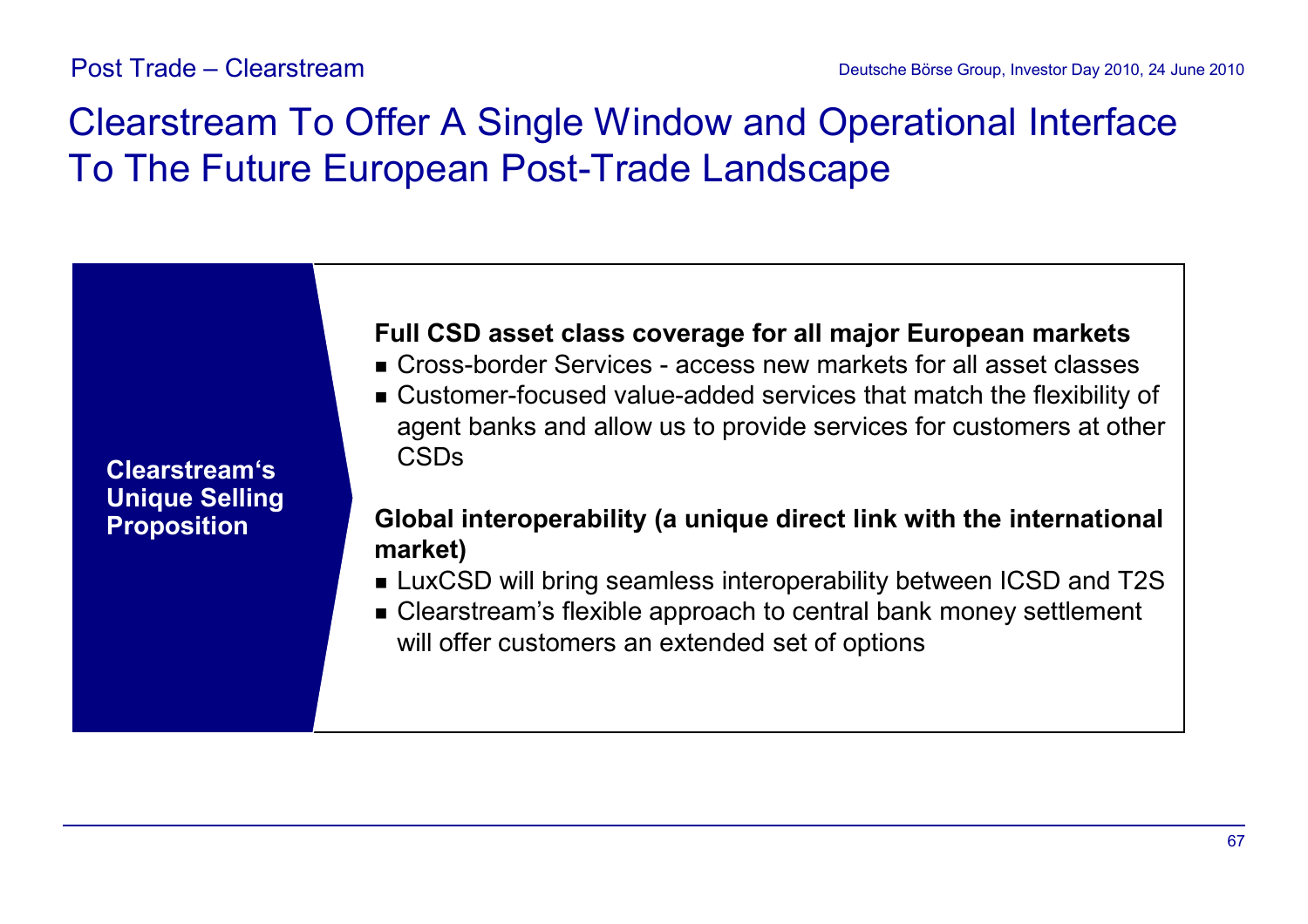# Clearstream's Strategy To Increase Its Coverage Of The Securities Processing Value Chain/Extend Its Value Added Service Portfolio

| Market infrastructure providers (CSD/ICSD) |                         |                                                 |                          |                                       |                         |                                        |                                |                         |                                      |                    |                           |                                          |                       |                                  |                                           |                                              |
|--------------------------------------------|-------------------------|-------------------------------------------------|--------------------------|---------------------------------------|-------------------------|----------------------------------------|--------------------------------|-------------------------|--------------------------------------|--------------------|---------------------------|------------------------------------------|-----------------------|----------------------------------|-------------------------------------------|----------------------------------------------|
| <b>Clearstream</b>                         | $\dot{\mathbf{c}}$      | $\dot{\bm{\mathsf{c}}}$                         | $\dot{\mathbf{c}}$       | ¢                                     | $\dot{\bm{\mathsf{c}}}$ | $\dot{\bm{c}}$                         | $\dot{\bm{\mathsf{c}}}$        | $\dot{\bm{c}}$          | $\dot{\bm{\mathsf{c}}}$              | $\dot{\mathbf{c}}$ | Ċ                         | $\mathbf{c}^{\,1}$                       |                       |                                  |                                           |                                              |
| <b>Euroclear</b>                           | $\dot{\bm{\mathsf{c}}}$ | $\mathbf{Z}$                                    | $\dot{\bm{c}}$           | $\dot{\bm{\mathsf{c}}}$               | $\dot{\bm{c}}$          | $\dot{\mathbf{c}}$                     |                                | $\dot{\bm{c}}$          | $\dot{\bm{\mathsf{c}}}$              |                    | $\ddot{?}$                | ?                                        |                       |                                  |                                           |                                              |
| <b>SIS</b>                                 | $\dot{\bm{\mathsf{c}}}$ | $\dot{\bm{\mathsf{C}}}$                         |                          | $\dot{\bm{c}}$                        | $\dot{\bm{c}}$          | $\dot{\bm{c}}$                         | $\mathbf{Z}$                   |                         |                                      |                    |                           |                                          |                       |                                  |                                           |                                              |
| <b>DTCC</b>                                | $\dot{\bm{\mathsf{c}}}$ | $\mathbf{Z}$                                    |                          | $\dot{\bm{c}}$                        | $\dot{\bm{c}}$          |                                        | $\dot{\bm{c}}$                 | $\dot{\bm{c}}$          | $\mathbf{Z}$                         |                    |                           | $\ddot{?}$                               |                       |                                  |                                           |                                              |
| <b>Banks/Global custodians</b>             |                         |                                                 |                          |                                       |                         |                                        |                                |                         |                                      |                    |                           |                                          |                       |                                  |                                           |                                              |
| <b>BNP Paribas</b><br><b>Sec. Services</b> |                         |                                                 |                          | $\dot{\mathbf{C}}$                    | $\dot{\bm{c}}$          | $\dot{\bm{c}}$                         | $\dot{\mathbf{C}}$             |                         |                                      |                    | $\dot{\mathbf{C}}$        | $\dot{\mathbf{C}}$                       | $\dot{\mathbf{C}}$    | $\dot{\mathbf{C}}$               | $\dot{\mathbf{C}}$                        |                                              |
| <b>State Street</b>                        |                         |                                                 |                          |                                       |                         | $\dot{\bm{c}}$                         | $\dot{\bm{\mathsf{c}}}$        |                         |                                      |                    |                           |                                          |                       | $\dot{\mathbf{C}}$               | $\dot{\bm{\mathsf{c}}}$                   | Ċ                                            |
| <b>Bank of NY/</b><br><b>Mellon</b>        | $\gamma$                | $\overline{?}$                                  |                          | $\dot{\mathbf{C}}$                    | $\dot{\mathbf{c}}$      | $\dot{\mathbf{C}}$                     | $\dot{\bm{c}}$                 |                         | $\dot{\bm{c}}$                       | $\dot{\mathbf{C}}$ | $\tilde{?}$               | $\ddot{?}$                               | $\dot{\mathbf{C}}$    | $\dot{\mathbf{C}}$               | $\dot{\mathbf{C}}$                        | $\dot{\mathbf{C}}$                           |
|                                            | <b>CSD</b><br>(Dom.)    | <b>Cross</b><br>border<br><b>CSD</b><br>settim. | <b>ICSD</b><br>(Intern.) | Primary<br>secur.<br>issuance netting | Internal<br>settim.     | Cross-<br>border<br>asset<br>servicing | <b>Funds</b><br>issuance order | <b>Funds</b><br>routing | Repo/<br>collateral lending<br>mgmt. | Secur.             | Local<br>market<br>agency | General<br>clearing<br>services<br>(GCM) | Corp.<br><b>Trust</b> | <b>Fund</b><br>account/<br>admin | <b>Asset</b><br>hedge<br>fund<br>services | <b>Asset</b><br>manager/ manager/<br>advisor |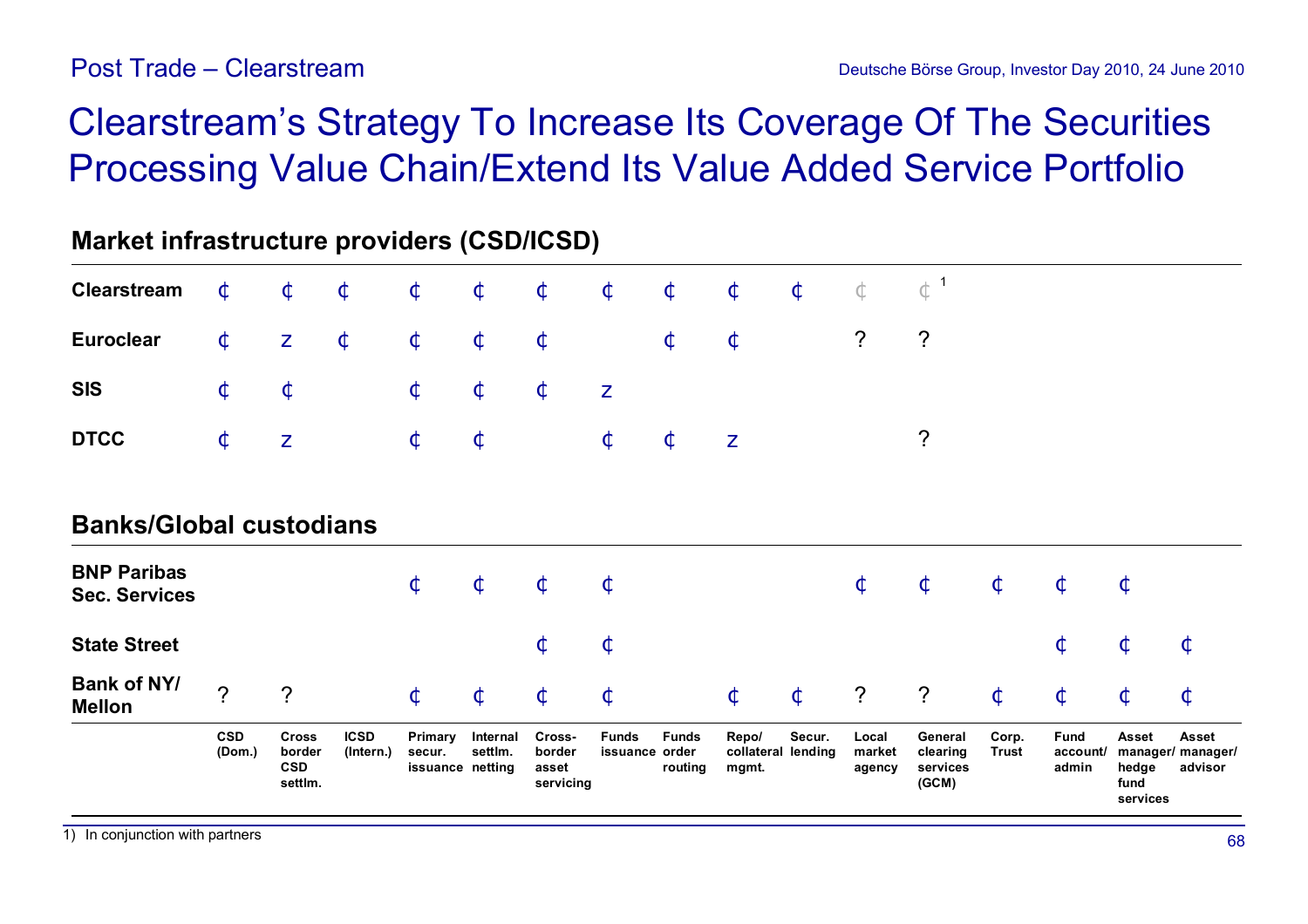## Clearstream Acts As An ICSD For Asia Pacific

### **Singapore operating branch opened in 2009 Key facts**

- In 2009, Clearstream opened a full operating branch in Singapore to provide a full ICSD service for Asia Pacific
- Clearstream settlement and custody systems now operate throughout the Asian business day
- Asian customers can transact regional as well as international securities and currencies with full ICSD functionality and regionally competitive deadlines
- $\blacksquare$  Value-added services securities financing, collateral management and investment fund processing are being delivered to Asian customers as seamlessly as in Europe

- 680 accounts located in 19 countries
- Seven time zones
- Strongest regional growth rate
- $\blacksquare$  Average of 12,000 incoming calls monthly
- $\blacksquare$  Ten languages
- $\blacksquare$  Twelve Asian domestic links
- 50% of CBL cash balances
- 70% of ASL+ outstanding
- $\sim$  20% of CBL revenues in 2009
- $\blacksquare$  ~50% of CBL equities holdings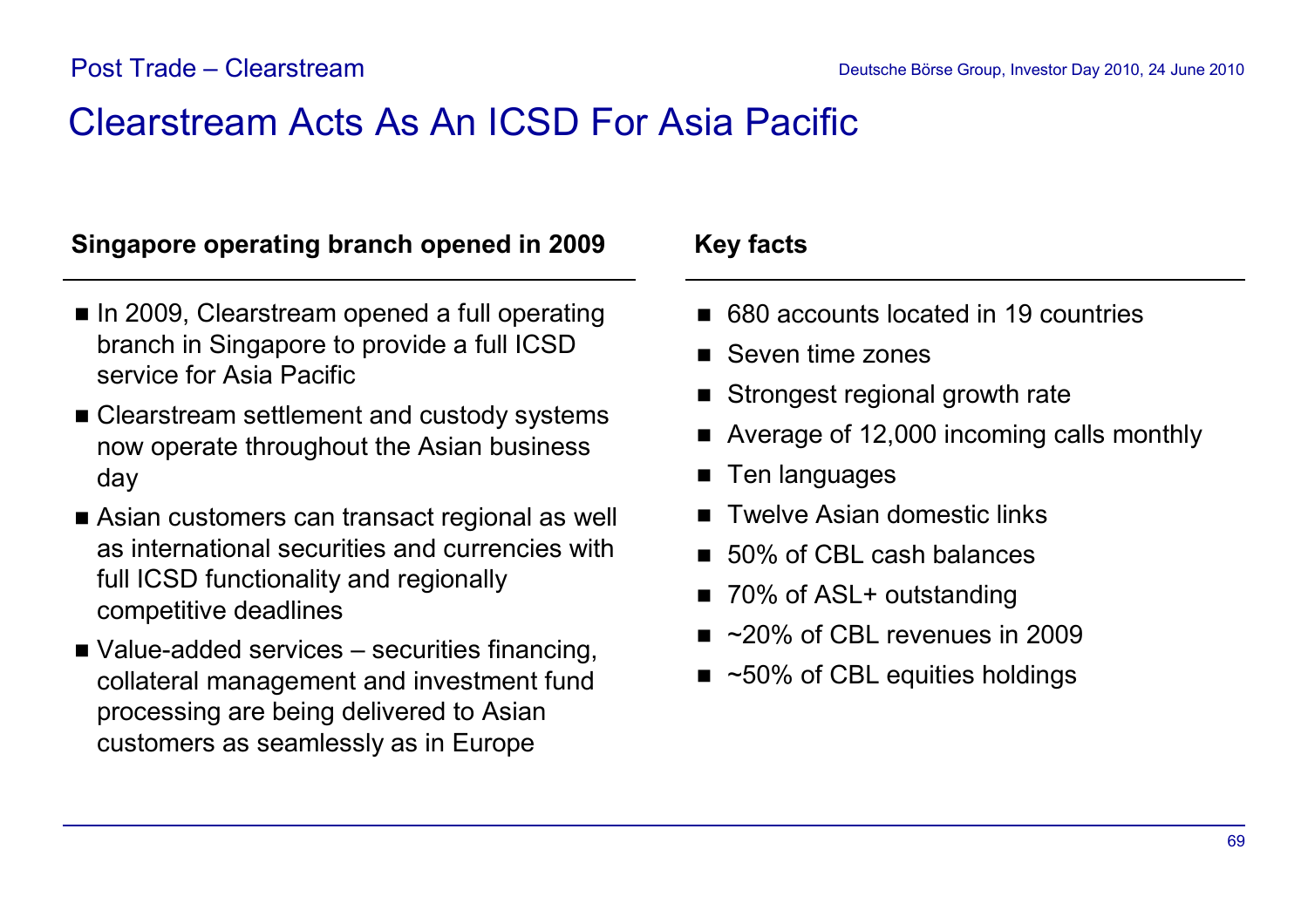## Clearstream Is Well Positioned To Master The Future

| Global leader in driving market standards          |  |
|----------------------------------------------------|--|
| Leading growth in custody market share             |  |
| Global leader in securities financing products     |  |
| Global leader in interoperability standards        |  |
| First to market in pan-European settlements        |  |
| Commanding the market's trust in challenging times |  |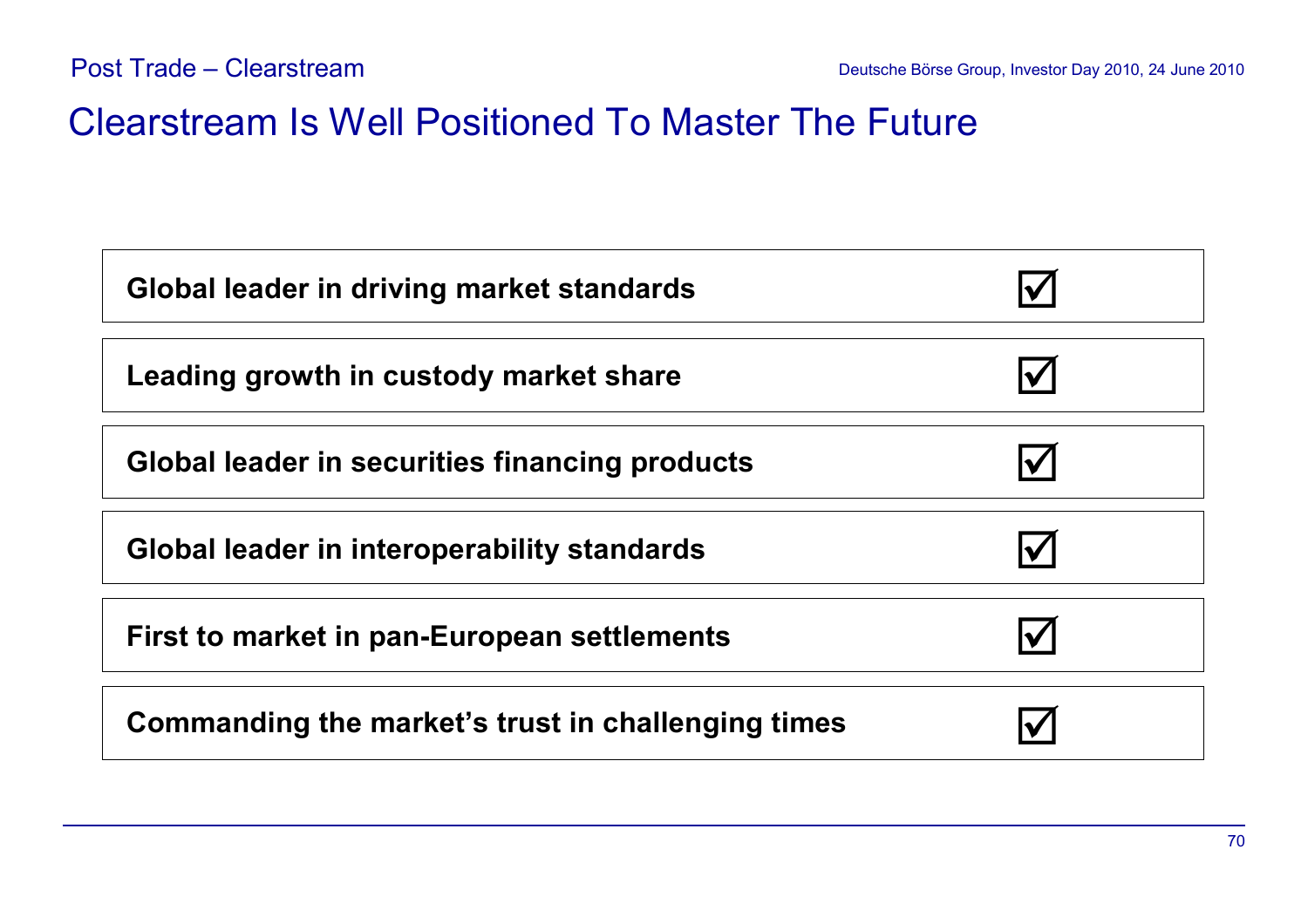### Group Strategy

Group Financials

Cash Market – Xetra

Derivatives Market – Eurex

Market Data & Analytics

Post Trade – Clearstream

**Information Technology**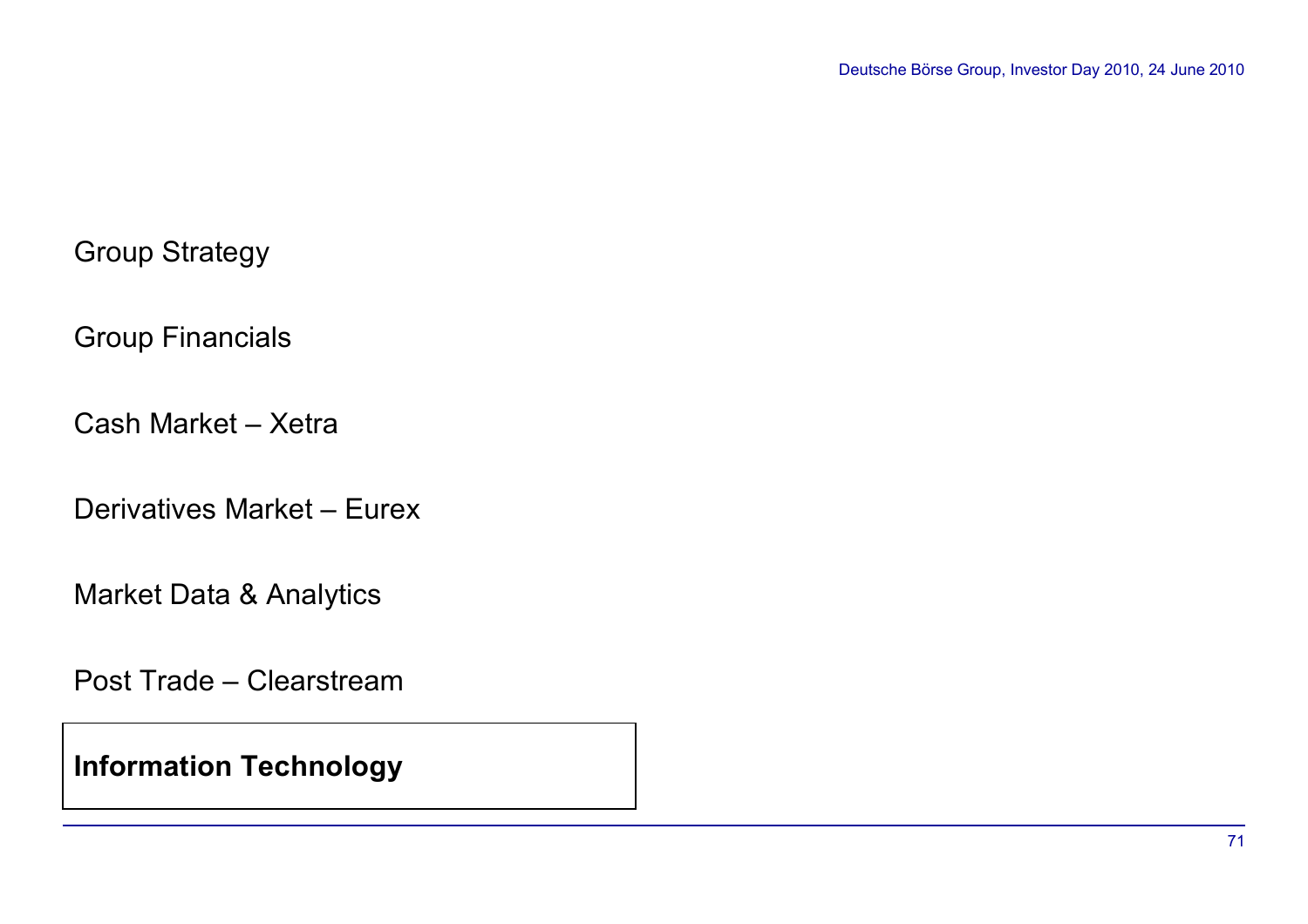## Deutsche Börse IT Is The Business Enabler For The Group Along The Full Process Chain And For External Customers

| <b>Process</b>              | <b>Information</b>                                                                                                                                                             | <b>Trading</b>                                                                                         | <b>Clearing</b>                                             | <b>Settlement</b>                                                               | <b>Custody</b>                                    |  |
|-----------------------------|--------------------------------------------------------------------------------------------------------------------------------------------------------------------------------|--------------------------------------------------------------------------------------------------------|-------------------------------------------------------------|---------------------------------------------------------------------------------|---------------------------------------------------|--|
| <b>Business</b><br>division | <b>Market Data &amp;</b><br><b>Analytics</b>                                                                                                                                   | <b>Xetra</b>                                                                                           | <b>Eurex</b><br><b>Clearing</b>                             |                                                                                 | <b>Clearstream Banking Luxembourg (ICSD)</b>      |  |
|                             |                                                                                                                                                                                | <b>Eurex</b>                                                                                           |                                                             |                                                                                 | <b>Clearstream Banking Frankfurt (CSD)</b>        |  |
| <b>IT services</b>          | Index engine<br>■ Market data<br>distribution system<br>■ Securities master<br>data repository                                                                                 | ■ Xetra & Xontro<br>systems<br><b>Eurex &amp; ISE</b><br>systems<br><b>External</b><br><b>business</b> | ■ Equity CCP<br>■ Eurex system<br>Risk management<br>system | Settlement,<br>collateral<br>management and<br>connectivity for<br>CSD and ICSD | ■ Custody and<br>connectivity for<br>CSD and ICSD |  |
|                             | Deployment and operation of network infrastructure<br><b>External</b><br><b>business</b><br>Data center operations<br>■ Centralized research, innovation and patent management |                                                                                                        |                                                             |                                                                                 |                                                   |  |
|                             |                                                                                                                                                                                |                                                                                                        |                                                             |                                                                                 |                                                   |  |
|                             | Deutsche Börse Group IT can achieve economies of scale and increase cost efficiency by<br>leveraging its services with external customers                                      |                                                                                                        |                                                             |                                                                                 |                                                   |  |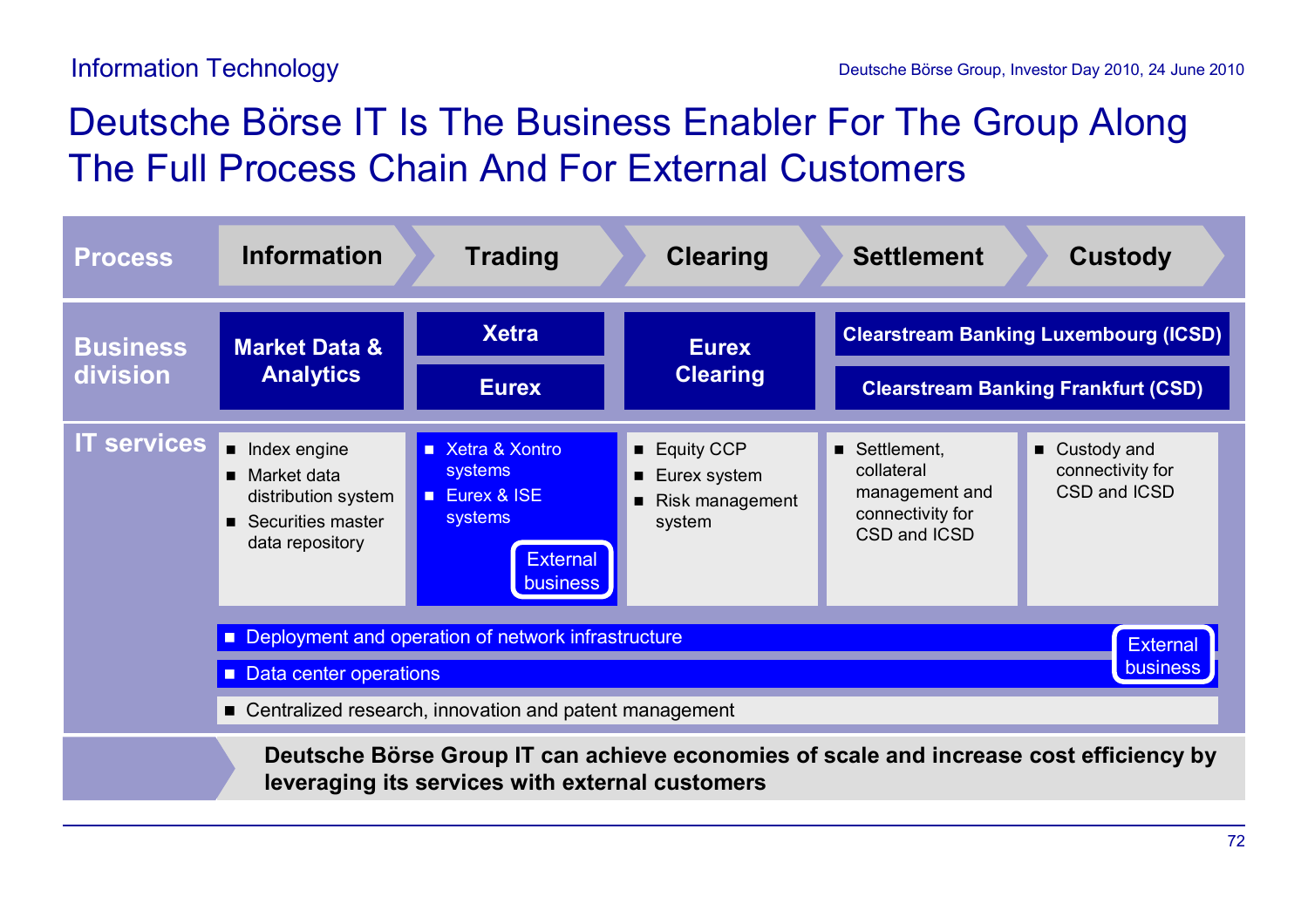### Deutsche Börse Group Trading Services – Addressing The Ever Increasing Market Requirements

#### **Technical demands on the IT systems are continuously growing in several dimensions**

- n In recent years, and still today, electronic trading is characterized by a dramatic increase in volumes; trading systems have to cope with ever growing numbers of transactions to process
- n At the same time, the demand for lower latencies in trading also increases, predominantly caused by the rising share of algorithmic trading; however, there are first signs of relaxation of requirements with respect to availability

#### **Deutsche Börse Group IT has addressed these demands on all markets operated in Europe and the US**

- n Deutsche Börse Group IT constantly reacts to the increasing performance requirements by enhancing systems in all dimensions: hardware, software, and network
- n Challenges are being addressed according to the specific market conditions, which differ for derivatives and cash markets as well as European and US trading environments
- n In the US, the specific situation of high quotation volumes on an integrated national options market system has to be considered. Therefore, Deutsche Börse Group IT has allocated dedicated IT investments to cater to the particular performance requirements of the US options market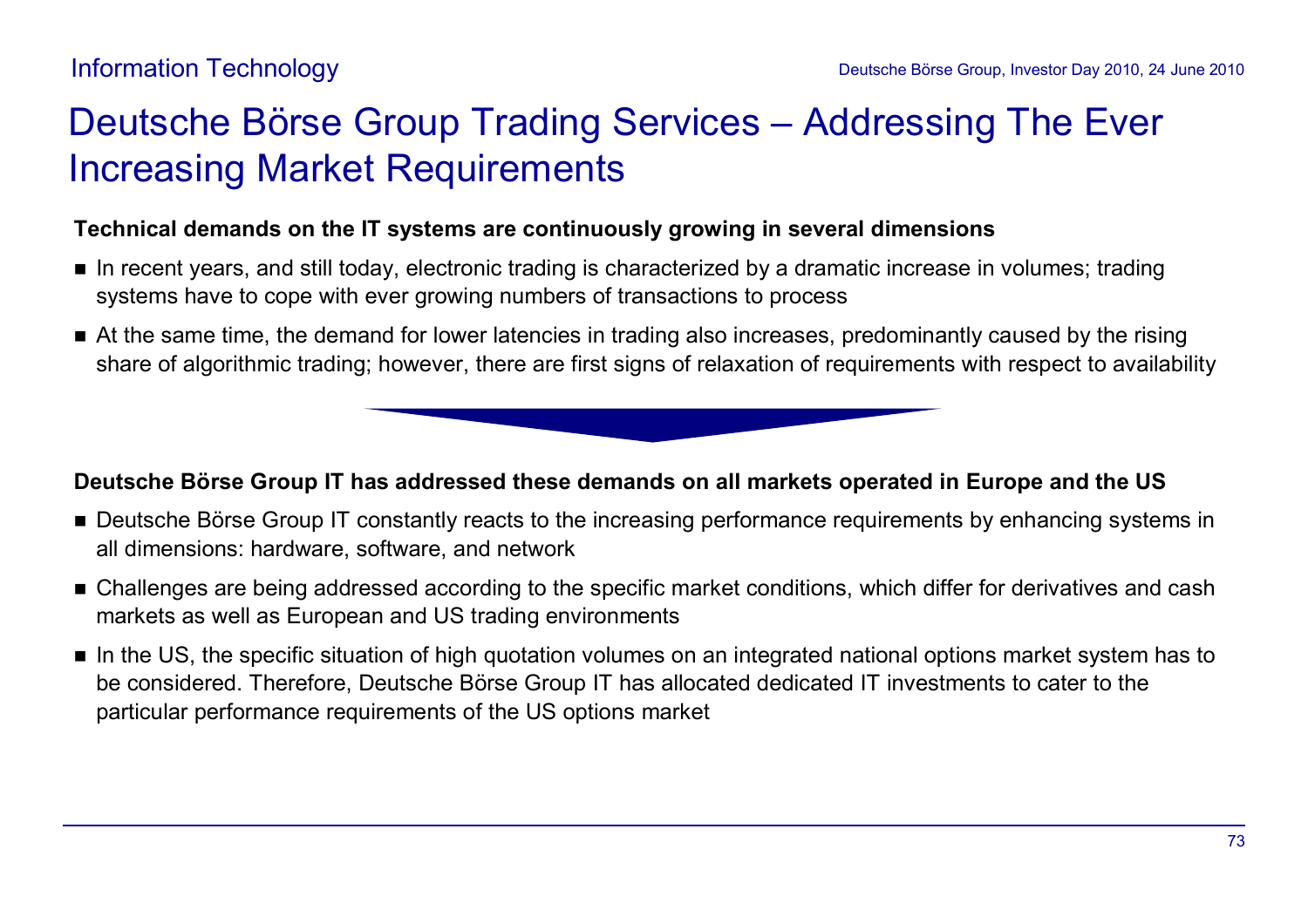# Continuous Enhancement Of Eurex And Xetra Trading Services – Performance Measures Since Last Year

**For Deutsche Börse Group IT trading systems, performance improvements are not only part of the annual software releases, however are also realized through continuous optimization**

| <b>System</b> | <b>Date</b>     | <b>Measure</b>                                                                        |
|---------------|-----------------|---------------------------------------------------------------------------------------|
| <b>Eurex</b>  | <b>Nov 2009</b> | Eurex Release 12: Improvements in the handling of<br>non-persistent orders and quotes |
| <b>Eurex</b>  | Mar 2010        | Improvements in the allocation of order numbers:<br>Acceleration of transactions      |
| <b>Eurex</b>  | Apr 2010        | Re-allocation of traded products to backend hosts                                     |
| <b>Eurex</b>  | May 2010        | Revision of the calculated orderbook depth                                            |
| <b>Xetra</b>  | Mar 2010        | Order number block processing: Acceleration of<br>transactions                        |
| Xetra         | <b>Jun 2010</b> | Xetra Release 11: Improvements in the handling of<br>non-persistent orders and quotes |

Goal of all measures is to accelerate the processing, especially in peak situations, and to avoid "queues", i.e. delays in the response to customer transactions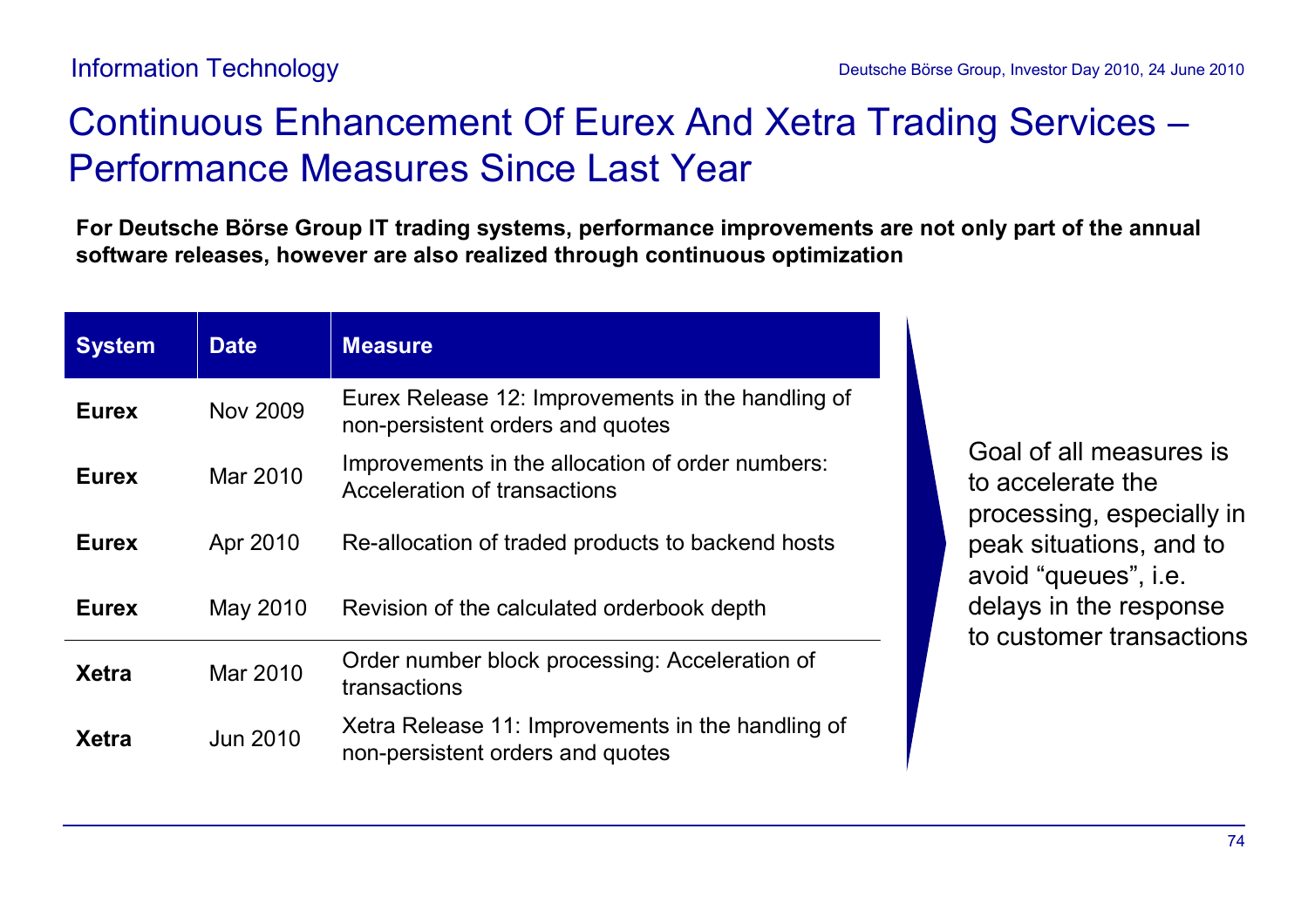## Recent Performance Improvements – Example 1: Eurex Release 12

**With the introduction of Eurex Release 12 in November 2009, the processing times of non-persistent orders for futures have been reduced by more than 70%**



**Eurex Futures Orders: daily average round trip times**

- Processing times for Eurex futures orders have been reduced substantially: from ~4ms with Eurex Release 11 to ~1ms with Eurex Release 12
- Processing time of ETS orders on the Eurex back end was reduced in particular, thanks to a reduction of queuing

**<sup>-</sup>** Matching Engine Roundtrip Times (all orders)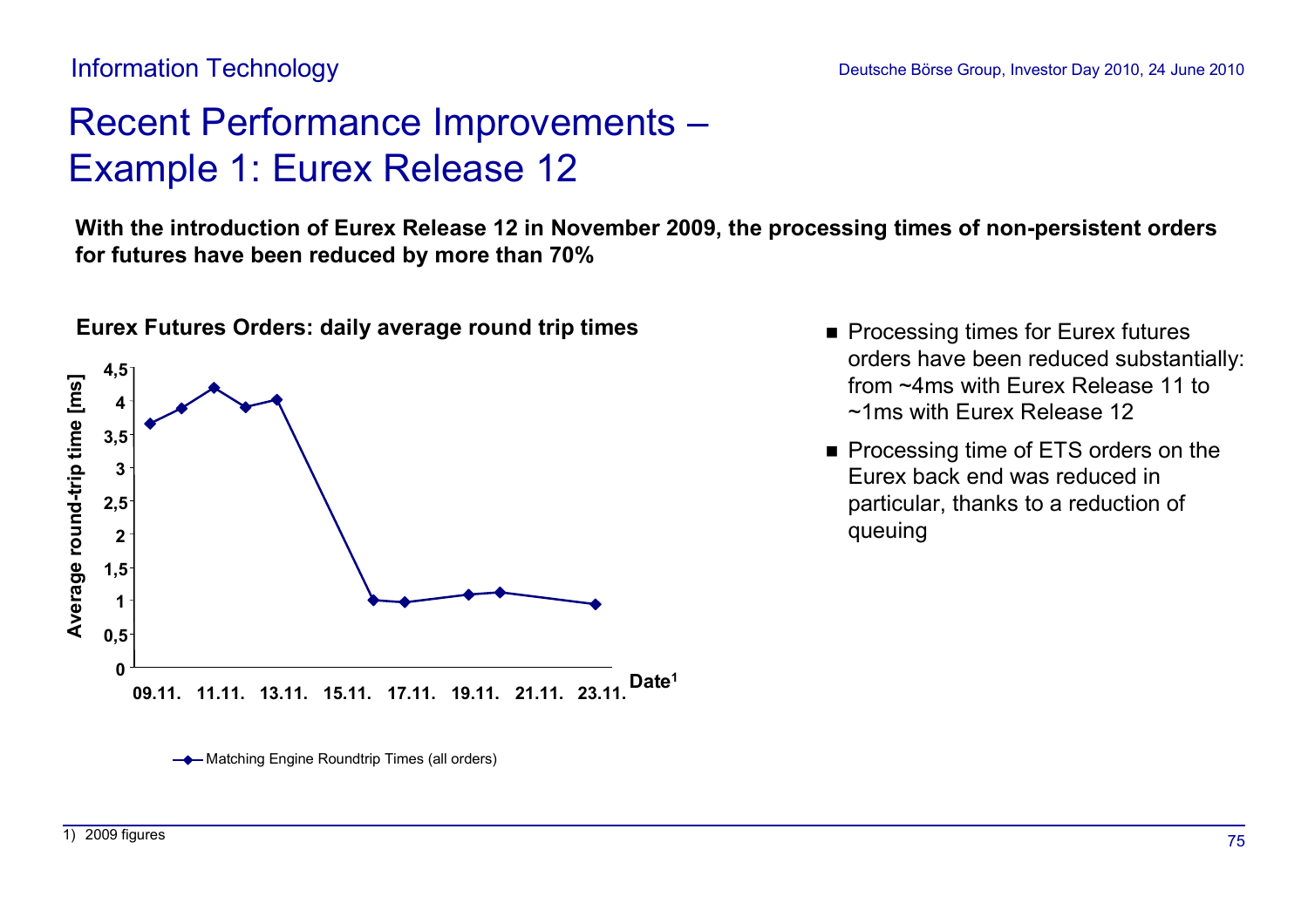# Recent Performance Improvements – Example 2: Order Number Blocking For Xetra

**With the introduction of order number blocking for Xetra in February 2010, the processing times have been reduced from ~3ms to ~2ms**



- Order number blocking: Each matcher instance now reserves a defined set of consecutive order numbers
- $\blacksquare$  Since each assignment of an order number or a block of order numbers requires requesting a central lock, assignment in blocks reduces lock requests thus accelerating processing, especially at peak volumes

All-time high with respect to system load: 65 million transactions on 07 May 2010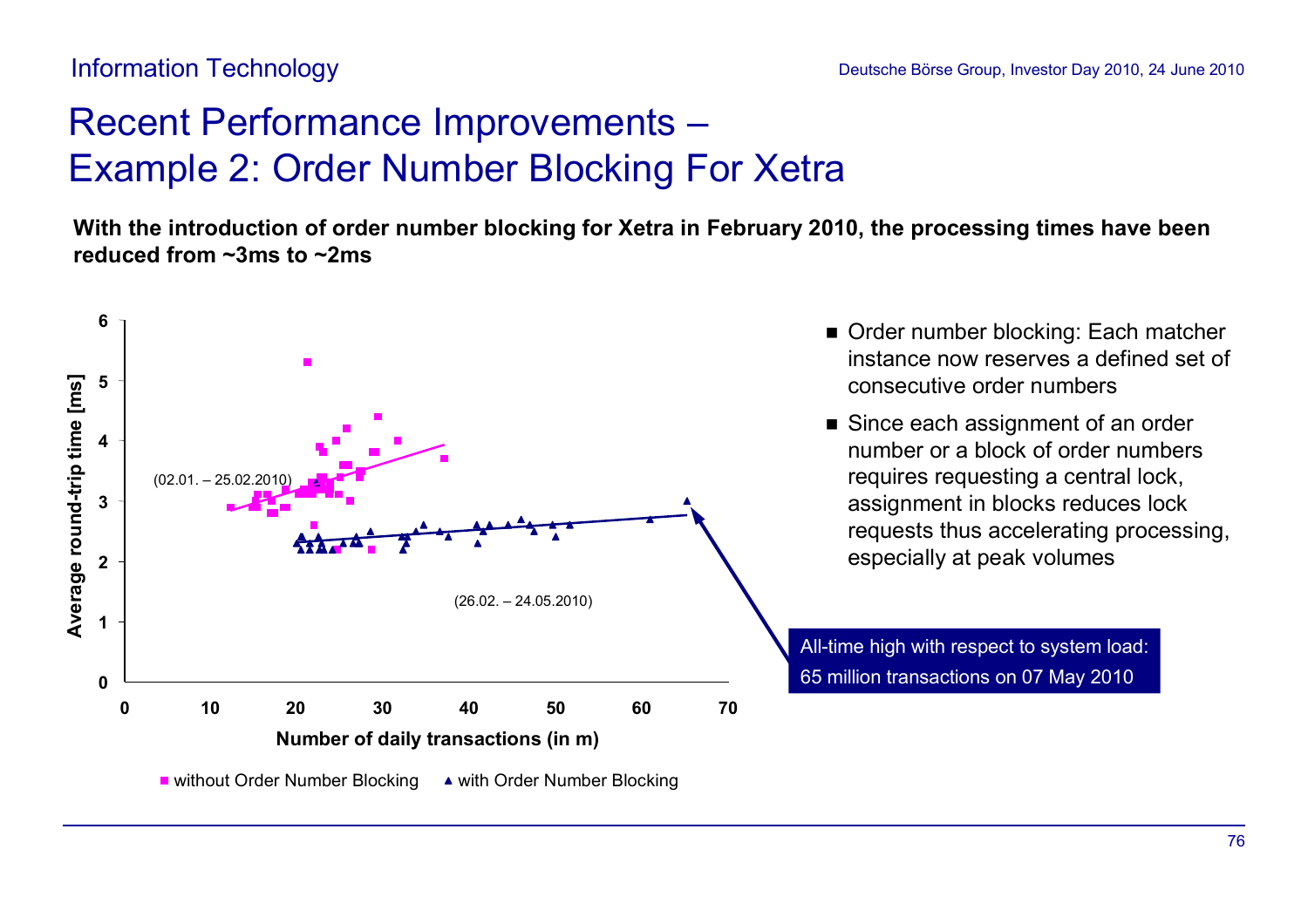## Exchange Trading Is Characterized By An Increase In Transaction Volumes Combined With Demand For Lower Latency

**Eurex: Long-term evolution of peak volumes and transaction latencies**



- While peak transaction and quote volumes increased by a factor of up to 300 in the past ten years, transaction latencies have been reduced by a factor of ten
- This has been accomplished through measures according to the Eurex Trading Technology Roadmap
- n In 2009, additional measures have been implemented to address capacity and performance requirements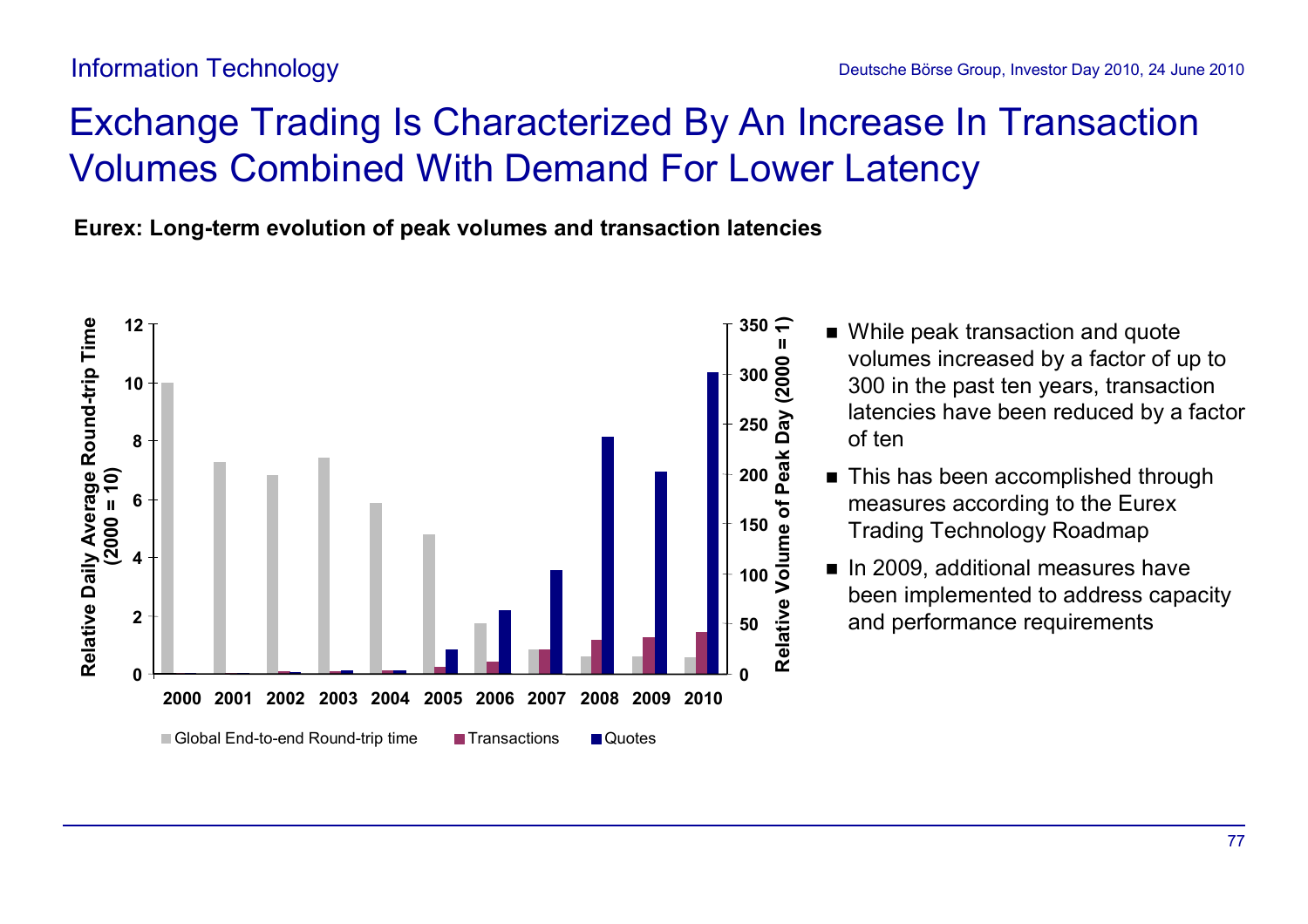### Performance Measures For US Options – A New Trading Platform To Be Deployed In Deutsche Börse Group's Markets

#### **New trading platform – motivation**

#### **The future technical requirements in US options trading are very demanding:**

- The transaction volume in the US options market is growing at a fast rate (see next slide)
- n As is the case in Europe, the trend towards automated and algorithmic trading is driving performance requirements in the US regarding throughput and system latency
- n This overall trend creates a particular challenge for the US options markets, where regulatory requirements grant investors a best price execution
- The regulatory situation in the US results in a growth forecast for order and quote processing, which significantly exceeds the volume forecasts for European markets
- n As a consequence, the trading architecture operated by Deutsche Börse Group company ISE has to be able to cope with the expected rise in transaction volumes throughout the years to come

Since the current trading system architecture running at ISE (provided by NASDAQ OMX) will not be able to meet the future requirements of the US options market, Deutsche Börse Group decided to develop a completely new trading architecture to provide a basis for future growth at ISE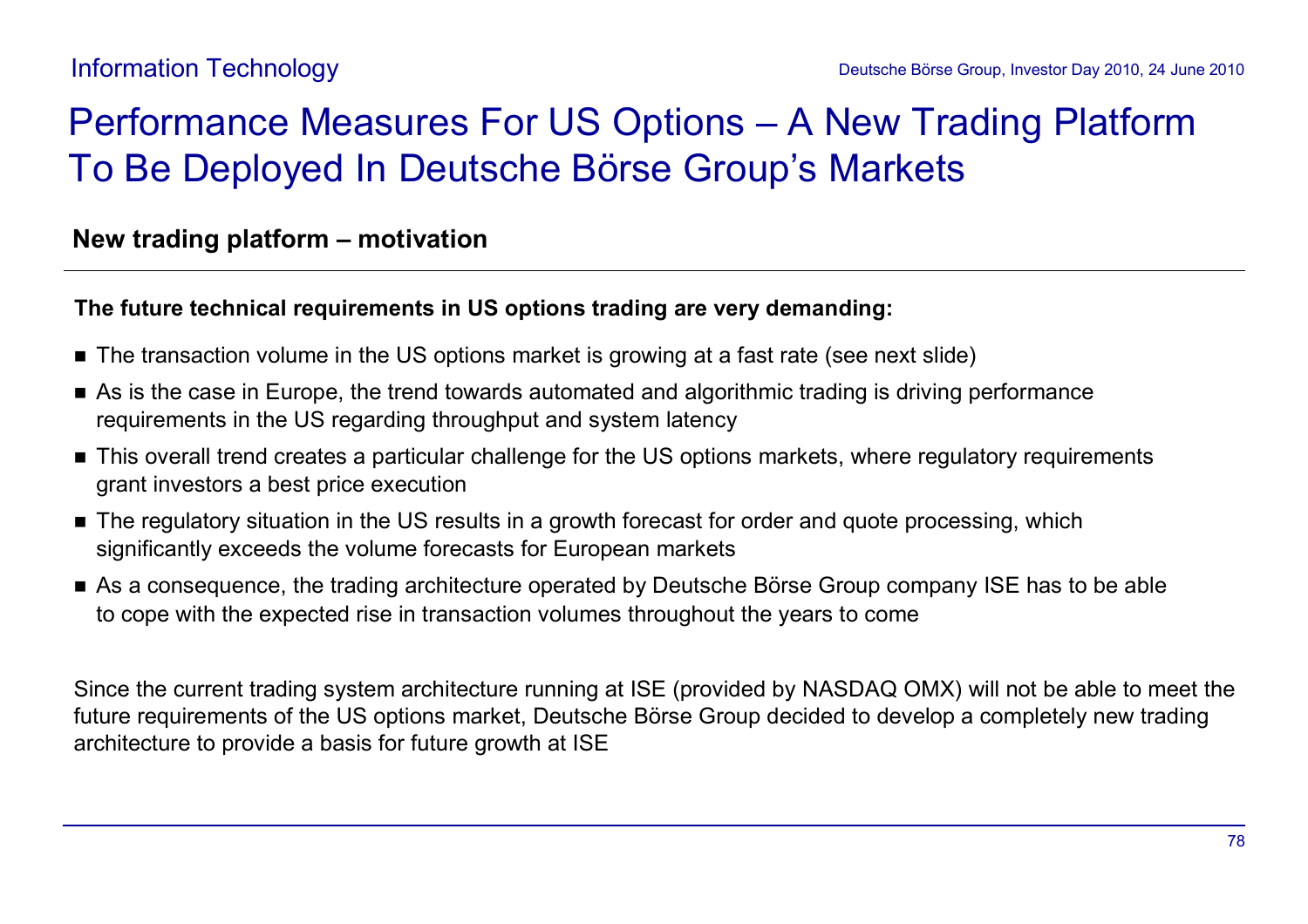### US Options Industry – Continued Transaction Growth

### **Total US market price update messages and ISE quote throughput 2000/2003 – 2010<sup>1</sup>**



- $\blacksquare$  In a competitive market environment, the number of ISE quotes grew by a factor of 55 in the past eight years, while the total number of price update messages in the US options market grew by a factor of 100
- $\blacksquare$  In order to address this development, the future new trading platform will be designed to meet the requirements for low latency and very high throughput:
	- One million quotes per second system load
	- $\blacksquare$  thereof 200k quotes per single instrument/product
	- $\blacksquare$  with a latency of less than 1ms round trip at the outer edge of the trading system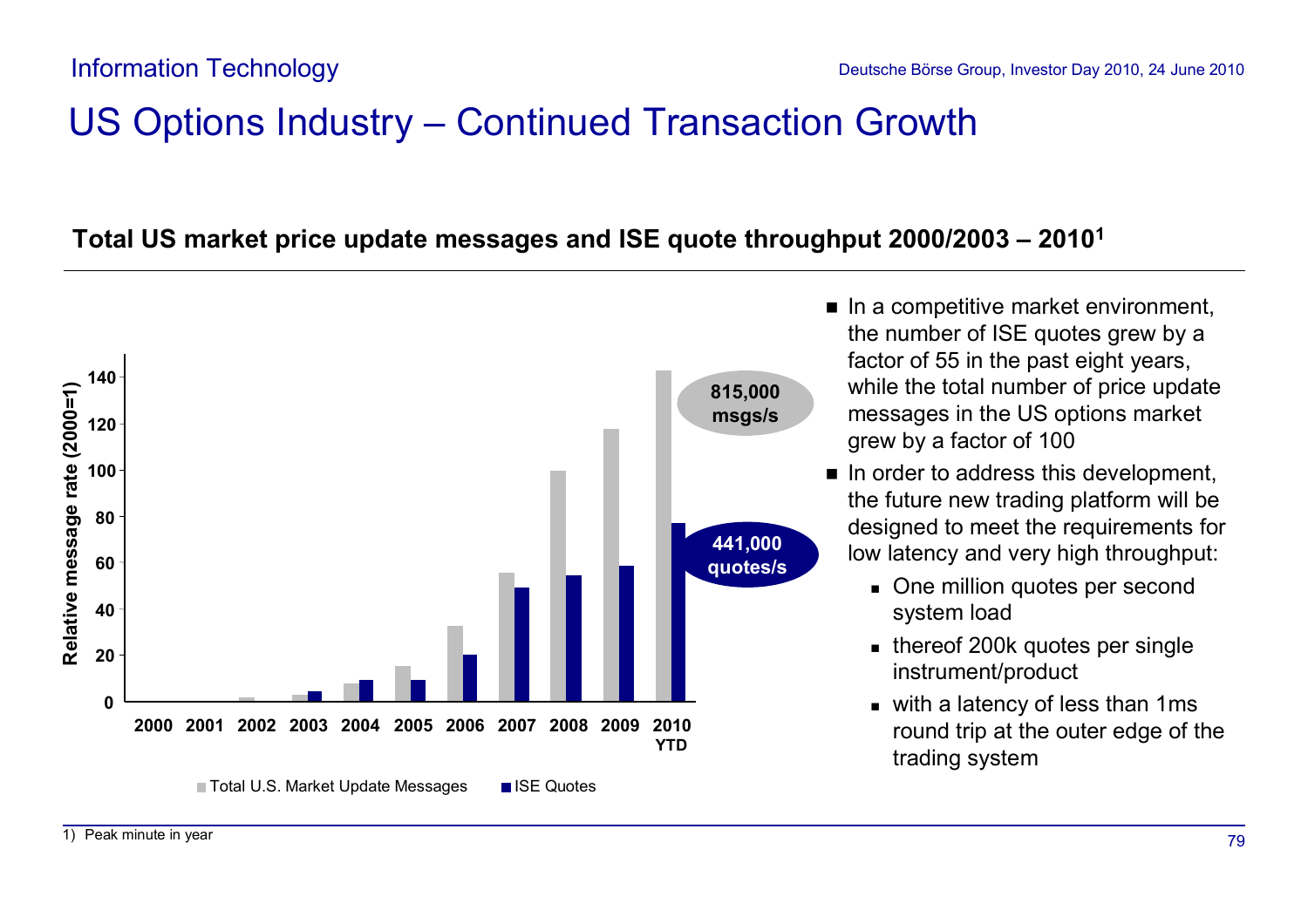**ISE Eurex/Xetra**

### Addressing Market Requirements – Deploying The New Trading Platform At ISE

**The new trading architecture developed by Deutsche Börse Group IT will cope with the mentioned requirements – the new solution should serve as the technical basis for all future trading applications**

Currently, the implementation of the new system for the ISE is in its final stage; customer testing is starting just now, the launch is scheduled for November 2010

The system consists of the following parts:

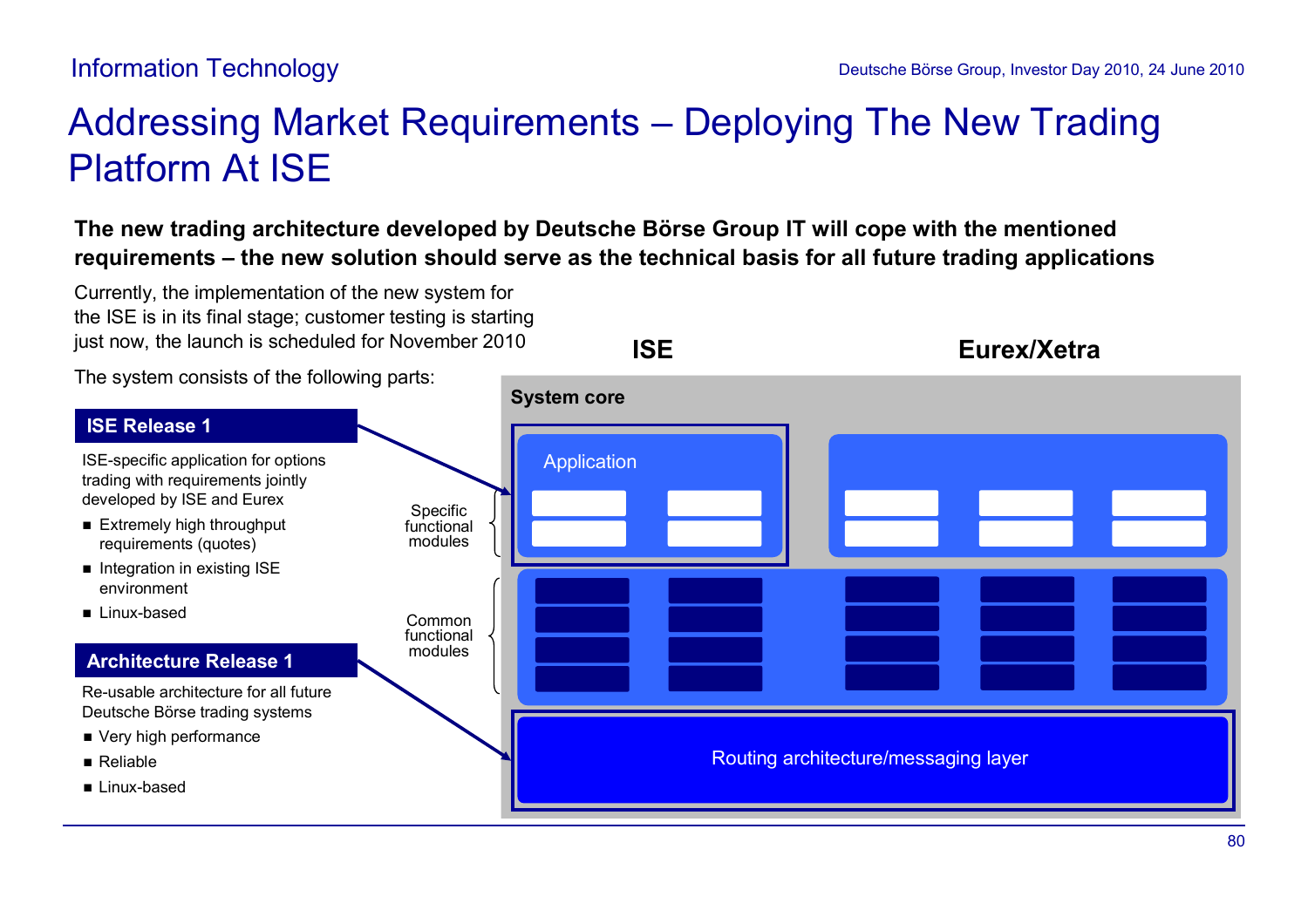### New Trading Platform – Deployment Of New Technologies

**After launch at ISE, the New Trading Platform will be deployed to other markets of Deutsche Börse Group**

#### **Objectives**

- $\blacksquare$  Provide ultra-low latency trading using the new trading platform's state-of-the-art technology for Xetra and Eurex
- **n** Develop a common platform for cash and derivatives markets: unique offering among competitors
- Leverage benefits of a standardized platform: commodity hardware, Open Source software
- Enhance development efficiency: common modules, automated testing
- Minimize customer impact through inherent backwards compatibility and zero-footprint interfaces

### **Operating** efficiency Development efficiency Customer effort reduction Gains in timeto-market **Standardization Performance** gains

### **Benefits**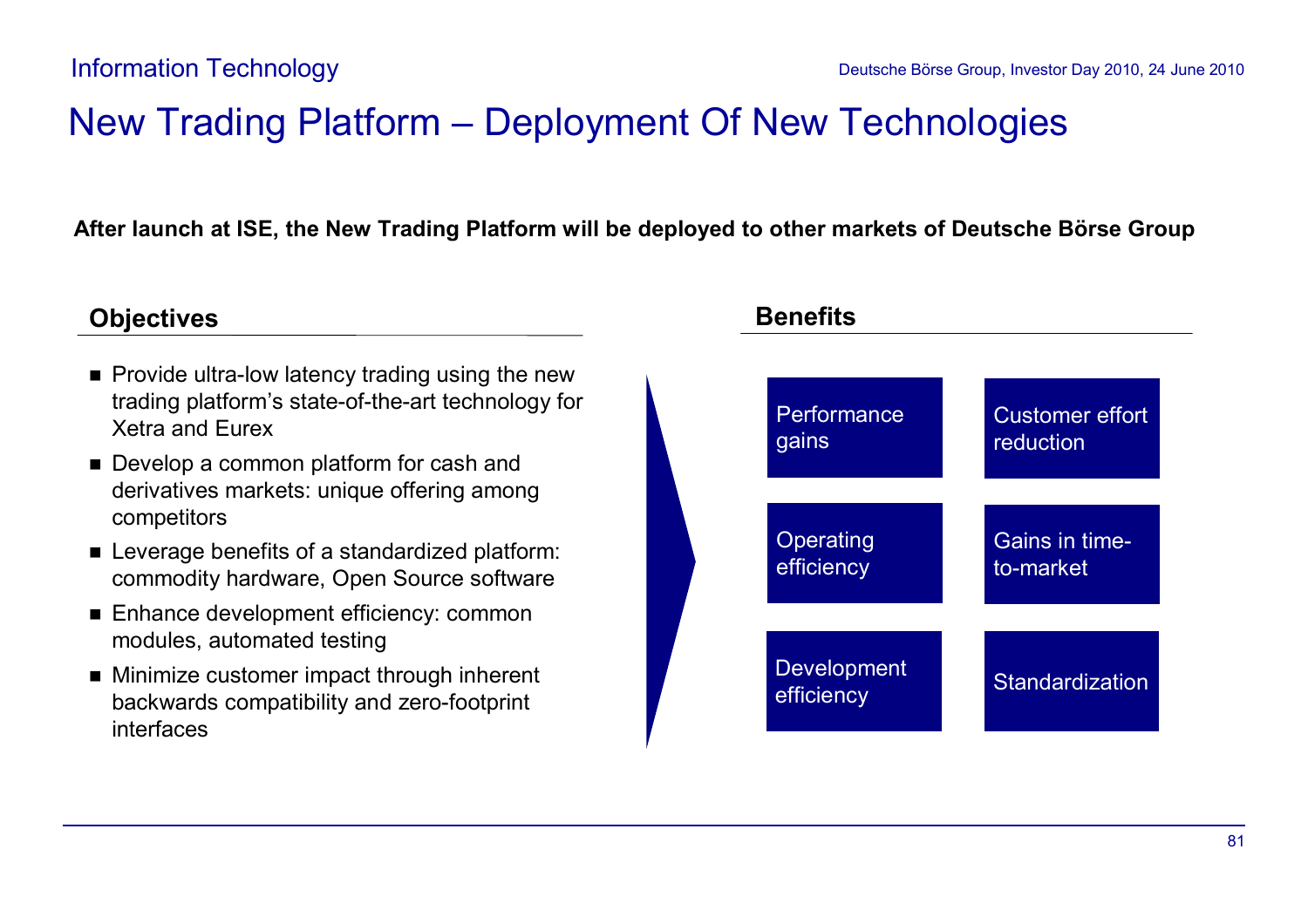### New Trading Platform - Benefits Beyond Performance Gains<sup>1</sup> (I/II)

**Operating** efficiency

- $\blacksquare$  The new trading platform will be platform independent so that it can run on various types of hardware
- $\blacksquare$  For the underlying software, choices can be made between commercial products and open source components **n This leads to lower cost or at least**

**Development** efficiency

- $\blacksquare$  Common modules of the new trading platform are designed to be applied in all Deutsche Börse Group trading applications
- $\blacksquare$  Enhanced development technology automated system and regression test, increased use of automated generation of program code and documentation

#### **Innovation Improvements**

- Each exchange will have a choice of hardware to meet its specific needs, such as a lower-cost solution to achieve operational efficiency or high performance when speed is the priority
- better price/performance ratio
- **Exercise Leveraging common modules provides** development synergies
- $\blacksquare$  A larger pool of talents increases sourcing options and avoids shortage situations in the development workforce
- Cost savings in IT project efforts for build, design and fixit, documentation, management and system & regression test

1) For descriptions of the performance gains refer to previous slides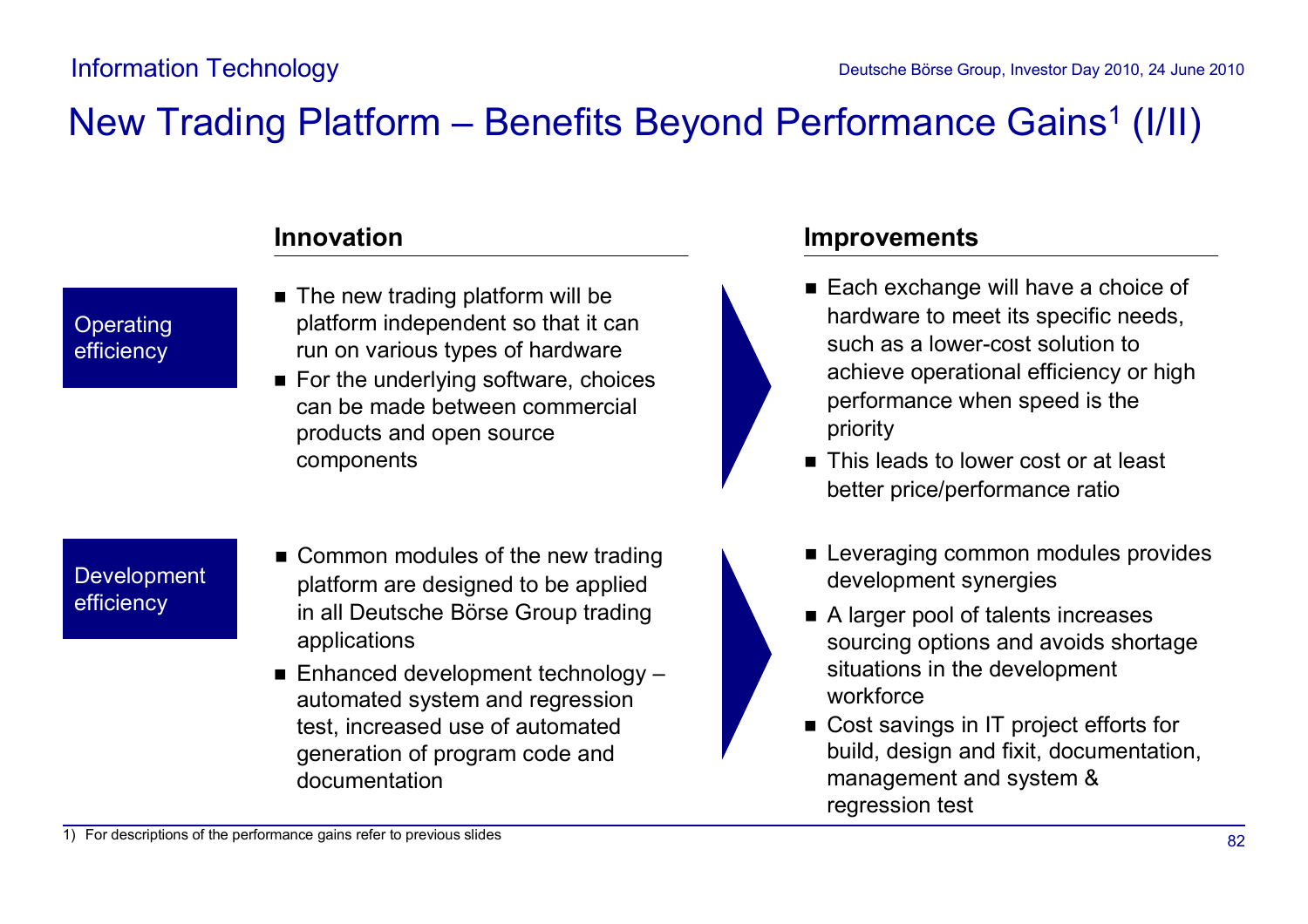### New Trading Platform - Benefits Beyond Performance Gains<sup>1</sup> (II/II)

Customer effort reduction

Release roll-out with low customer impact – through backwards compatibility and zero-footprint interface architectures

#### **Innovation Improvements**



Savings in release migration effort on customer's side through replacement of mandatory roll-out efforts by optional customer activities



New project methodology – organization of software delivery in quarterly software 'drops', i.e. smaller but more frequent releases

Accelerated roll-out of new features thanks to quarterly release roll-out and shortened project phases

**Standardization** 

Platform is based on commodity hardware (Intel x86), the Linux OS, and uses many Open Source software components (e.g. MySQL database)

Deployment of the new trading platform contributes to the standardization initiatives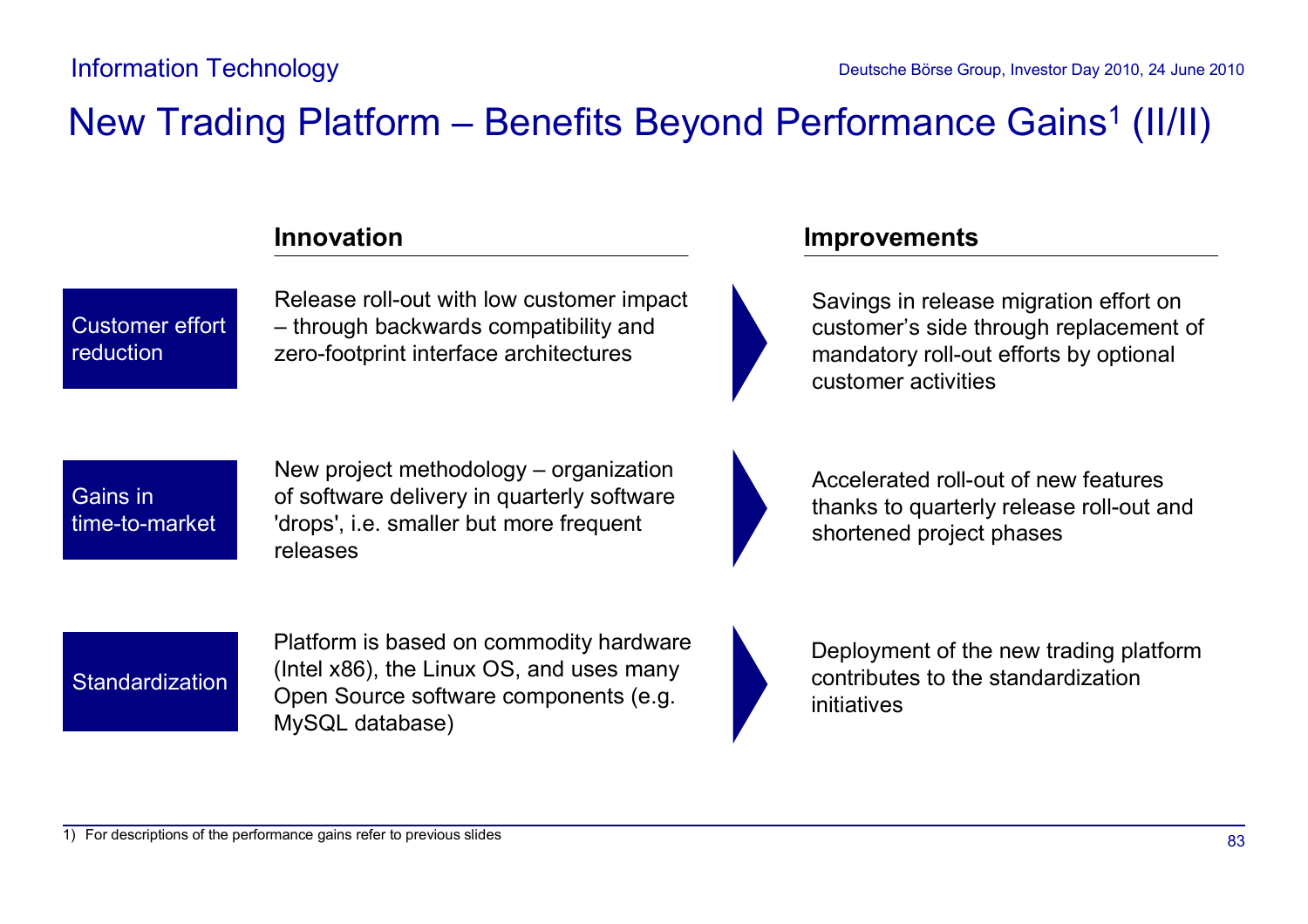### Efficiency Improvement Efforts At Deutsche Börse Group IT

The delivery of the new trading platform to other Deutsche Börse Group markets is a major contribution to the initiatives of Deutsche Börse Group IT to further increase efficiency as it represents a *Standardization of the IT Inventory*. The second major lever for improvements is the further *Rationalization of IT Sourcing* of Deutsche Börse Group

|                           | <b>Description</b>                                                                                                                 | <b>Benefits</b>                                                                                                                  |
|---------------------------|------------------------------------------------------------------------------------------------------------------------------------|----------------------------------------------------------------------------------------------------------------------------------|
| Standardization of the    | Create a homogenous<br>hardware and software                                                                                       | Streamlined demand due to reduced number<br>of platforms                                                                         |
| <b>IT inventory</b>       | landscape                                                                                                                          | Efficiency gains through use of commodity<br>hardware and Open Source software                                                   |
|                           |                                                                                                                                    | • Operational and development synergies as a<br>result of system and application<br>consolidation enabled through virtualization |
| <b>Rationalization of</b> | <b>Transfer further functions</b><br>and workload from the<br>on-shore locations<br><b>Frankfurt and Luxem-</b><br>bourg to Prague | $\blacksquare$ Extension of flexibility with respect to the<br>overall IT workforce                                              |
| <b>IT</b> sourcing        |                                                                                                                                    | Reduction of total development cost                                                                                              |
|                           |                                                                                                                                    |                                                                                                                                  |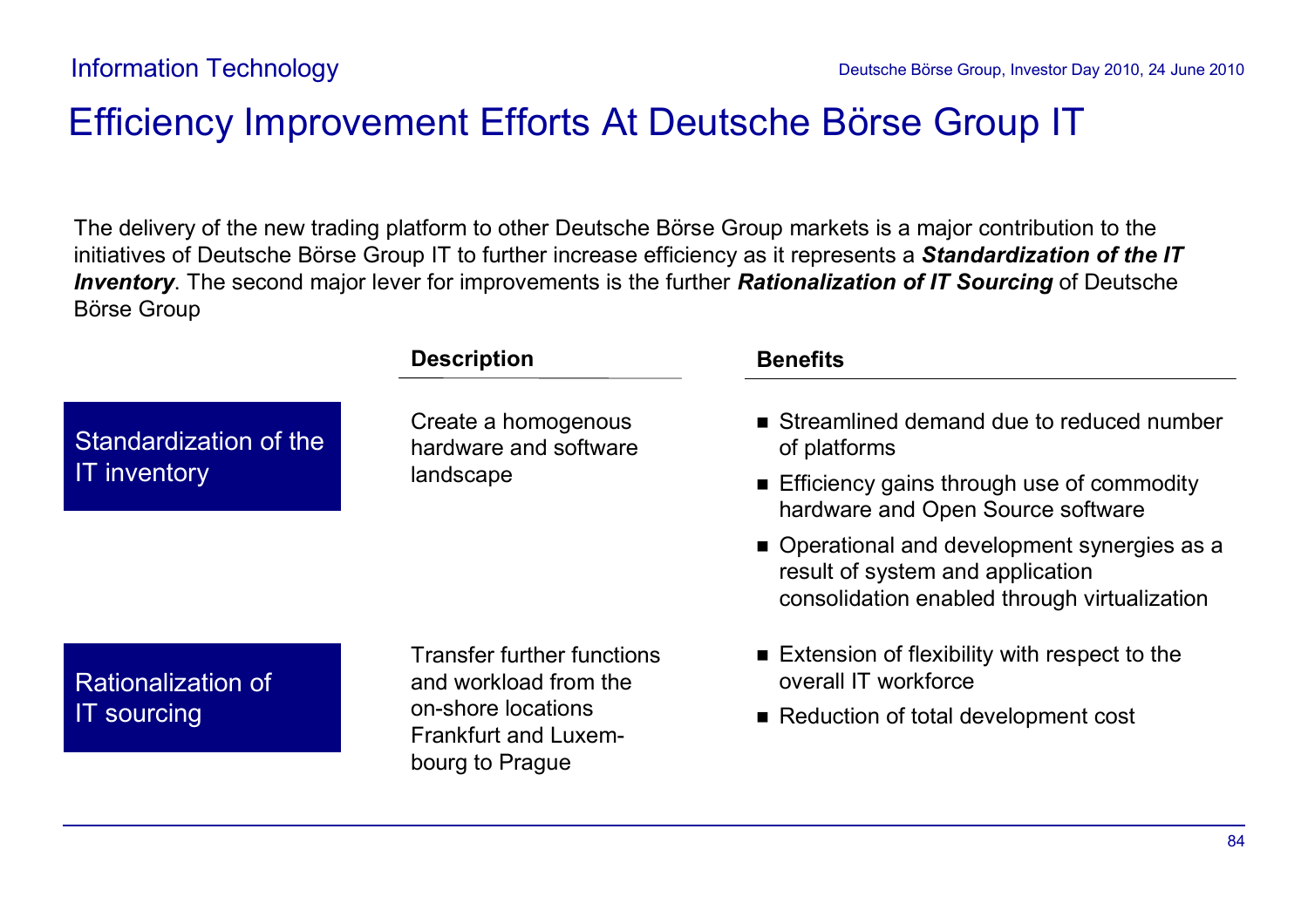# Efficiency Improvement Efforts – Standardization Of The IT **Inventory**

**Deutsche Börse Group IT has started to adopt concepts of a "Private Cloud", i.e. performing "Cloud Computing" within the computing environment in order to gain efficiencies and cost improvements** 

#### **Main concepts**

- Standardized technologies to form large server pools, using latest energy saving hardware
- Virtualization of hardware resources, decoupling hardware from software
- A standardized, integrated network solution for all computer resources
- $\blacksquare$  New administration software for automated management of services

#### **Advantages**

- Decrease in total hardware requirement through better utilization of hardware
- **Example 1 Less system management** effort due to automation and standardization
- Re-balancing of system load through dynamic allocation of existing resources
- $\blacksquare$  More flexible reaction to changed service requirements

#### **Deutsche Börse situation**

- $\blacksquare$  Hardware standardization  $\blacksquare$ prerequisite for virtualization – defined as first step, already generating cost savings
- Scaling effects are not restricted to hardware but affect also software and operations
- $\blacksquare$  First migrations of systems to standard hardware and Linux have been conducted (Clearstream) or are in the late development phase (ISE)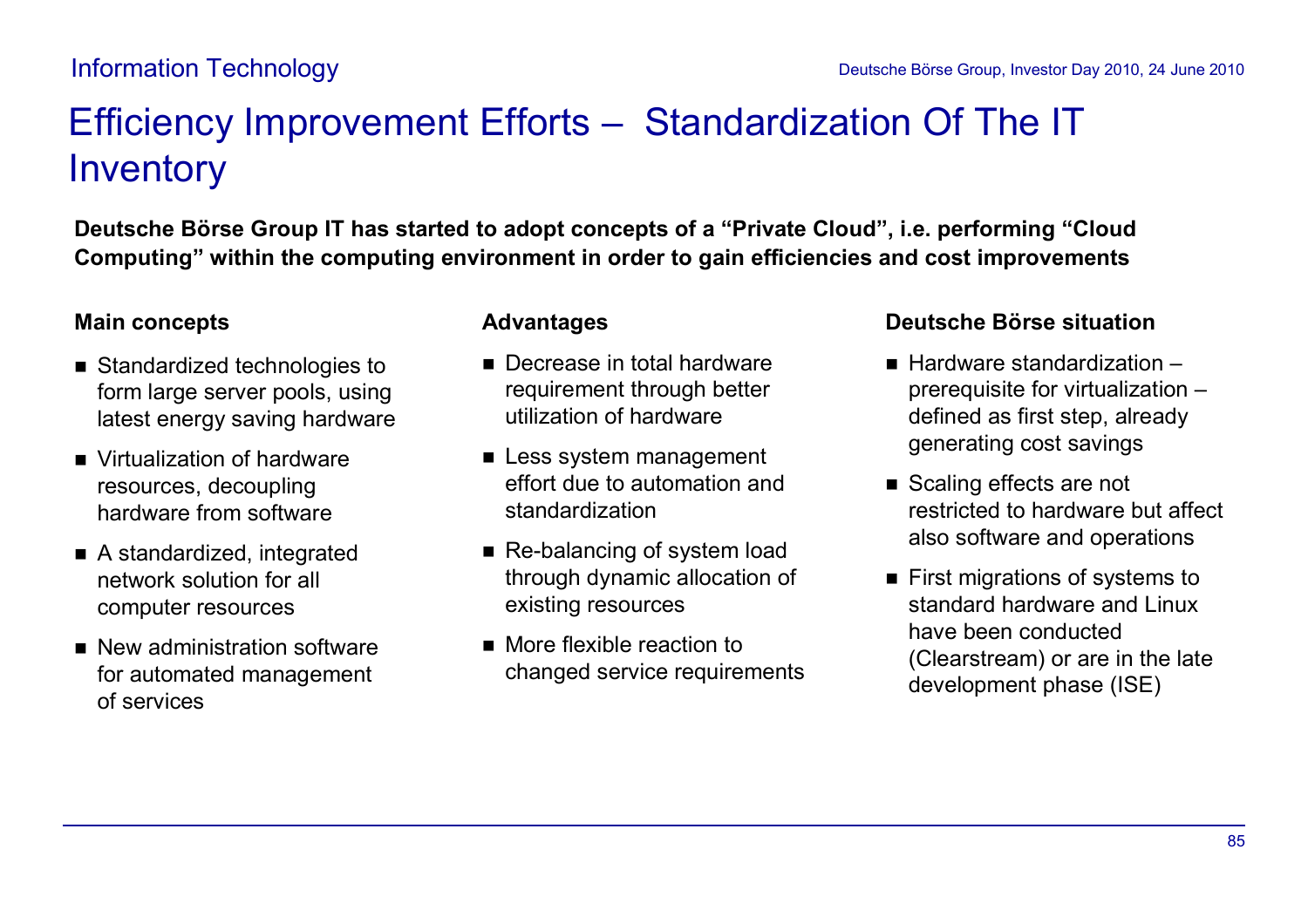### Efficiency Improvement Efforts – Rationalization Of IT Sourcing

- In 2004, Deutsche Börse Group IT started the implementation of a new sourcing strategy for software development and maintenance and expanded its sourcing alternatives by
	- $\blacksquare$  Remote Internal own development center in Prague
	- $\blacksquare$  Remote Partner TCS (India)
- The share of remote internal workforce in Prague and partner workforce with TCS was increased stepwise in the past years
- $\blacksquare$  It is envisaged to transfer further functions and workload from the on-shore locations Frankfurt and Luxembourg to Prague

#### **Utilization of sourcing alternatives for IT Development<sup>1</sup> : Share of remote internal and remote partner workforce**

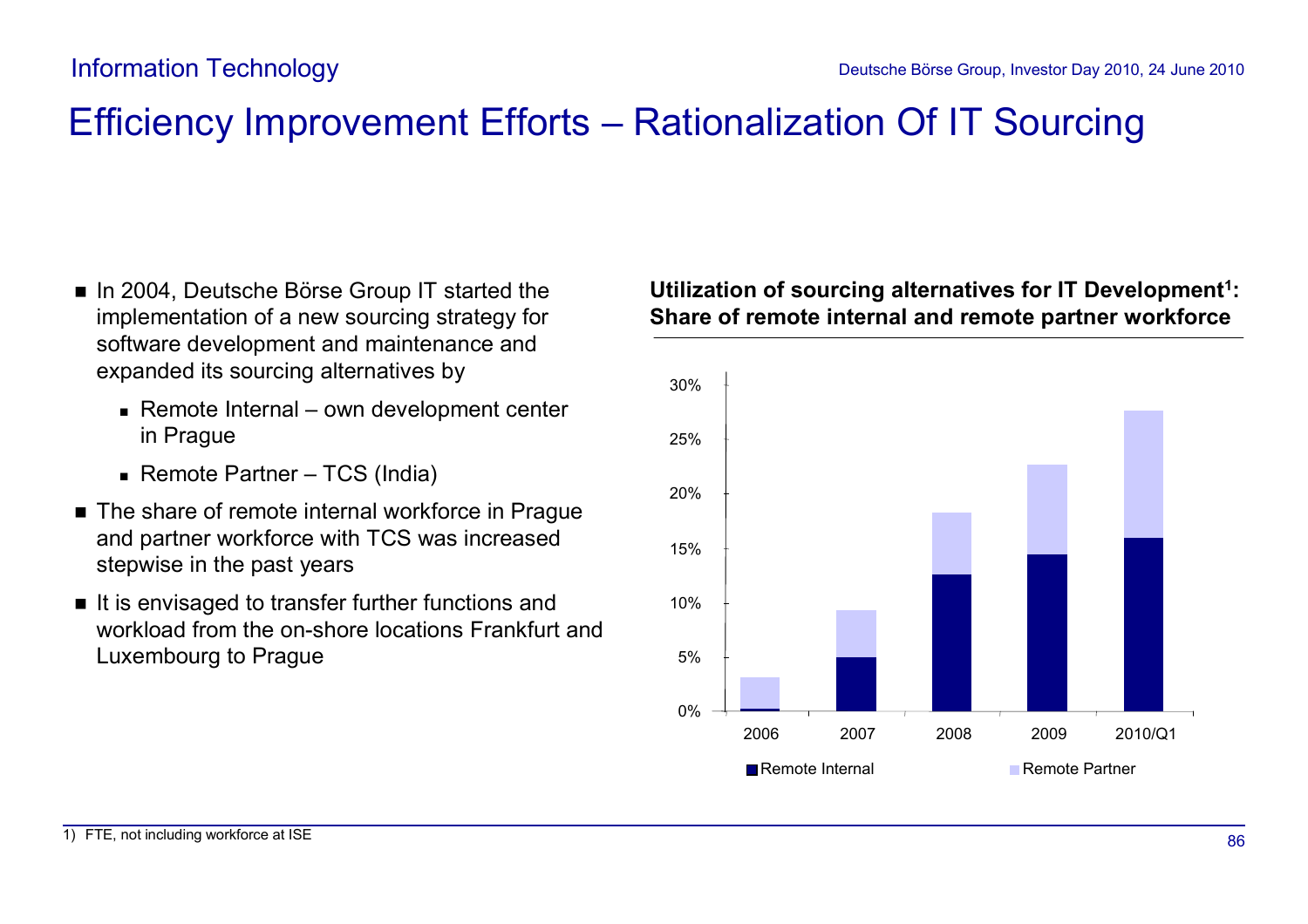# Efficiency Improvement Efforts – Stable Operating Expenses Despite Significant Increase Of Business Activity Across The Group

### **Operating expenses IT (indexed) B <sup>2</sup> usiness activity**

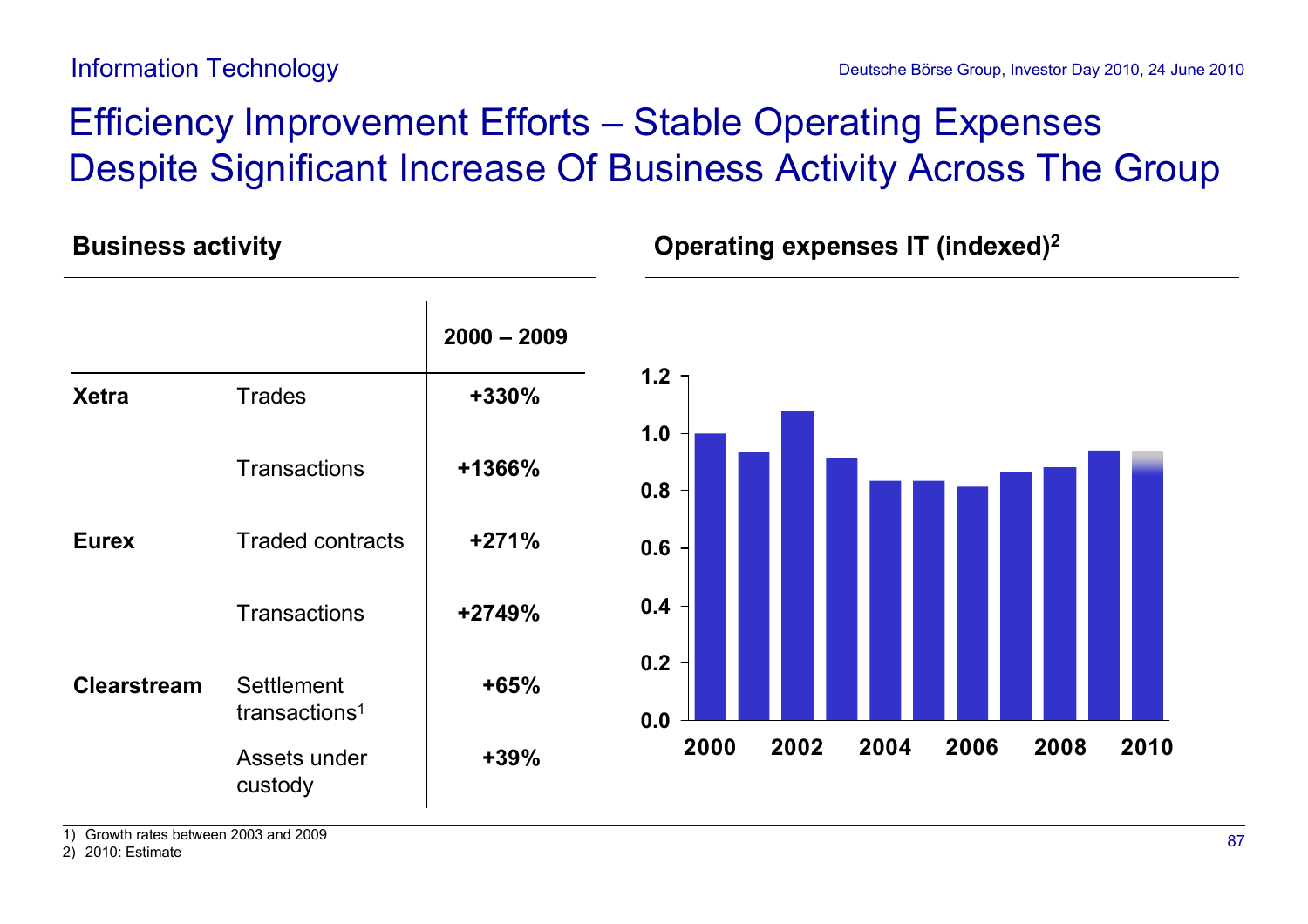### Summary Information Technology

- Deutsche Börse Group IT is addressing the increasing requirements of current securities markets through continued investment in performance improvements. As a consequence, processing times have been improved while a continuously growing transaction load can be handled
- n A consequent step in this direction is the development and roll out of a completely new trading platform, which will be delivered for the ISE, starting from November 2010, in order to address the particularly demanding conditions in the US options market. The project is well under way: in time, in quality and in scope
- $\blacksquare$  In addition to exceptional performance, the new platform yields cost savings through a standardization of components and gains in operational and development efficiency. At the same time customers benefit from reduced release effort on their side and from an increased frequency of new releases. All these technology advantages will also become available to Eurex and Xetra
- The cost savings enabled through the new trading platform will be intensified through several levers, among them – most outstanding – a group wide hardware and software standardization and extension of sourcing strategy. In particular, near-shoring activities will be expanded while standardization efforts will rationalize the IT operations in all areas and along the complete securities process chain